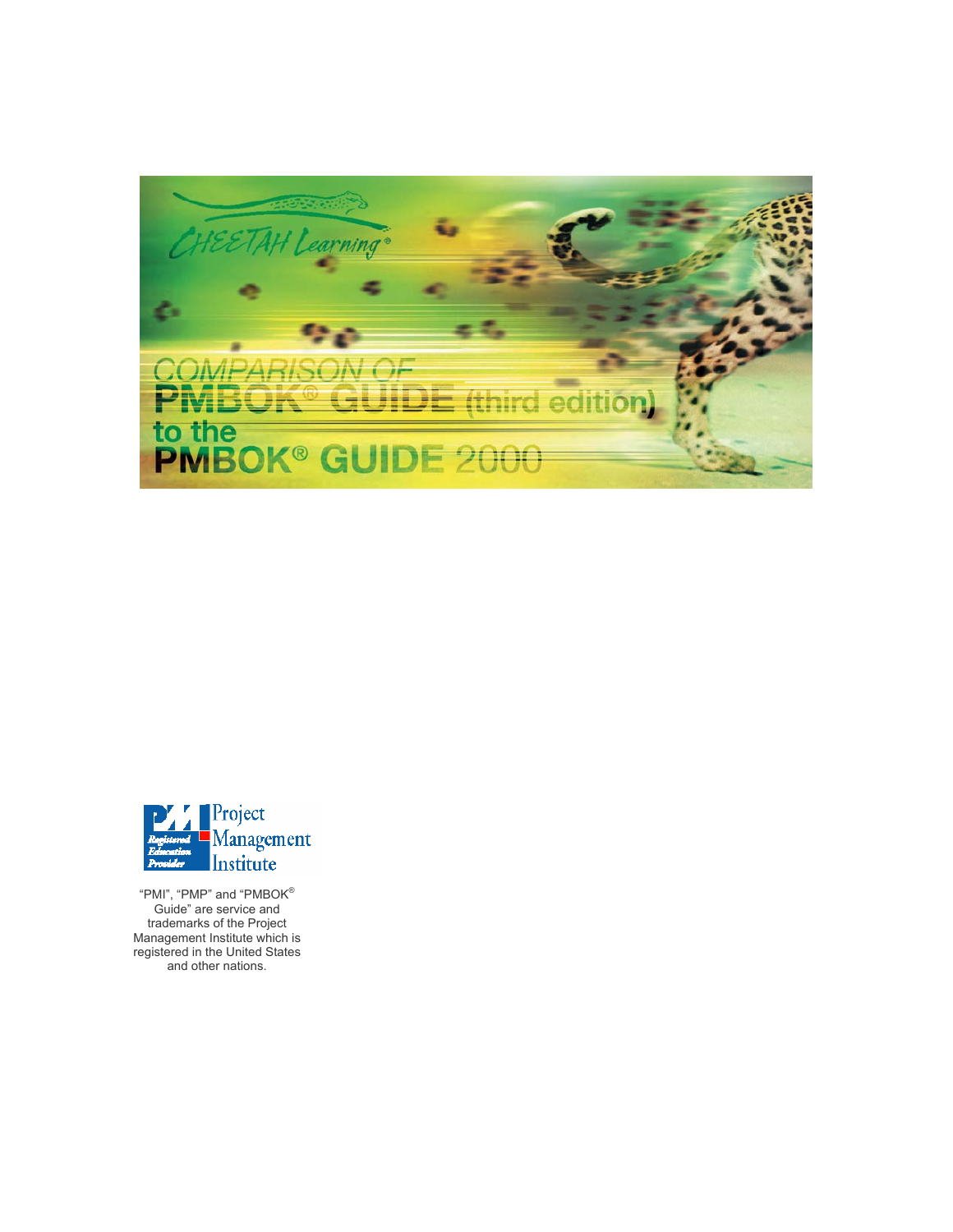For those who have studied the PMBOK<sup>®</sup> Guide 2000 or have used it extensively for training, you have probably found inconsistencies, vague wording, tools and techniques that were used as inputs, and other elements that just didn't seem to make sense within the textual context. PMBOK® Guide *Third Edition* (*Third Edition)* is an attempt to take your recommendations and create a better standard for those who practice project management.

The following pages document the many changes, chapter by chapter. Not all changes are specifically detailed, rather those that are significant are compared or contrasted to PMBOK<sup>®</sup> Guide 2000.

Cheetah Learning hopes this document helps you to quickly gain an insight into the major differences between the PMBOK<sup>®</sup> Guide 2000 and the PMBOK<sup>®</sup> Guide *Third Edition.* We also hope that for those wishing to take the PMP® exam, that it helps you decide on when the time is right for you. The exam is not supposed to be updated until about September 2005 at which time the exam will be based on the PMBOK® Guide *Third Edition*.

> *Linda R. Fitzgerald, PMP President, Cheetah Exam Prep www.cheetahexamprep.com*



#### **NOTE:**

All information concerning the inputs, tools & techniques, and outputs is referenced to the specific version of the PMBOK $^{\circledR}$  Guide as noted above the listings for each process relative to the chapters being compared.

PMI did not participate in the development of this publication and has not reviewed the content for accuracy. PMI does not endorse or otherwise sponsor this publication and makes no warranty, guarantee, or representation, expressed or implied, as to its accuracy or content. PMI does not have any financial interest in this publication and has not contributed any financial resources.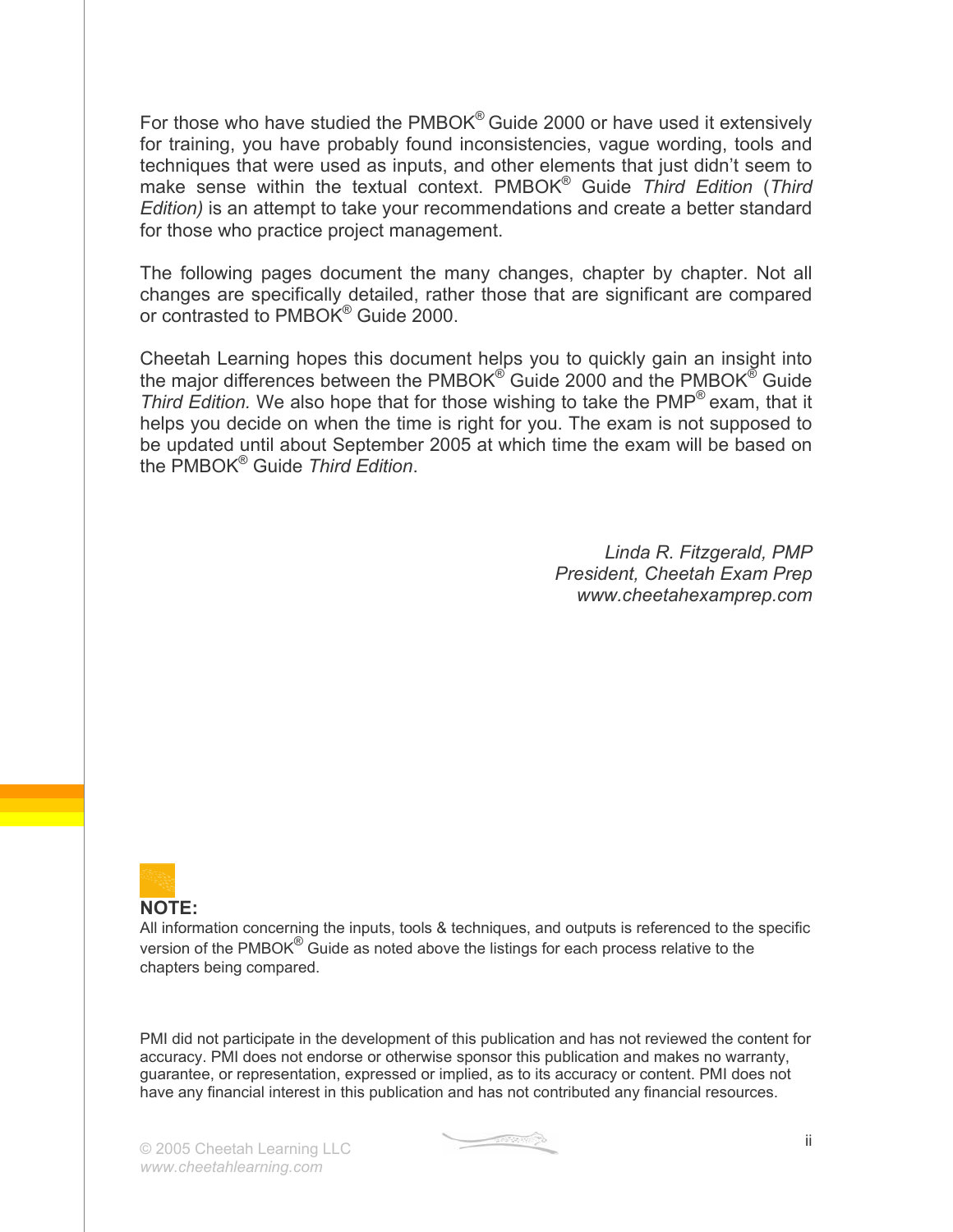# **TABLE OF CONTENTS**

| @ 2005 Chootah Loarning LLC | iii |
|-----------------------------|-----|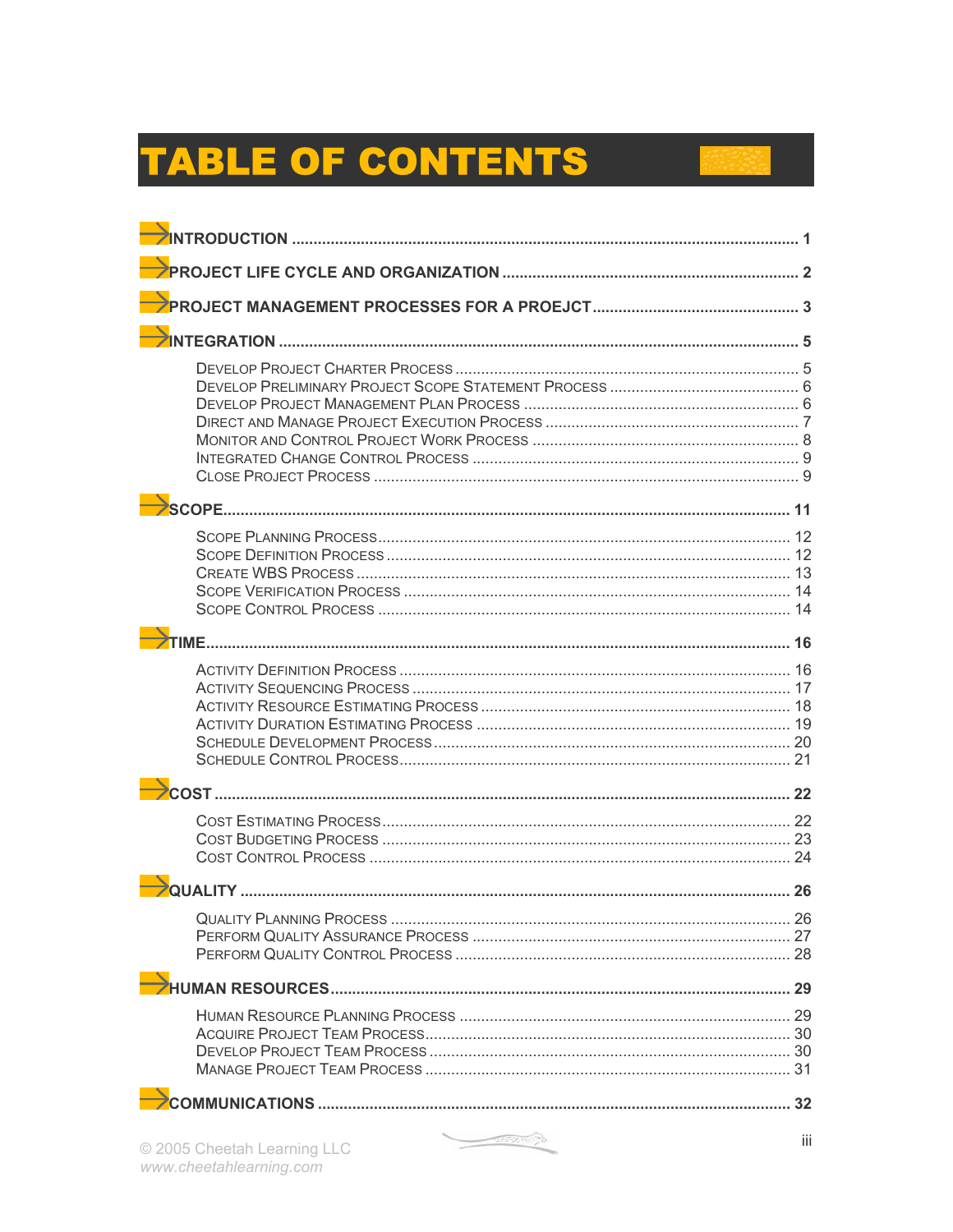$\begin{picture}(20,10) \put(0,0){\line(1,0){10}} \put(15,0){\line(1,0){10}} \put(15,0){\line(1,0){10}} \put(15,0){\line(1,0){10}} \put(15,0){\line(1,0){10}} \put(15,0){\line(1,0){10}} \put(15,0){\line(1,0){10}} \put(15,0){\line(1,0){10}} \put(15,0){\line(1,0){10}} \put(15,0){\line(1,0){10}} \put(15,0){\line(1,0){10}} \put(15,0){\line(1$ 

iv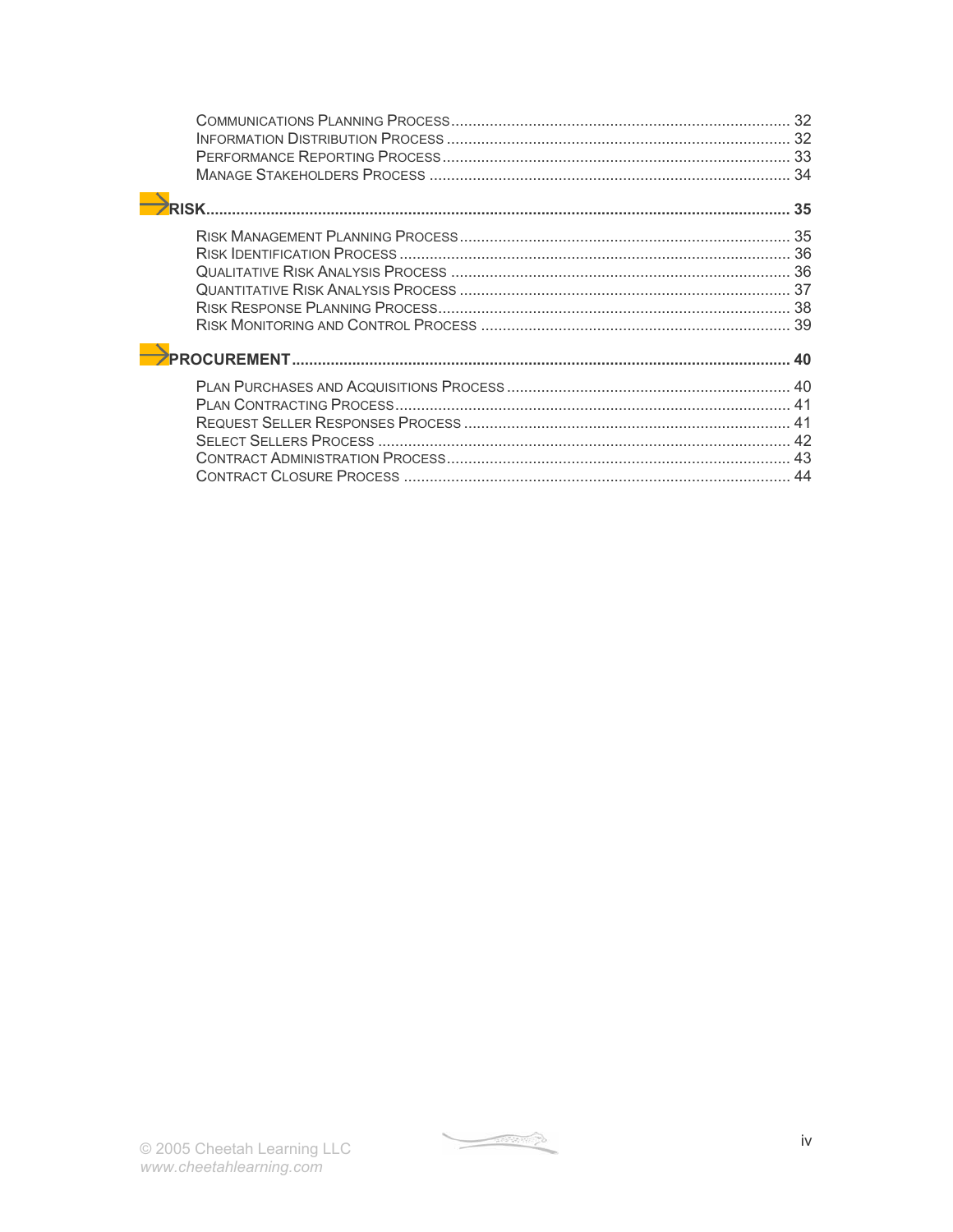## apter 1

#### **INTRODUCTION**

Chapter 1, the introduction to the *Third Edition,* has one additional section and some section names have been changed as seen below.

| <b>PMBOK<sup>®</sup> Guide Third Edition</b> | PMBOK <sup>®</sup> Guide 2000 |
|----------------------------------------------|-------------------------------|
| Purpose of the PMBOK <sup>®</sup> Guide      | <b>Purpose of This Guide</b>  |
| What Is a Project?                           | What Is a Project?            |
| <b>What Is Project Management?</b>           | <b>What Is Project</b>        |
|                                              | Management?                   |
| The PMBOK <sup>®</sup> Guide Structure       | Relationship to Other         |
|                                              | <b>Management Disciplines</b> |
| <b>Areas of Expertise</b>                    | <b>Related Endeavors</b>      |
| <b>Project Management Context</b>            |                               |

The purpose of the PMBOK® Guide has been modified from the "...Body of Knowledge that is generally accepted" (PMBOK® Guide 2000, pg. 3) to the "...Body of Knowledge that is generally recognized as good practice" (PMBOK $^{\circ}$ ) Guide Third Edition, pg. 3.) The *Third Edition* better defines the difference between projects which are unique and operational work that is repetitive.

The information presented in the section *What Is Project Management?* in the PMBOK® Guide 2000 is covered in two sections by the *Third Edition: What is Project Management?* and *The PMBOK*® *Guide Structure*. The section, *Related Endeavors* is now called *Areas of Expertise*.

In the newest section, *Project Management Context*, the *Third Edition* makes some mention of the differences between projects and operations; programs and program management; and portfolios and portfolio management. It also touches on PMO which can mean project management office, program management office, project office or program office*.* In depth discussion of the above is not included and those wishing more information will have to search out books about each topic.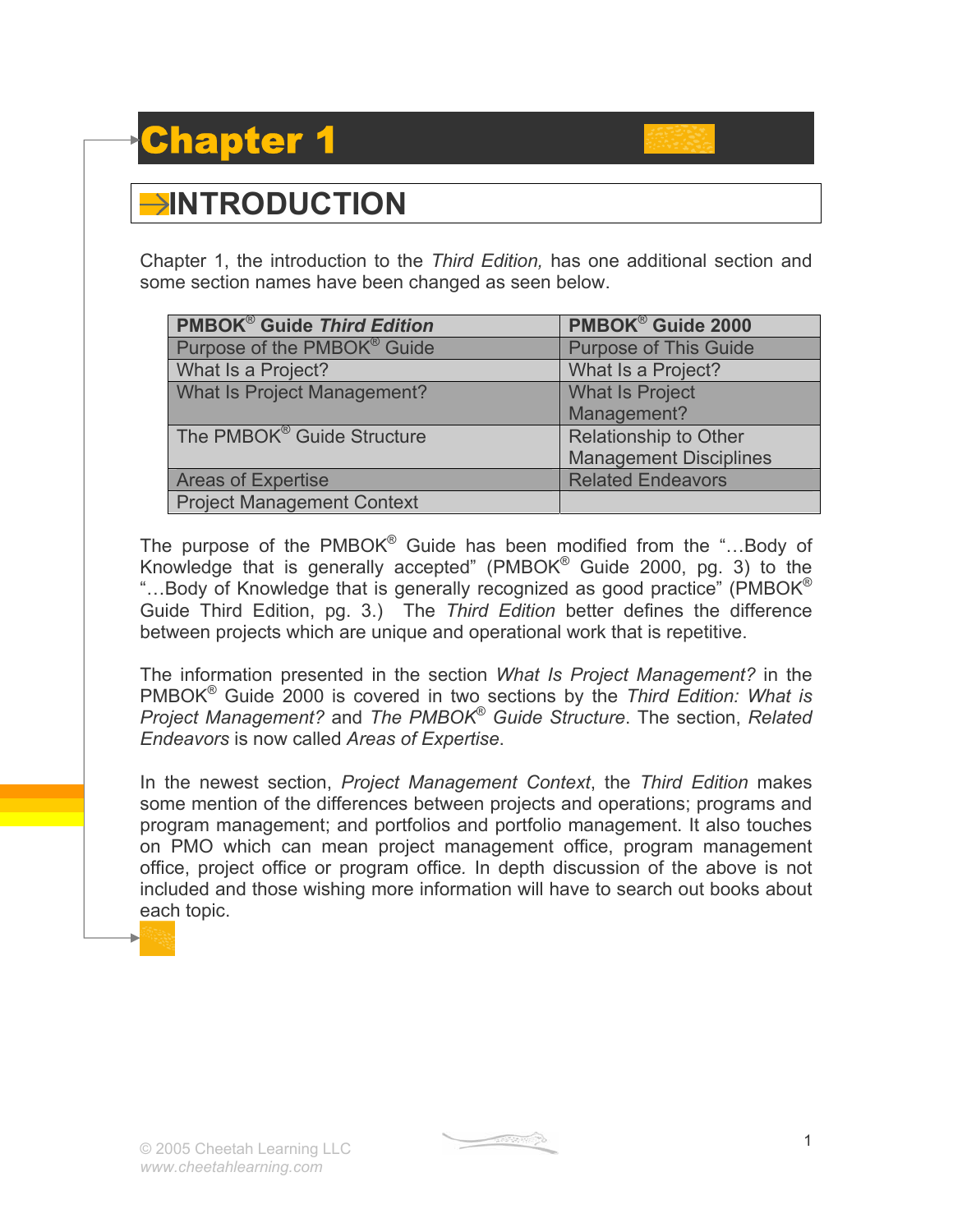## Chapter 2



### **PROJECT LIFE CYCLE AND ORGANIZATION**

In the *Third Edition* Chapter 2 has been renamed *Project Life Cycle and Organization* instead of *The Project Management Context*. The number of sections has been reduced to three from five as seen below.

| <b>PMBOK<sup>®</sup> Guide Third Edition</b> | PMBOK® Guide 2000                |
|----------------------------------------------|----------------------------------|
| The Project Life Cycle                       | <b>Project Phases and the</b>    |
|                                              | <b>Project Life Cycle</b>        |
| <b>Project Stakeholders</b>                  | <b>Project Stakeholders</b>      |
| <b>Organizational Influences</b>             | <b>Organizational Influences</b> |
|                                              | <b>Key General Management</b>    |
|                                              | <b>Skills</b>                    |
|                                              | Social-Economic-                 |
|                                              | <b>Environmental Influences</b>  |

Chapter 2 begins with a discussion of the characteristics of a project life cycle and moves into a discussion of project phases. When comparing the titles of section one, one might think that the project phases have been dropped from this section in the *Third Edition* when in fact, they are detailed but in a different order. The section titled *Key General Management Skills* has been totally dropped from the *Third Edition* as has the section labeled *Social-Economic-Environmental Influences*.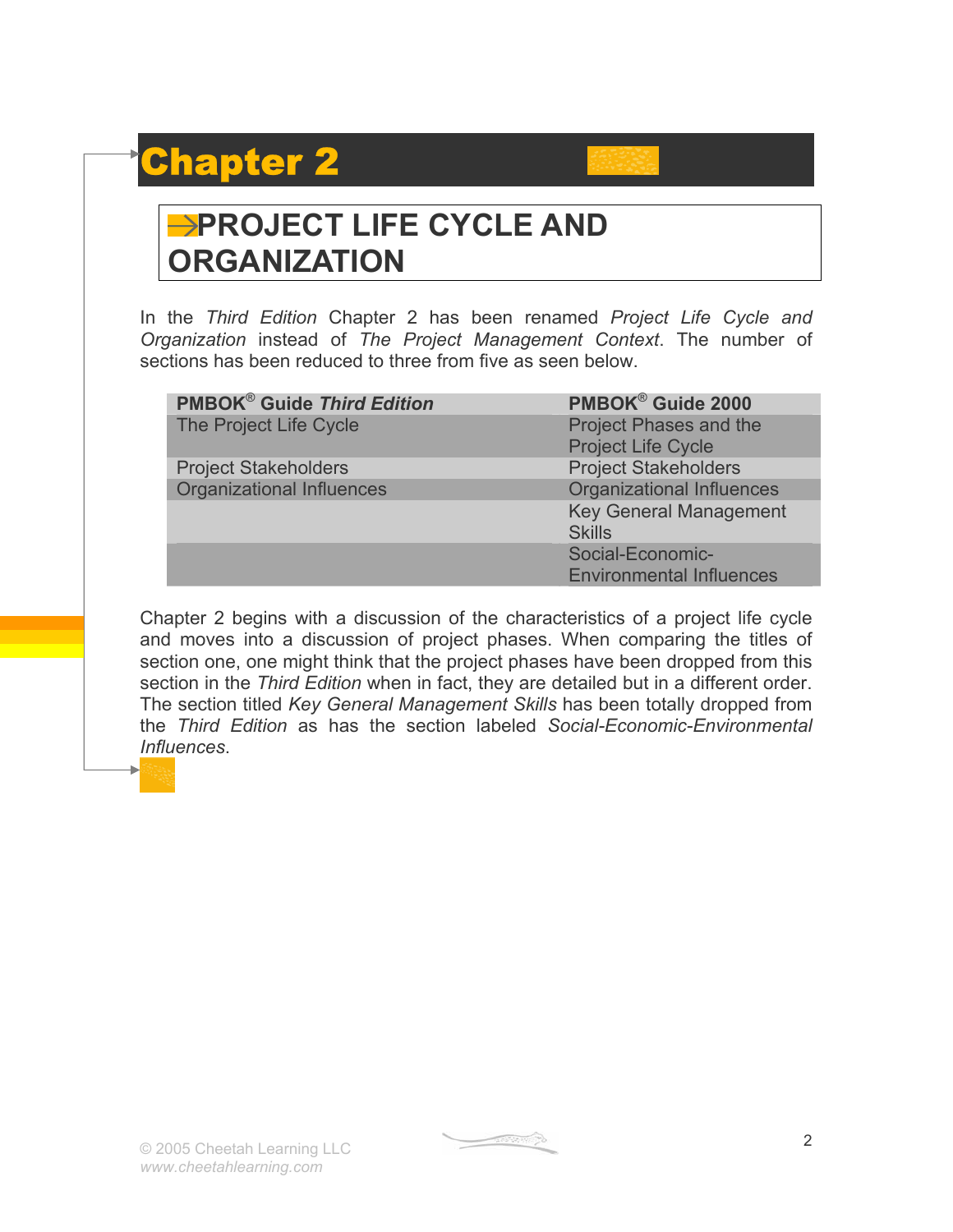### Chapter 3

### **PROJECT MANAGEMENT PROCESSES FOR A PROEJCT**

Chapter 3 has been renamed from *Project Management Processes* to *Project Management Processes for a Project* and one section has been dropped.

| <b>PMBOK<sup>®</sup> Guide Third Edition</b> | PMBOK® Guide 2000           |
|----------------------------------------------|-----------------------------|
| <b>Project Management Processes</b>          | <b>Project Processes</b>    |
| <b>Project Management Process Groups</b>     | <b>Process Groups</b>       |
| <b>Process Interactions</b>                  | <b>Process Interactions</b> |
| <b>Project Management Process Mapping</b>    | <b>Customizing Process</b>  |
|                                              | <b>Interactions</b>         |
|                                              | <b>Mapping of Project</b>   |
|                                              | <b>Management Processes</b> |

Chapter 3 reviews all the inputs and outputs for the 44 processes in relation to the process group each belongs to. The process groups remain the same; however controlling has been renamed monitoring and controlling. In the *Third Edition* you will no longer find core processes and facilitating processes. Equal consideration is given to all processes with the realization that the project manager and team have to tailor their project plan to the project they are working on and must decide which processes are relevant to a particular project. The following page shows the 44 individual processes mapped to their corresponding process group.

Before the Knowledge Areas are compared, there are a few changes that are worth mentioning because they are relevant to almost every Knowledge Area. One of the greatest changes in the *Third Edition* is a flow chart at the beginning of each Knowledge Area diagramming the specific Knowledge Area and showing the basic interactions between the Knowledge Area in discussion and other processes. The legend on how to read these flowcharts is described in the PMBOK® Guide *Third Edition* beginning on page 73. These flow charts will take some study to understand and not all interactions are shown.

Many of the updates to the PMBOK® Guide *Third Edition* focus on clarifying terminology and consistent use of that terminology throughout the text. For example, an effort was made to describe processes in a verb-object format such as *Develop Project Charter* and *Create WBS.* These two examples are new processes in the *Third Edition.* However, not all processes were renamed as PMI felt that renaming all processes at the same time would lead to confusion and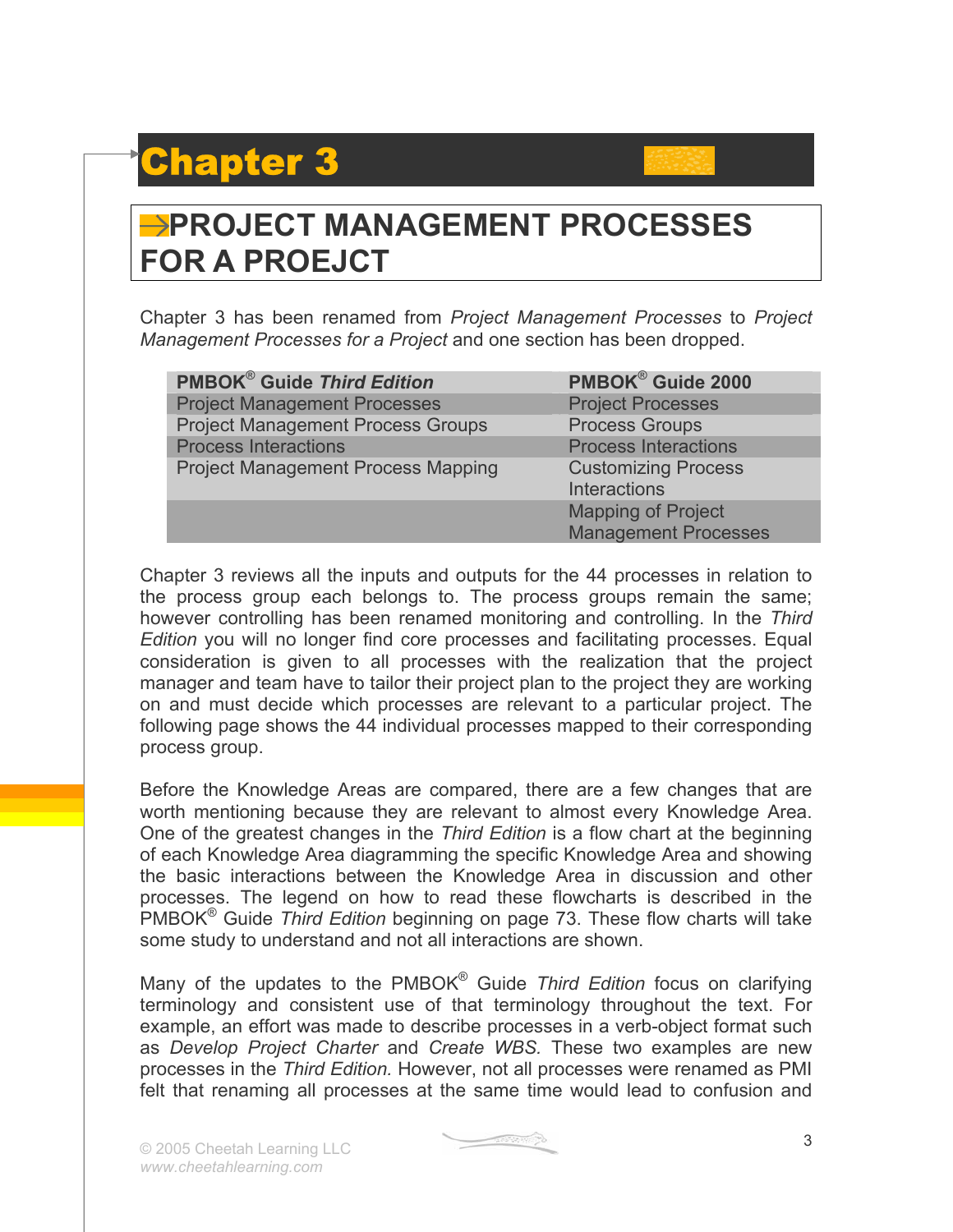would be too big a change. It is expected that sometime in the future, other editions of the PMBOK<sup>®</sup> Guide will have all the processes renamed in a verbobject format.

Interestingly, historical information, a predominant input during planning, and lessons learned, a predominant output from most control processes, are no longer called out as separate inputs and outputs. Instead they considered part of a new input: organizational process assets. This input can be found in most planning processes and is an output as well. Organizational process assets are information a company or organization may have on hand, such as a quality policy, a hiring policy and an overtime policy, when implementing projects.

Enterprise environmental factors, another new input found in most planning processes, are the factors such as culture, infrastructure, resources and socioeconomic conditions that must be taken into account when developing a project plan.

Supporting detail, constraints and assumptions are no longer inputs but are taken into consideration as you develop the various plans that make up the project management plan. Page 75 in the PMBOK® Guide *Third Edition* lists the various plans that make up the project management plan.

Corrective action is an output from many of the controlling processes. In the *Third Edition,* the words 'approved' and 'implemented' will be seen before the words corrective action, defect repair and preventive action. The adjectives show that the change control system was implemented to 'approve' the actions and then the actions were 'implemented' during project execution.

At various times in the  $PMBOK^{\circledast}$  Guide 2000, inputs and outputs contained phrases such as 'other process outputs' and 'inputs to other processes.' The *Third Edition* has done away with those board inputs and outputs providing specific inputs and outputs. You will also find that no tool & technique is ever an input or output, unlike the confusion found in the PMBOK® Guide 2000.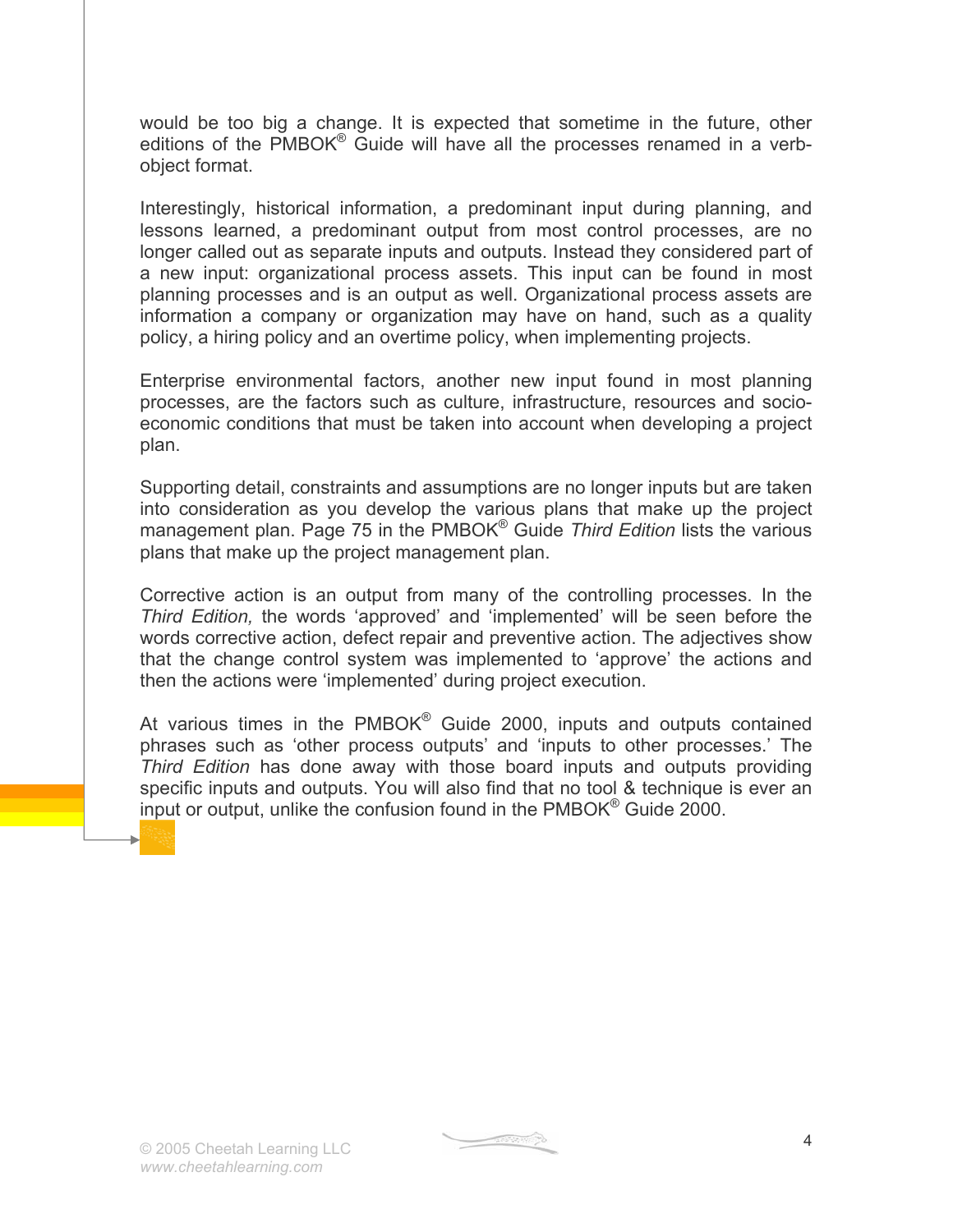### Chapter 4

### **INTEGRATION**

Project Integration has always been of some concern as practitioners have argued about its placement at the beginning of the PMBOK® Guide before one has a chance to understand the related processes. In the *Third Edition* you will still find Integration at the front of the PMBOK<sup>®</sup> Guide however, the Knowledge Area has been expanded from three processes to seven processes as shown below. The seven processes span the life of the project giving a sense that this Knowledge Area is focused on integrating all aspects of the project work.

| <b>PMBOK<sup>®</sup> Guide Third Edition</b> | PMBOK <sup>®</sup> Guide 2000    |
|----------------------------------------------|----------------------------------|
| <b>Develop Project Charter</b>               | <b>Project Plan Development</b>  |
| <b>Develop Preliminary Project Scope</b>     | <b>Project Plan Execution</b>    |
| Statement                                    |                                  |
| Develop Project Management Plan              | <b>Integrated Change Control</b> |
| Direct and Manage Project Execution          |                                  |
| <b>Monitor and Control Project Work</b>      |                                  |
| Integrated Change Control                    |                                  |
| <b>Close Project</b>                         |                                  |

| <b>Develop Project Charter Process</b> |                                         |                               |
|----------------------------------------|-----------------------------------------|-------------------------------|
|                                        | PMBOK <sup>®</sup> Guide Third Edition  | PMBOK <sup>®</sup> Guide 2000 |
| Inputs                                 | Contract – if needed                    | N/A                           |
|                                        | Project statement of work               |                               |
|                                        | <b>Enterprise environmental factors</b> |                               |
|                                        | Organizational process assets           |                               |
| Tools &                                | <b>Project selection methods</b>        |                               |
| <b>Techniques</b>                      |                                         |                               |
|                                        | Project management methodology          |                               |
|                                        | <b>PMIS</b>                             |                               |
|                                        | Expert judgment                         |                               |
| utputs                                 | <b>Project Charter</b>                  |                               |

The Project Charter, once an output from Initiation in the Scope process, is now a process itself. Inputs to developing the project charter include a contract if necessary and a statement of work. Two other inputs, enterprise environmental factors and organizational process assets, have esoteric names that simply refer to the strategic goals of the company and to any company procedures or guidelines respectively. The project charter still is the formal authorization for beginning a project and handing the authority to the designated project manager.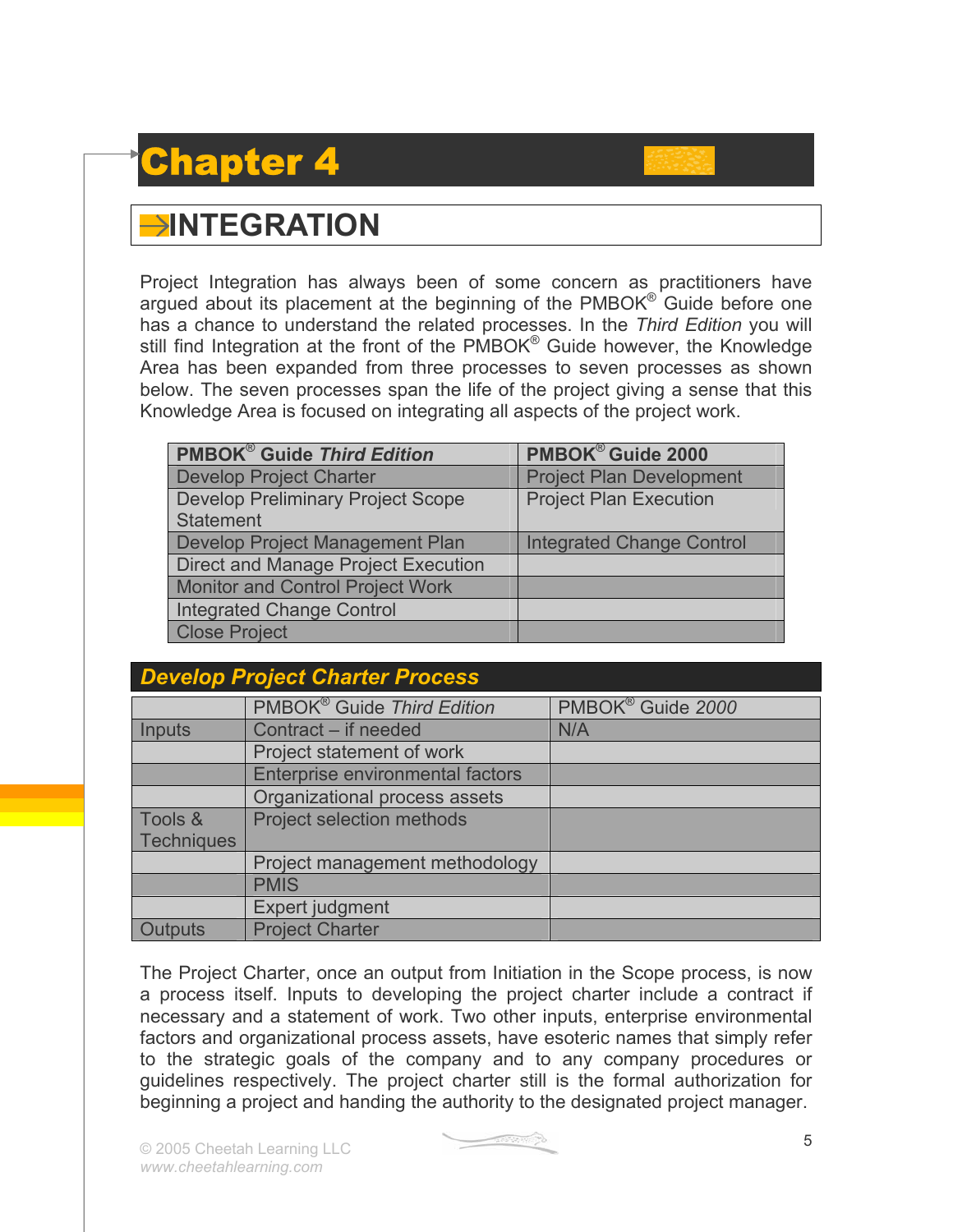| <b>Develop Preliminary Project Scope Statement Process</b> |                                         |                               |
|------------------------------------------------------------|-----------------------------------------|-------------------------------|
|                                                            | PMBOK <sup>®</sup> Guide Third Edition  | PMBOK <sup>®</sup> Guide 2000 |
| Inputs                                                     | Project charter                         | N/A                           |
|                                                            | Project statement of work               |                               |
|                                                            | <b>Enterprise environmental factors</b> |                               |
|                                                            | Organizational process assets           |                               |
| Tools &                                                    | Project management methodology          |                               |
| <b>Techniques</b>                                          |                                         |                               |
|                                                            | <b>PMIS</b>                             |                               |
|                                                            | <b>Expert judgment</b>                  |                               |
| Outputs                                                    | Preliminary project scope               |                               |
|                                                            | statement                               |                               |

In the PMBOK<sup>®</sup> Guide 2000, the Scope Planning process created a scope statement as an output. The *Third Edition* conveys the fact that a scope statement, in its early stages, is a preliminary scope statement. In doing so, a new process was born: Develop Preliminary Scope Statement with the realization one needs some preliminary information about the project and that the scope statement would be updated as planning progresses.

The preliminary scope statement identifies such items as the rough budget, the preliminary project requirements, constraints and assumptions, early identified risks, acceptance criteria, etc. as provided by the sponsor or the group initiating the project.

| <b>Develop Project Management Plan Process</b> |                                                                                                      |                                     |
|------------------------------------------------|------------------------------------------------------------------------------------------------------|-------------------------------------|
|                                                | PMBOK <sup>®</sup> Guide Third Edition                                                               | PMBOK <sup>®</sup> Guide 2000       |
| <b>Inputs</b>                                  | Preliminary project scope<br>statement                                                               | Other planning outputs              |
|                                                | Project management processes                                                                         | <b>Historical information</b>       |
|                                                | Enterprise environmental factors                                                                     | <b>Organizational policies</b>      |
|                                                | Organizational process assets                                                                        | <b>Constraints and assumptions</b>  |
| Tools &<br><b>Techniques</b>                   | Project management methodology                                                                       | Project planning methodology        |
|                                                | Expert judgment                                                                                      | Stakeholder skills and<br>knowledge |
|                                                | PMIS (which now includes<br>configuration management and<br>the change control system as<br>subsets) | <b>PMIS</b>                         |
|                                                |                                                                                                      | Earned value management             |
| <b>Outputs</b>                                 | Project management plan                                                                              | Project plan                        |
|                                                |                                                                                                      | <b>Supporting detail</b>            |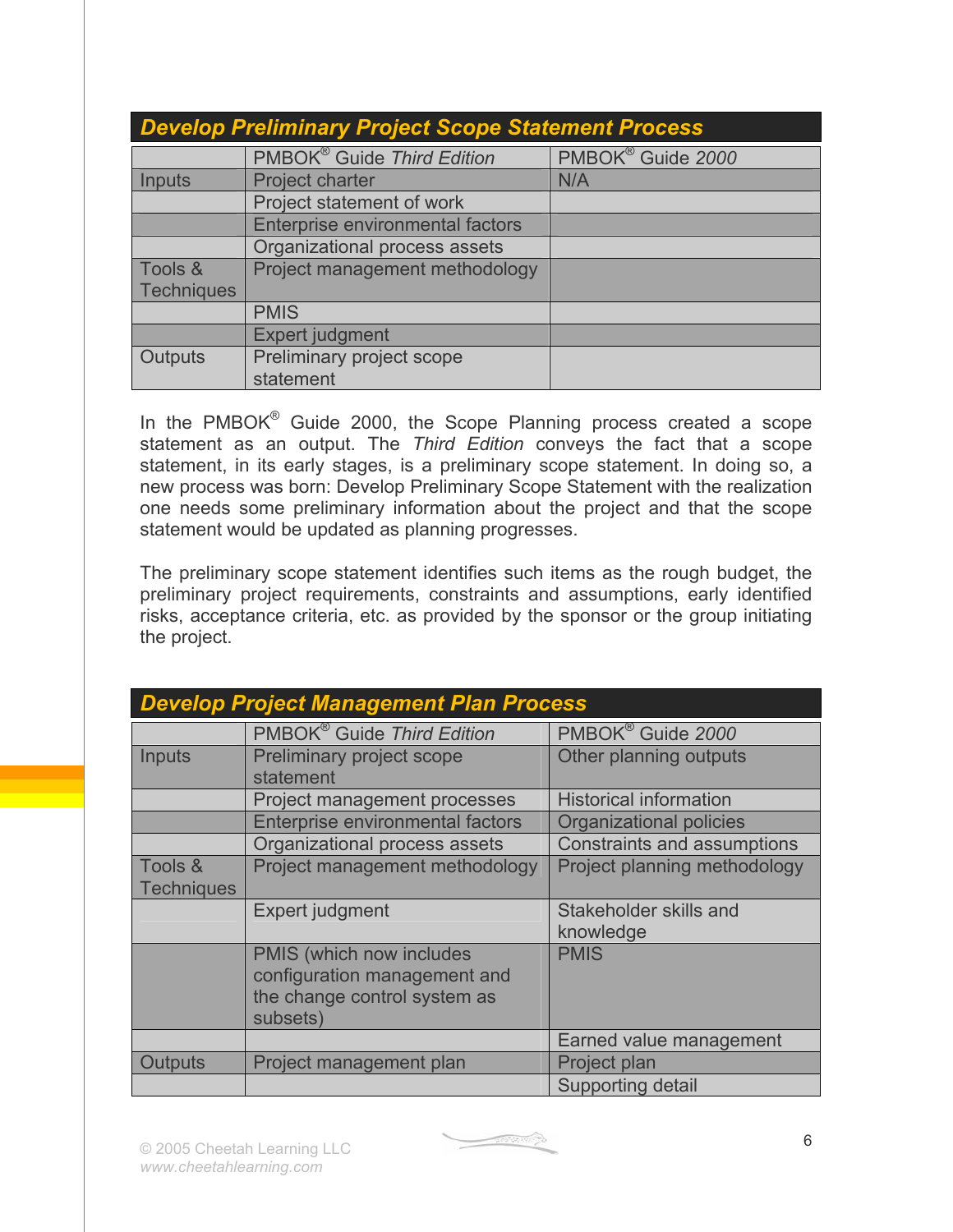The next process in Integration, Develop Project Management Plan is similar to the process called Project Plan Development in PMBOK® Guide 2000. Note the name change to reflect the verb-noun convention. The inputs seem quite different as seen above but remember that the inputs of organizational process assets and enterprise environmental factors encompass organizational policies and historical information.

The tools & techniques for Develop Project Management Plan are also changed. There are only three tools & techniques: project management methodology, project management information system (PMIS) and expert judgment. However, configuration management, previously a tool & technique of Integrated Change Control, has been renamed configuration management system and is a subset of the PMIS. The change control system is also a subset of the PMIS, being removed from the Integrated Change Control process.

PMI has updated the text to reflect that the PMIS is now an automated system assuming the wide spread usage of computer software in developing and controlling the project.

You'll notice that throughout PMBOK® Guide *Third Edition*, there are not any references to historical information which was a predominant input to most planning processes. Historical information is now included in the input called organizational process assets.

| <b>Direct and Manage Project Execution Process</b> |                                        |                                |
|----------------------------------------------------|----------------------------------------|--------------------------------|
|                                                    | PMBOK <sup>®</sup> Guide Third Edition | PMBOK <sup>®</sup> Guide 2000  |
| Inputs                                             | Project management plan                | Project plan                   |
|                                                    | Approved corrective actions            | <b>Supporting detail</b>       |
|                                                    | Approved preventive actions            | <b>Organizational policies</b> |
|                                                    | Approved change requests               | <b>Preventive action</b>       |
|                                                    | Approved defect repair                 | <b>Corrective action</b>       |
|                                                    | Validated defect repair                |                                |
|                                                    | Administrative closure procedure       |                                |
| Tools &                                            | Project management methodology         | General management skills      |
| <b>Techniques</b>                                  |                                        |                                |
|                                                    | <b>PMIS</b>                            | Product skills and knowledge   |
|                                                    |                                        | Work authorization system      |
|                                                    |                                        | <b>Status review meetings</b>  |
|                                                    |                                        | <b>PMIS</b>                    |
|                                                    |                                        | Organizational policies        |
| Outputs                                            | <b>Deliverables</b>                    | <b>Work results</b>            |
|                                                    | <b>Requested changes</b>               | <b>Change requests</b>         |
|                                                    | Implemented change requests            |                                |
|                                                    | Implemented corrective actions         |                                |
|                                                    | Implemented preventive actions         |                                |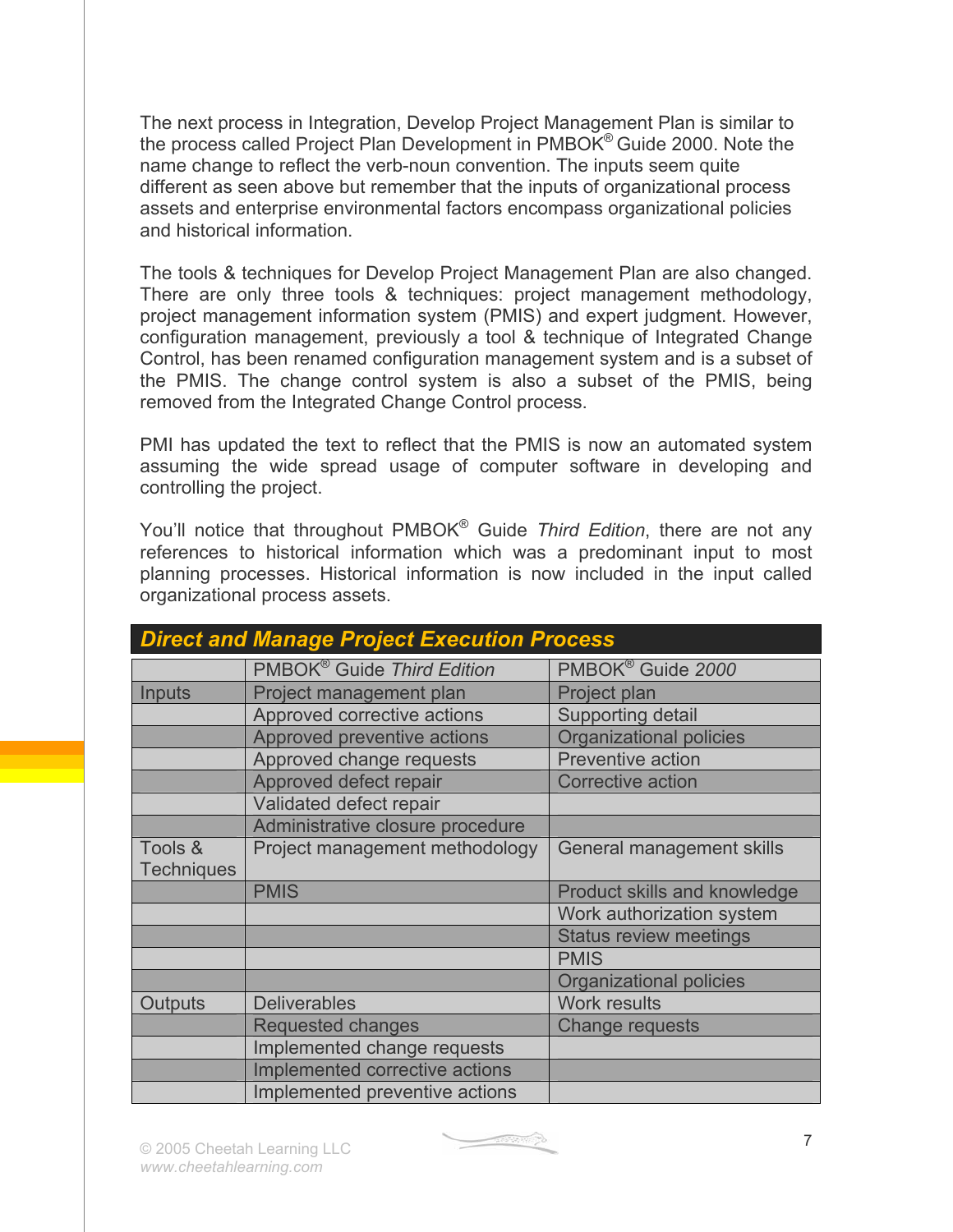| Implemented defect repair    |  |
|------------------------------|--|
| Work performance information |  |

The fourth process in Integration is Direct and Manage Project Execution, previously called Project Plan Execution. Again a name change to reflect the verb-noun convention. In PMBOK® Guide 2000, preventive and corrective actions were inputs. This has been expanded to include the following clarification of 'approved' corrective actions, 'approved' preventive actions, 'approved' change requests, and 'approved' defect repair. Administrative closure procedure has been changed to an input from being a process and ensures that part of executing the project is properly closing it, administratively. Tools & techniques have been cut to two: project management methodology and PMIS. The methodology provides the tools needed to execute the plan.

Outputs for the Direct and Management Project Execution process reiterate that the 'approved' changes have been implemented. The outputs have the word 'implemented' before them now. The other outputs are deliverables and work performance information.

| <b>Monitor and Control Project Work Process</b> |                                        |                               |
|-------------------------------------------------|----------------------------------------|-------------------------------|
|                                                 | PMBOK <sup>®</sup> Guide Third Edition | PMBOK <sup>®</sup> Guide 2000 |
| Inputs                                          | Project management plan                | N/A                           |
|                                                 | Work performance information           |                               |
|                                                 | Rejected change requests               |                               |
| Tools &<br><b>Techniques</b>                    | Project management methodology         |                               |
|                                                 | Earned value technique                 |                               |
|                                                 | Expert judgment                        |                               |
|                                                 | <b>PMIS</b>                            |                               |
|                                                 |                                        |                               |
| <b>Outputs</b>                                  | Recommended corrective action          |                               |
|                                                 | Recommended preventive action          |                               |
|                                                 | Recommended defect repair              |                               |
|                                                 | <b>Forecasts</b>                       |                               |
|                                                 | <b>Requested changes</b>               |                               |

Monitor and Control Project Work is the fifth process in Integration. This is a new process that focuses on using earned value analysis techniques to monitor project progress. Out of this process come the 'recommended' corrective actions, preventive actions, change requests and defect repair. These in turn become some of the inputs for the sixth process in Integration, Integrated Change Control.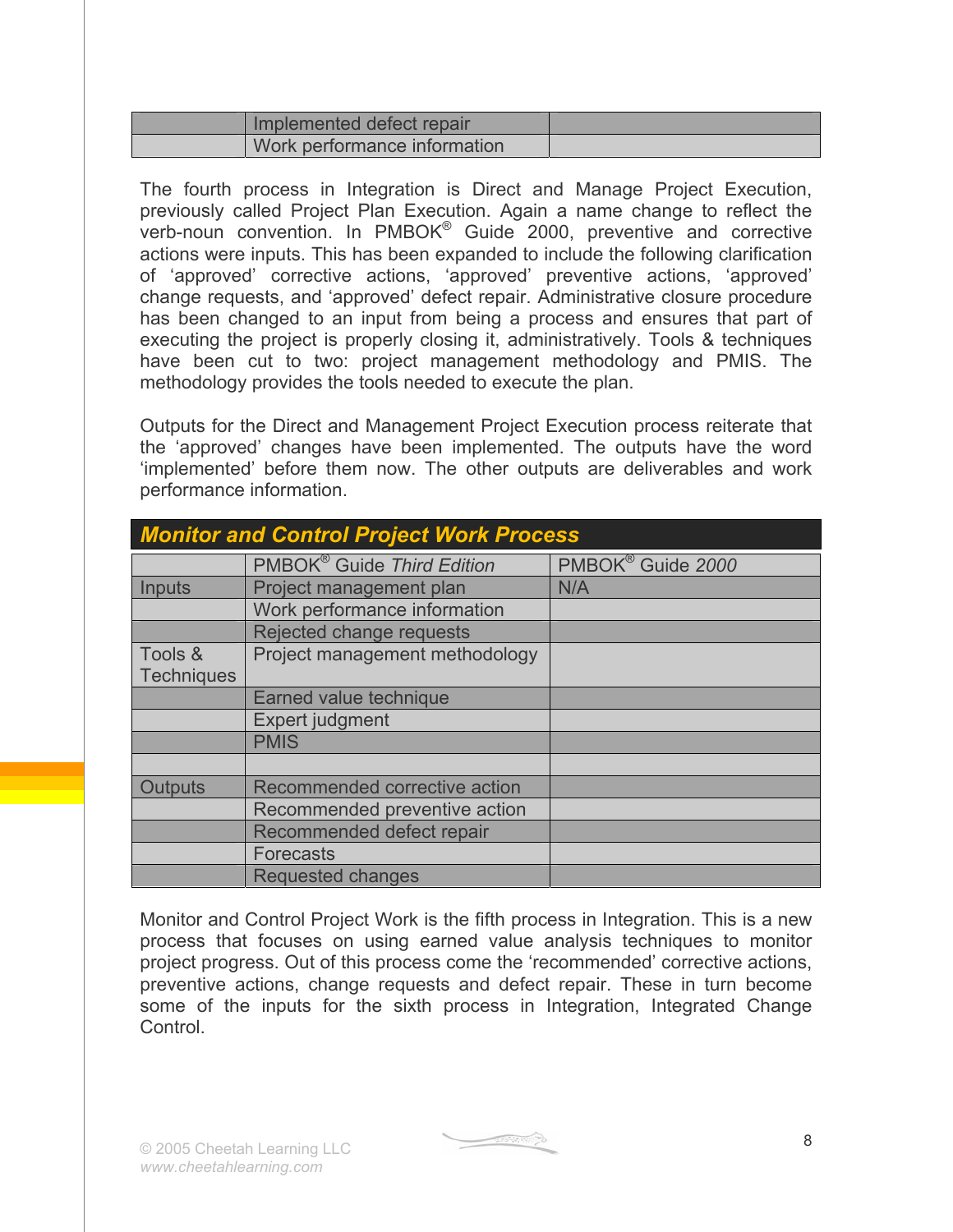|                   | <b>Integrated Change Control Process</b> |                               |
|-------------------|------------------------------------------|-------------------------------|
|                   | PMBOK <sup>®</sup> Guide Third Edition   | PMBOK <sup>®</sup> Guide 2000 |
| Inputs            | Project management plan                  | Project plan                  |
|                   | Work performance information             | Performance reports           |
|                   | <b>Requested changes</b>                 | <b>Change requests</b>        |
|                   | Recommended preventive actions           |                               |
|                   | Recommended corrective actions           |                               |
|                   | Recommended defect repair                |                               |
|                   | <b>Deliverables</b>                      |                               |
| Tools &           | Project management methodology           | Change control system         |
| <b>Techniques</b> |                                          |                               |
|                   | <b>Expert judgment</b>                   | Configuration management      |
|                   | <b>PMIS</b>                              | Performance measurement       |
|                   |                                          | <b>Additional planning</b>    |
|                   |                                          | <b>PMIS</b>                   |
| <b>Outputs</b>    | Approved corrective action               | Project plan updates          |
|                   | Approved preventive action               | <b>Corrective action</b>      |
|                   | Approved defect repair                   | Lessons learned               |
|                   | Approved change requests                 |                               |
|                   | Project management plan updates          |                               |
|                   | Project scope statement updates          |                               |
|                   | Validated defect repair                  |                               |
|                   | <b>Deliverables</b>                      |                               |

Integrated Change Control is now centered on reviewing the 'recommended' actions or the outputs of Monitoring and Controlling the Project Execution, and approving or rejecting those actions. Project plan and scope statement updates are outputs due to the fact that requested changes may mean updates to either or both of those documents.

As stated earlier, the change control system and configuration management have both been moved to become a subset of the PMIS tool.

| <b>Close Project Process</b> |                                        |                               |
|------------------------------|----------------------------------------|-------------------------------|
|                              | PMBOK <sup>®</sup> Guide Third Edition | PMBOK <sup>®</sup> Guide 2000 |
| Inputs                       | Project management plan                | N/A                           |
|                              | <b>Contract documentation</b>          |                               |
|                              | Enterprise environmental factors       |                               |
|                              | Organizational process assets          |                               |
|                              | Work performance information           |                               |
|                              | <b>Deliverables</b>                    |                               |
| Tools &                      | Project management methodology         |                               |
| Techniques                   |                                        |                               |
|                              | <b>PMIS</b>                            |                               |

 $\begin{picture}(20,10) \put(0,0){\line(1,0){10}} \put(15,0){\line(1,0){10}} \put(15,0){\line(1,0){10}} \put(15,0){\line(1,0){10}} \put(15,0){\line(1,0){10}} \put(15,0){\line(1,0){10}} \put(15,0){\line(1,0){10}} \put(15,0){\line(1,0){10}} \put(15,0){\line(1,0){10}} \put(15,0){\line(1,0){10}} \put(15,0){\line(1,0){10}} \put(15,0){\line(1$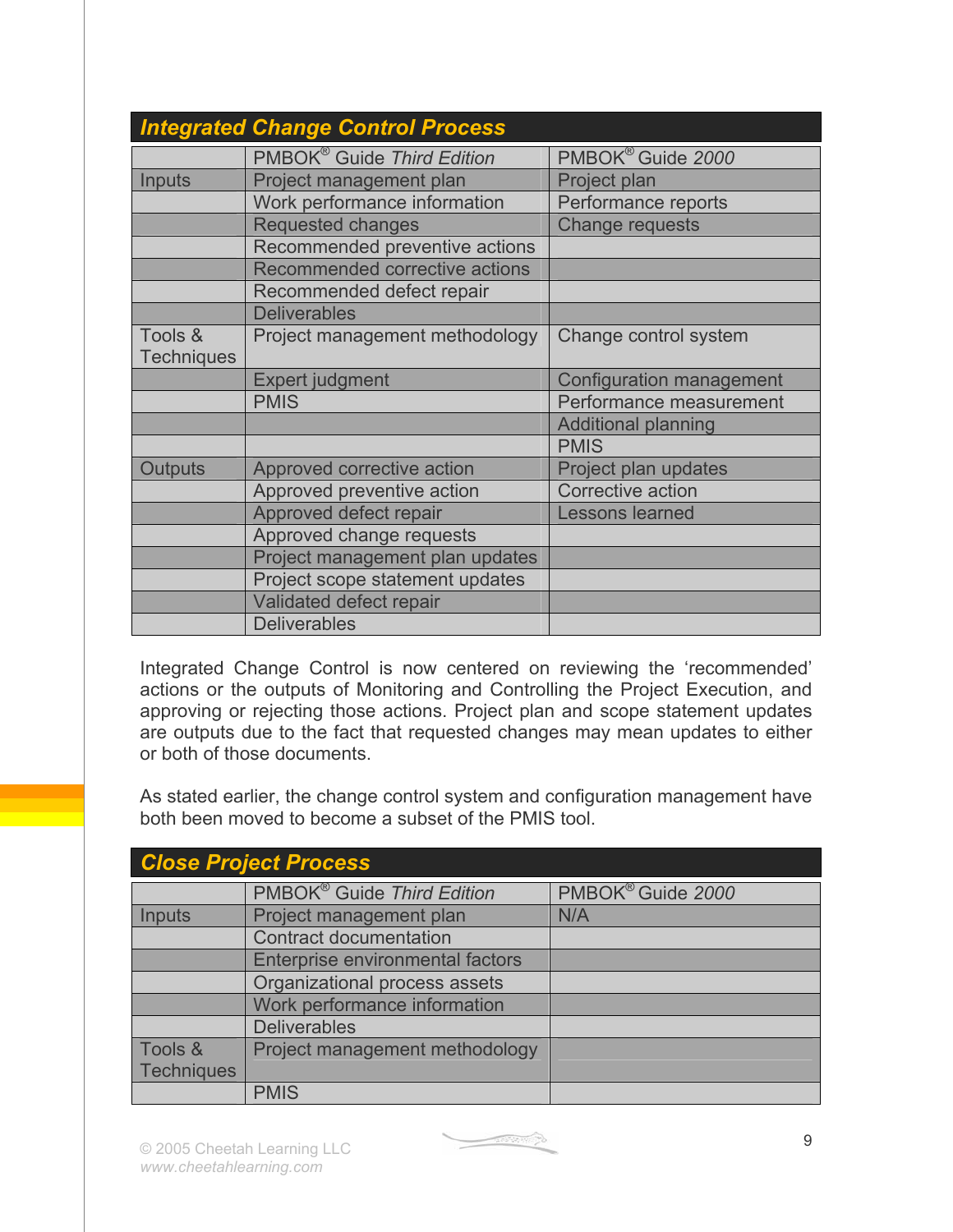|                | Expert judgment                       |  |
|----------------|---------------------------------------|--|
| <b>Outputs</b> | Administrative closure procedure      |  |
|                | Contract closure procedure            |  |
|                | Final product, service or result      |  |
|                | Organization process asset<br>updates |  |
|                |                                       |  |

The last process in Integration is Close Project. All project information such as the project plan, contracts, deliverables and work performance are inputs. The outputs include closing the whole project administratively, making sure all contracts are closed properly, formal acceptance and hand over of the product, service or result of the project, and updating any organizational policies or procedures as needed.

 $\begin{picture}(20,10) \put(0,0){\line(1,0){10}} \put(10,0){\line(1,0){10}} \put(10,0){\line(1,0){10}} \put(10,0){\line(1,0){10}} \put(10,0){\line(1,0){10}} \put(10,0){\line(1,0){10}} \put(10,0){\line(1,0){10}} \put(10,0){\line(1,0){10}} \put(10,0){\line(1,0){10}} \put(10,0){\line(1,0){10}} \put(10,0){\line(1,0){10}} \put(10,0){\line(1$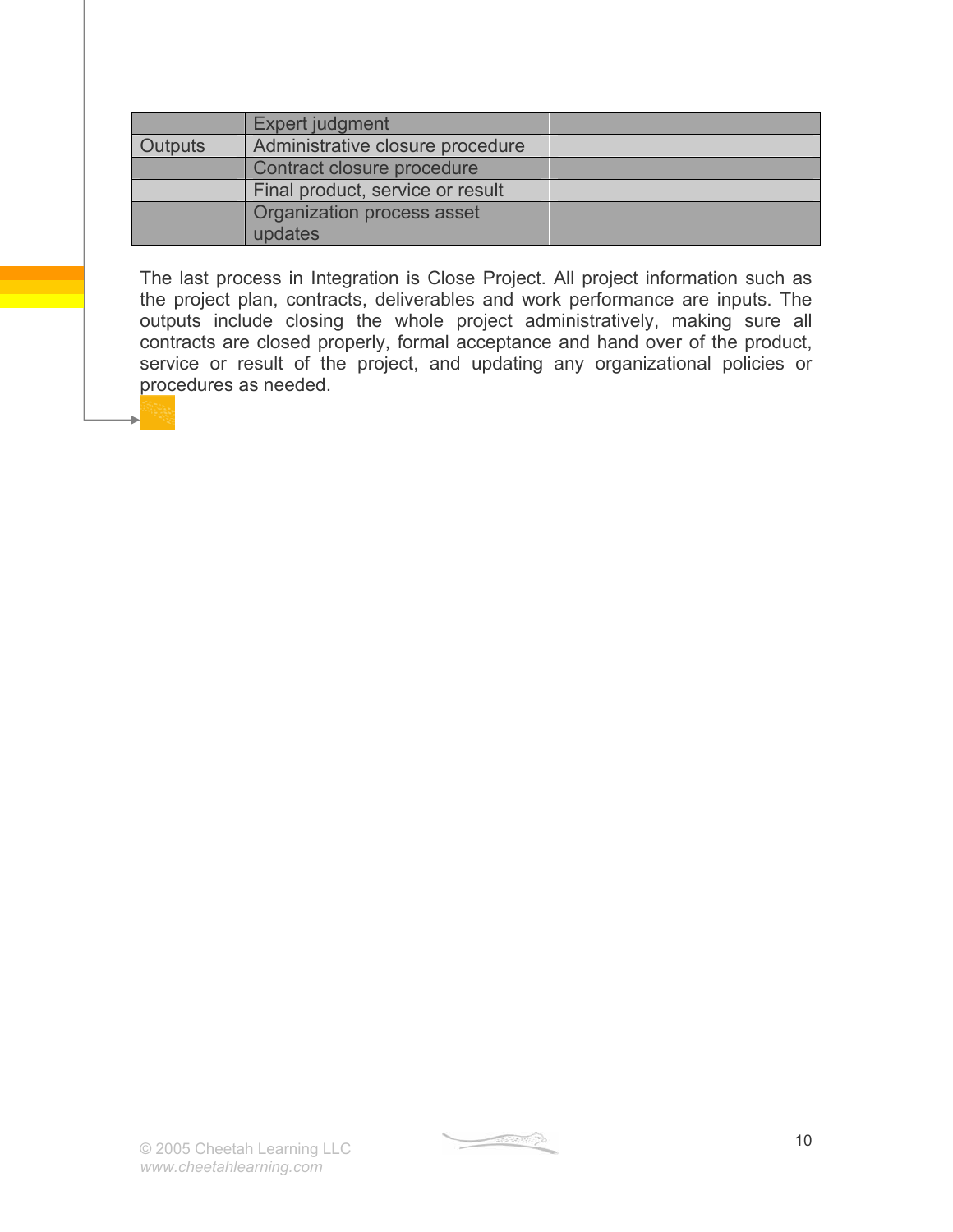### Chapter 5

#### **→Scope**

The Scope Knowledge Area continues to have five processes associated with it. However, Initiation has been moved to Integration and Create WBS has been created as a new process.

| <b>PMBOK<sup>®</sup> Guide Third Edition</b> | PMBOK <sup>®</sup> Guide 2000 |
|----------------------------------------------|-------------------------------|
| Scope Planning                               | Initiation                    |
| Scope Definition                             | <b>Scope Planning</b>         |
| <b>Create WBS</b>                            | <b>Scope Definition</b>       |
| Scope Verification                           | <b>Scope Verification</b>     |
| Scope Control                                | <b>Scope Control</b>          |

In the introductory material from each PMBOK® Guide there are definitions of each of the processes. Below is a table showing the differences.

| <b>Process</b>            | <b>PMBOK<sup>®</sup> Guide Third Edition</b>                                                                                                                                                                    | <b>PMBOK®</b> Guide<br>2000                                                                                                                                                                                                                                                                                                   |
|---------------------------|-----------------------------------------------------------------------------------------------------------------------------------------------------------------------------------------------------------------|-------------------------------------------------------------------------------------------------------------------------------------------------------------------------------------------------------------------------------------------------------------------------------------------------------------------------------|
|                           | (p 103)                                                                                                                                                                                                         | (p 51)                                                                                                                                                                                                                                                                                                                        |
| <b>Scope Planning</b>     | "Creating a project scope<br>management plan that<br>documents how the project<br>scope will be defined, verified,<br>controlled, and how the work<br>breakdown structure (WBS) will<br>be created and defined" | "Developing a written<br>scope statement as the<br>basis for future<br>project<br>decisions"                                                                                                                                                                                                                                  |
| <b>Scope Definition</b>   | "Developing a detailed project<br>scope statement as the basis<br>for future project decisions"                                                                                                                 | "Subdividing the<br>major<br>project deliverables into<br>smaller, and the state of the state of the state of the state of the state of the state of the state of the state of the state of the state of the state of the state of the state of the state of the state of the state of t<br>more<br>manageable<br>components" |
| <b>Create WBS</b>         | "Subdividing the major project<br>deliverables into smaller, more<br>manageable components"                                                                                                                     | N/A                                                                                                                                                                                                                                                                                                                           |
| <b>Scope Verification</b> | "Formalizing acceptance of the<br>completed project deliverables"                                                                                                                                               | "Formalizing acceptance<br>of the project scope"                                                                                                                                                                                                                                                                              |
| <b>Scope Control</b>      | "Controlling changes to the<br>project scope"                                                                                                                                                                   | "Controlling changes to<br>the project scope"                                                                                                                                                                                                                                                                                 |

As you can see, Create WBS has taken on the function previously completed by the process of scope definition. Scope definition has taken on the function previously completed by the process of scope planning. Scope verification is

$$
\underbrace{\hspace{4.5cm}}_{\textcolor{blue}{\textbf{5.5.5.5}}}
$$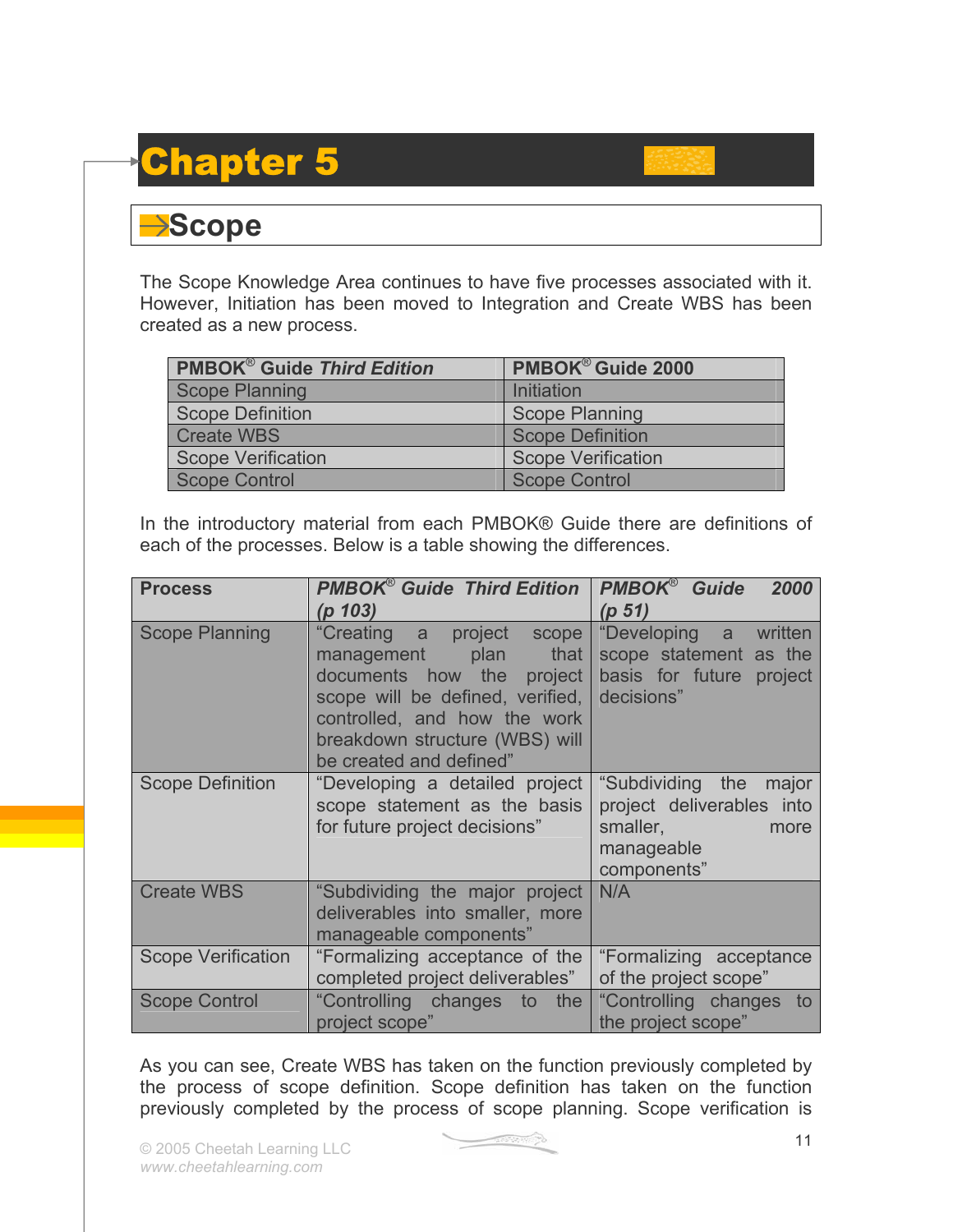formalizing the acceptance of *project deliverables* instead of the *project scope* which is how most of us thought of scope verification anyway – you verify the work against the scope statement and requirements.

| <b>Scope Planning Process</b> |                                         |                               |
|-------------------------------|-----------------------------------------|-------------------------------|
|                               | PMBOK <sup>®</sup> Guide Third Edition  | PMBOK <sup>®</sup> Guide 2000 |
| Inputs                        | <b>Enterprise environmental factors</b> | <b>Product description</b>    |
|                               | Organizational process assets           | Project charter               |
|                               | Project charter                         | <b>Constraints</b>            |
|                               | Preliminary project scope<br>statement  | <b>Assumptions</b>            |
|                               | Project management plan                 |                               |
| Tools &                       | Expert judgment                         | <b>Product analysis</b>       |
| <b>Techniques</b>             |                                         |                               |
|                               | Templates, forms, standards             | Benefit/cost analysis         |
|                               |                                         | Alternatives identification   |
|                               |                                         | <b>Expert judgment</b>        |
| Outputs                       | Project scope management plan           | Scope statement               |
|                               |                                         | <b>Supporting detail</b>      |
|                               |                                         | Scope management plan         |

Scope Planning has a new definition in the chapter introduction although in both PMBOK® Guides the scope management plan was an output of this process. The scope management plan now defines how the WBS will be created and defined, as well as how the project scope will be defined, verified and controlled. In the PMBOK® Guide 2000, Scope Planning was focused on the elaboration of the project work and a scope statement was one of the outputs along with the scope management plan.

|                   | <b>Scope Definition Process</b>        |                                    |  |
|-------------------|----------------------------------------|------------------------------------|--|
|                   | PMBOK <sup>®</sup> Guide Third Edition | PMBOK <sup>®</sup> Guide 2000      |  |
| <b>Inputs</b>     | Organizational process assets          | Scope statement                    |  |
|                   | Project charter                        | <b>Constraints and assumptions</b> |  |
|                   | Preliminary scope statement            | Other planning outputs             |  |
|                   | Project scope management plan          | <b>Historical information</b>      |  |
|                   | Approved change requests               |                                    |  |
| Tools &           | <b>Product analysis</b>                | <b>WBS</b> templates               |  |
| <b>Techniques</b> |                                        |                                    |  |
|                   | Alternatives identification            | Decomposition                      |  |
|                   | Expert judgment                        |                                    |  |
|                   | <b>Stakeholder analysis</b>            |                                    |  |
| Outputs           | Project scope statement                | <b>WBS</b>                         |  |
|                   | <b>Requested changes</b>               | Scope statement updates            |  |
|                   | Project scope management plan          |                                    |  |
|                   | updates                                |                                    |  |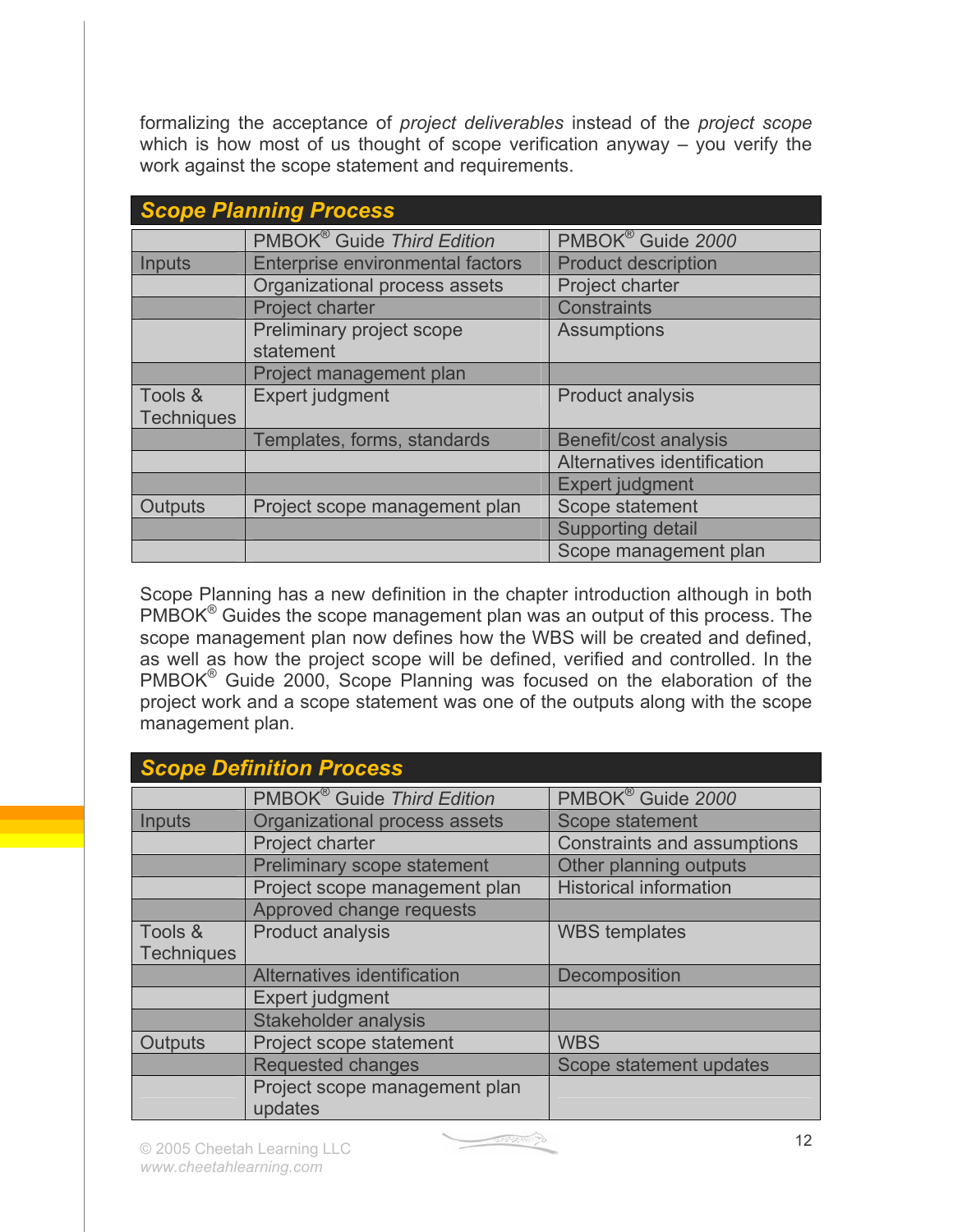Scope Definition is developing or elaborating the preliminary project scope statement but, remember a preliminary project scope statement was created during the Integration process of the Develop Preliminary Project Scope Statement. Therefore, this preliminary scope statement is now an input to Scope Definition and Scope Definition elaborates on this document. The output from Scope Definition is a project scope statement having the word 'preliminary' dropped.

You'll notice that many of the inputs, tools & techniques from the PMBOK® Guide 2000 process of Scope Planning are now the inputs and tools & techniques of this process. That's because the Scope Definition Process in the *Third Edition* is not focused on the WBS any longer but rather on elaborating the scope statement.

|                   | <b>Create WBS Process</b>              |                               |  |
|-------------------|----------------------------------------|-------------------------------|--|
|                   | PMBOK <sup>®</sup> Guide Third Edition | PMBOK <sup>®</sup> Guide 2000 |  |
| Inputs            | Organizational process assets          | N/A                           |  |
|                   | Project scope statement                |                               |  |
|                   | Project scope management plan          |                               |  |
|                   | Approved change requests               |                               |  |
| Tools &           | <b>WBS</b> templates                   |                               |  |
| <b>Techniques</b> |                                        |                               |  |
|                   | Decomposition                          |                               |  |
| <b>Outputs</b>    | Project scope statement updates        |                               |  |
|                   | <b>WBS</b>                             |                               |  |
|                   | <b>WBS dictionary</b>                  |                               |  |
|                   | Scope baseline                         |                               |  |
|                   | Project scope management plan          |                               |  |
|                   | updates                                |                               |  |
|                   | Requested changes                      |                               |  |

The process Create WBS is a welcome addition. The WBS has always been perceived as one of the cornerstones of a successful project but in the PMBOK® Guide 2000 its importance was glossed over. It now is the proud owner of its own process. Decomposition of a WBS is expanded upon for three pages. The work package is defined as the lowest level of the WBS where cost and schedule estimates can be produced reliably. WBS components are products, services or results, not actions.

The outputs for Create WBS are: Updates to the project scope statement and project plan, the WBS itself, a WBS dictionary, a scope baseline, and requested changes. The WBS dictionary, scope baseline and requested changes are new outputs. The scope baseline consists of the detailed project scope statement, the WBS and WBS dictionary. It is likely that once you start decomposing the WBS,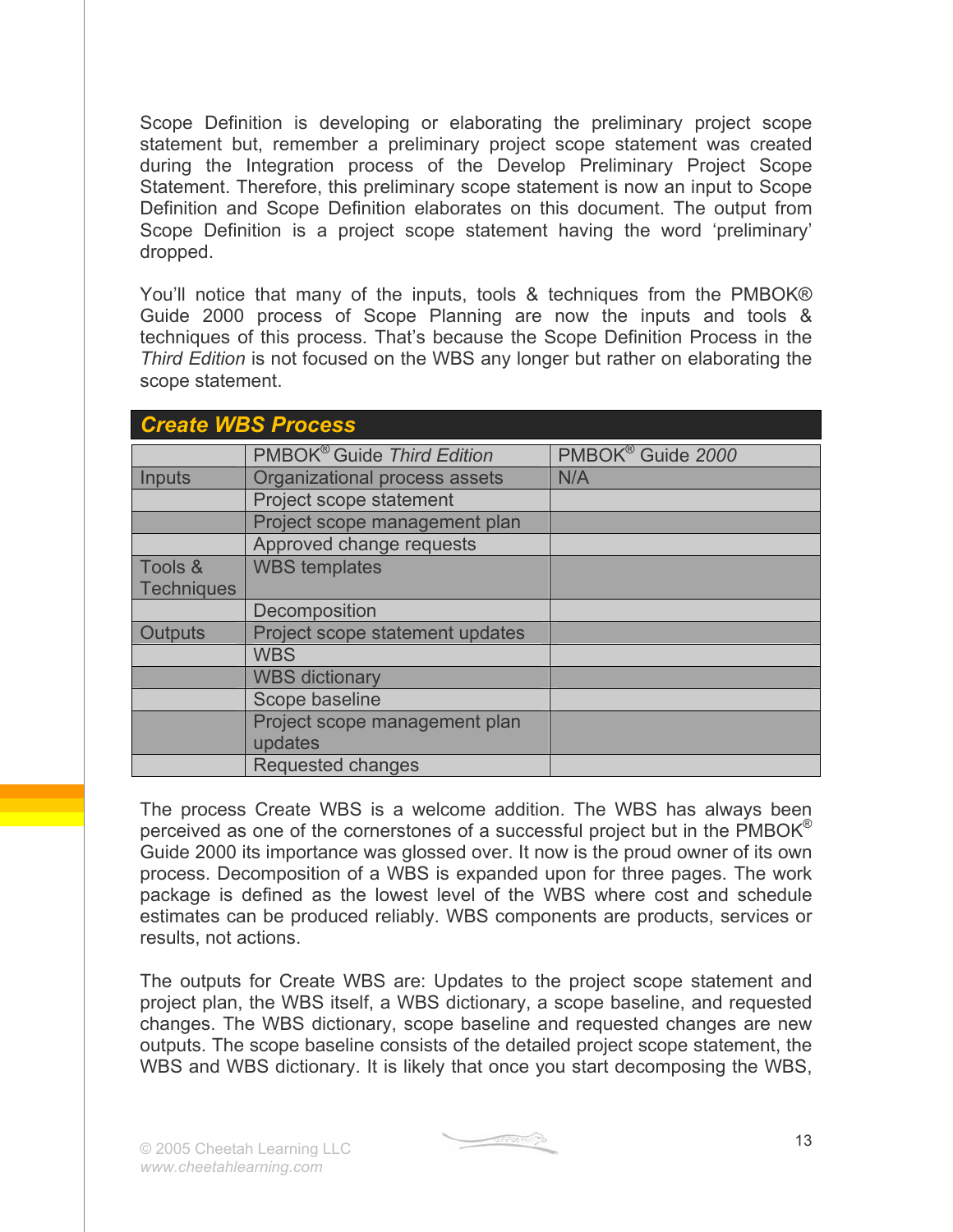you are more than likely to request changes to the scope statement which was completed earlier.

| <b>Scope Verification Process</b> |                                        |                               |
|-----------------------------------|----------------------------------------|-------------------------------|
|                                   | PMBOK <sup>®</sup> Guide Third Edition | PMBOK <sup>®</sup> Guide 2000 |
| <b>Inputs</b>                     | Project scope statement                | <b>Work results</b>           |
|                                   | <b>WBS dictionary</b>                  | <b>Product documentation</b>  |
|                                   | Project scope management plan          | <b>WBS</b>                    |
|                                   | <b>Deliverables</b>                    | Scope statement               |
|                                   |                                        | Project plan                  |
| Tools &                           | Inspection                             | Inspection                    |
| <b>Techniques</b>                 |                                        |                               |
| <b>Outputs</b>                    | <b>Accepted deliverables</b>           | Formal acceptance             |
|                                   | <b>Requested changes</b>               |                               |
|                                   | Recommended corrective actions         |                               |

The fourth process in Scope, Scope Verification, is similar in both  $PMBOK^{\circledcirc}$ Guides. Some minor differences are that work results as inputs are called deliverables; the WBS dictionary is an input instead of the WBS because the dictionary has more information about the requirements for a component of the WBS; formal acceptance is not an output of scope verification but accepting deliverables, change requests and recommended corrective actions are. This is in line with the new definition of Scope Verification: "Formalizing acceptance of the completed project deliverables" (p 103) where individual deliverables are accepted.

| <b>Scope Control Process</b> |                                           |                               |
|------------------------------|-------------------------------------------|-------------------------------|
|                              | PMBOK <sup>®</sup> Guide Third Edition    | PMBOK <sup>®</sup> Guide 2000 |
| <b>Inputs</b>                | <b>WBS</b>                                | <b>WBS</b>                    |
|                              | <b>WBS dictionary</b>                     | Performance reports           |
|                              | Performance reports                       | <b>Change requests</b>        |
|                              | Approved change requests                  | Scope management plan         |
|                              | Project scope management plan             |                               |
|                              | Project scope statement                   |                               |
|                              | Work performance information              |                               |
| Tools &<br><b>Techniques</b> | Change control system                     | Scope change control          |
|                              | Variance analysis                         | Performance measurement       |
|                              | Replanning                                | <b>Additional planning</b>    |
|                              | <b>Configuration management</b><br>system |                               |
| Outputs                      | Project scope statement updates           | Scope changes                 |
|                              | <b>WBS</b> updates                        | <b>Corrective action</b>      |
|                              | <b>WBS dictionary updates</b>             | Lessons learned               |

 $\begin{picture}(20,10) \put(0,0){\line(1,0){10}} \put(10,0){\line(1,0){10}} \put(10,0){\line(1,0){10}} \put(10,0){\line(1,0){10}} \put(10,0){\line(1,0){10}} \put(10,0){\line(1,0){10}} \put(10,0){\line(1,0){10}} \put(10,0){\line(1,0){10}} \put(10,0){\line(1,0){10}} \put(10,0){\line(1,0){10}} \put(10,0){\line(1,0){10}} \put(10,0){\line(1$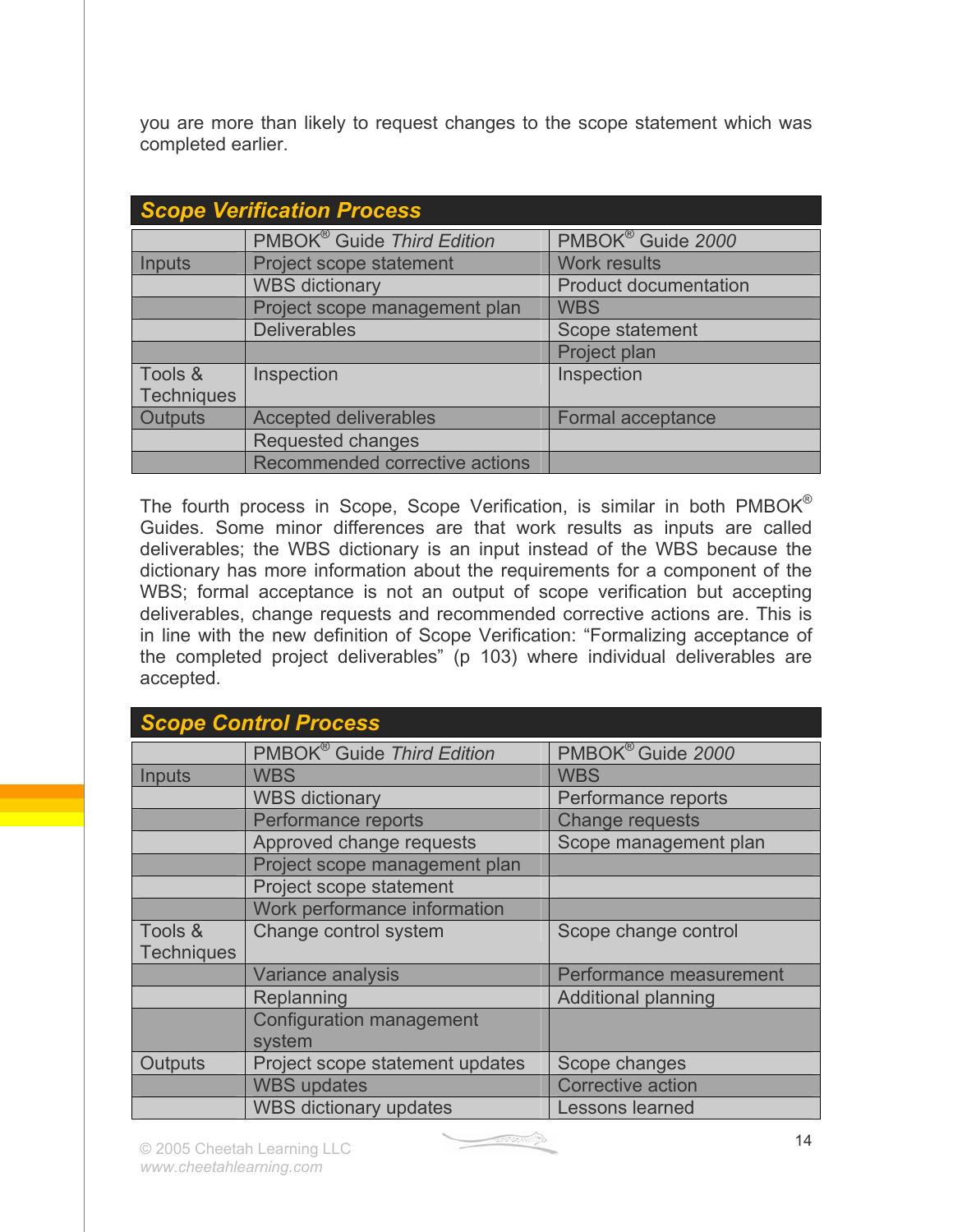| Scope baseline updates                  | <b>Adjusted baseline</b> |
|-----------------------------------------|--------------------------|
| Requested changes                       |                          |
| Recommended corrective action           |                          |
| Organizational process asset<br>updates |                          |
| Project management plan updates         |                          |

The final process in Scope is Scope Control, renamed from Scope Change Control. The inputs, while different, still reflect the WBS and scope information. However, the changes in tools & techniques are worth mentioning. The change control system is documented in the scope management plan and explains how the project scope and the product scope can be changed. Variance analysis refers to measuring the variation of different aspects of the project and is a much better name for a tool than performance measurements which always seemed to be confused with performance reports. Additional planning has been named replanning. And finally, the configuration management system assures that changes are relevant to the project before letting them flow through the Integrated Change Control process.

The outputs from Scope Control are as expected although a bit different from the earlier version: Scope baseline, project plan and organizational process asset updates; requested changes; and recommended corrective action.

Note the new nomenclature of wording: 'requested' changes and 'recommended' corrective actions. This is very important as it identifies that 'requests' and 'recommendations' are outputs and not a call to action. Those requests and recommendations, if accepted, are inputs and executed during the project execution process.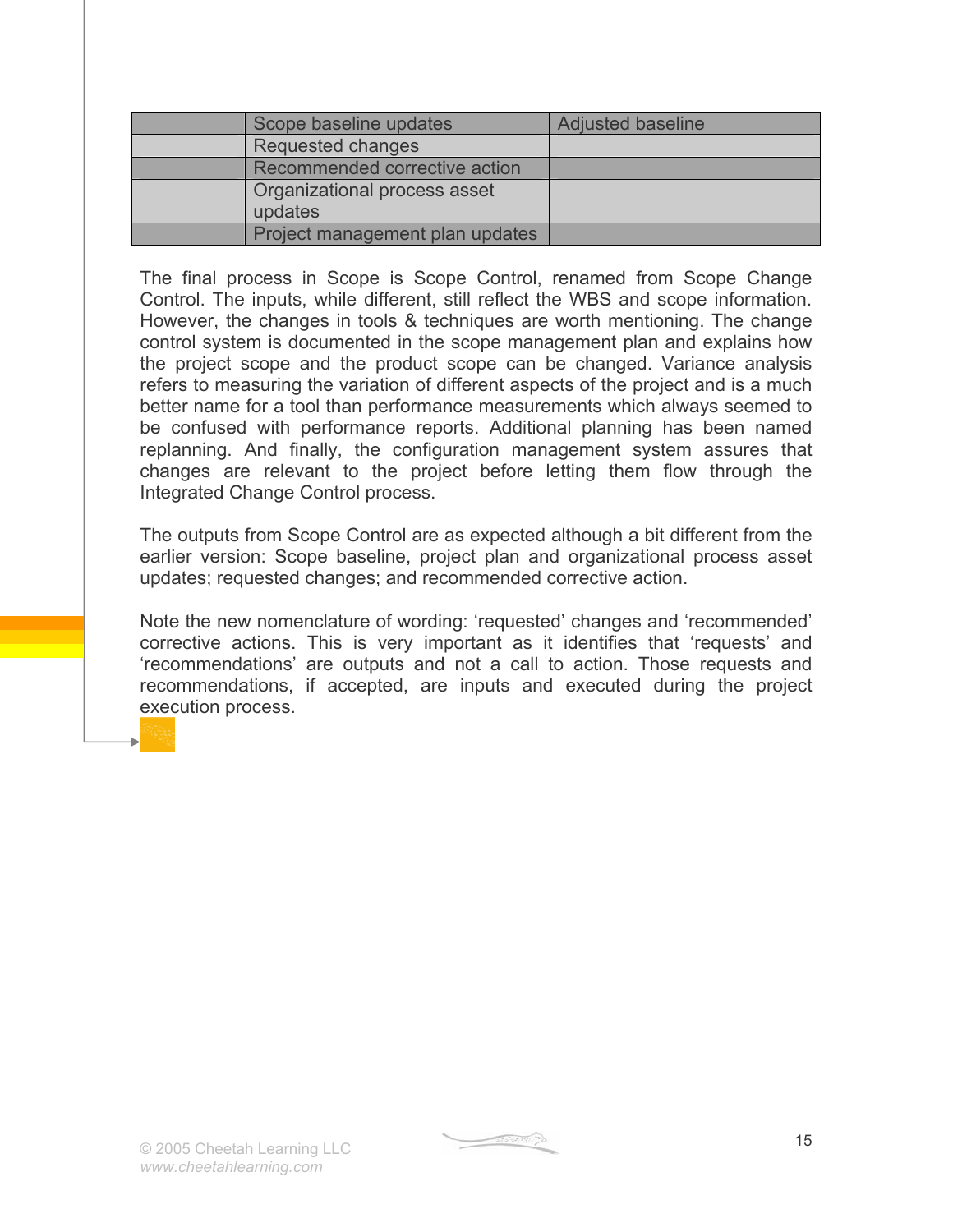Chapter 6



#### **TIME**

The Time Knowledge Area has one more process in it than before: Activity Resource Estimating which used to be covered in the Cost Knowledge Area and called Resource Planning. This is the more appropriate place for resource estimating as the activities that are required to complete the work are being reviewed for scheduling purposes. The activities not only entail the work that needs to be completed but scheduling is dependent upon the availability of the person doing the work as well as his or her skill level.

| <b>PMBOK<sup>®</sup> Guide Third Edition</b> | PMBOK <sup>®</sup> Guide 2000       |
|----------------------------------------------|-------------------------------------|
| <b>Activity Definition</b>                   | <b>Activity Definition</b>          |
| <b>Activity Sequencing</b>                   | <b>Activity Sequencing</b>          |
| <b>Activity Resource Estimating</b>          |                                     |
| <b>Activity Duration Estimating</b>          | <b>Activity Duration Estimating</b> |
| <b>Schedule Development</b>                  | <b>Schedule Development</b>         |
| <b>Schedule Control</b>                      | <b>Schedule Control</b>             |

| <b>Activity Definition Process</b> |                                        |                               |
|------------------------------------|----------------------------------------|-------------------------------|
|                                    | PMBOK <sup>®</sup> Guide Third Edition | PMBOK <sup>®</sup> Guide 2000 |
| Inputs                             | Enterprise environmental factors       | <b>WBS</b>                    |
|                                    | Organizational process assets          | Scope statement               |
|                                    | Project scope statement                | <b>Historical information</b> |
|                                    | <b>WBS</b>                             | Constraints                   |
|                                    | <b>WBS</b> dictionary                  | <b>Assumptions</b>            |
|                                    | Project management plan                | <b>Expert judgment</b>        |
| Tools &                            | Decomposition                          | Decomposition                 |
| <b>Techniques</b>                  |                                        |                               |
|                                    | <b>Templates</b>                       | <b>Templates</b>              |
|                                    | Rolling wave planning                  |                               |
|                                    | Expert judgment                        |                               |
|                                    | <b>Planning component</b>              |                               |
| Outputs                            | <b>Activity list</b>                   | <b>Activity list</b>          |
|                                    | <b>Activity attributes</b>             | <b>Supporting detail</b>      |
|                                    | <b>Milestone list</b>                  | <b>WBS</b> updates            |
|                                    | Requested changes                      |                               |

In the process Activity Definition, there are several concepts that are expanded upon. One is 'rolling wave planning' used as a technique. We previously saw this in PMBOK® Guide 2000 in chapter 3 and defined as the '…progressive detailing of the project plan…' However, in its new context it means that the work for tomorrow or the near future (or as the *Third Edition* states – within one or two

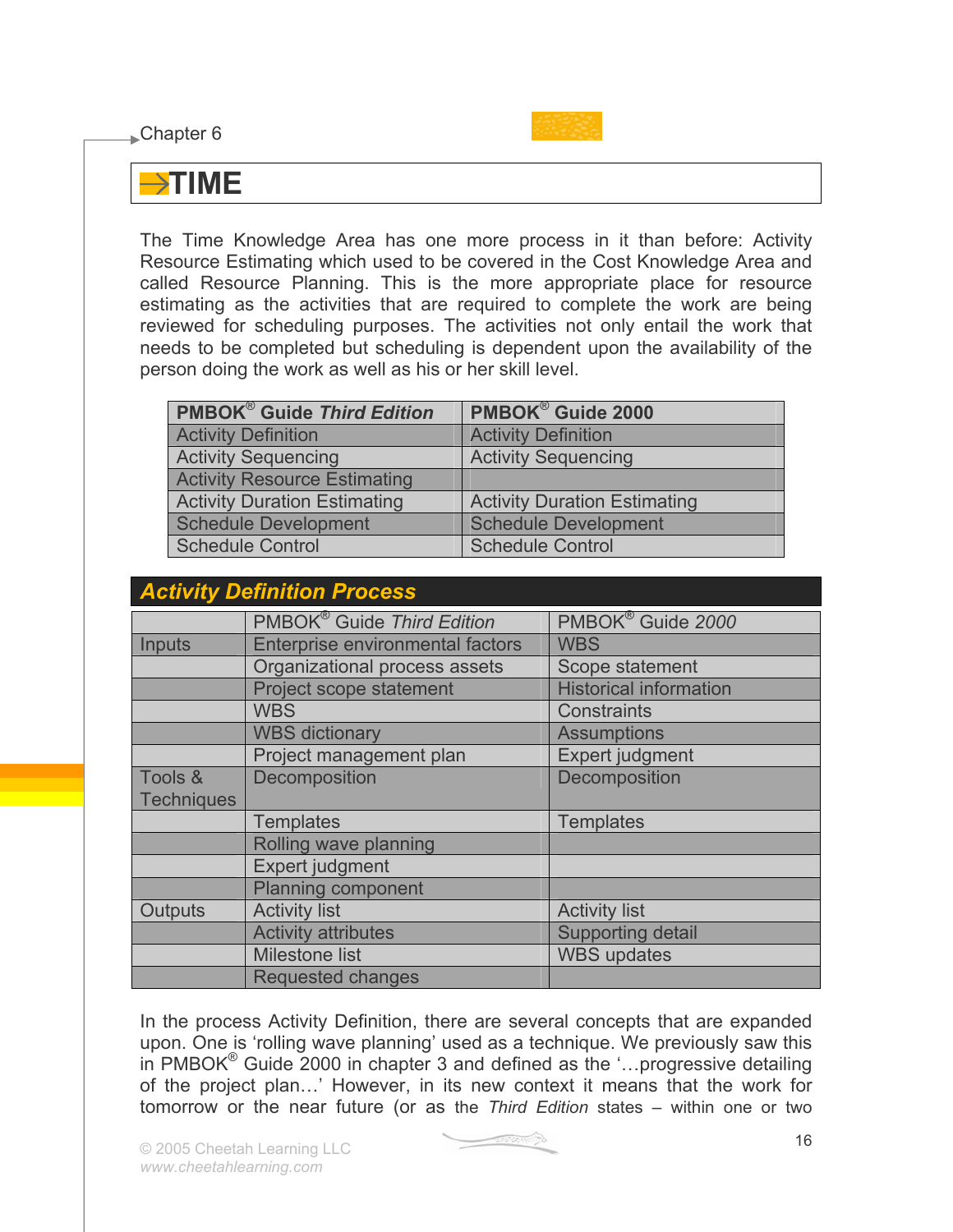reporting periods) is planned in detail and the work farther out is planned with less detail. The definition of the 'rolling wave' has moved from the project plan level to the WBS level which of course is still part of the project plan.

Another concept is something called a 'planning component,' a tool, which can be broken into either a 'control account' or a 'planning package.' First, let's define what a planning component is. If the team does not have enough information to decompose the WBS to the level necessary for adequate development of the work package deliverables, the WBS will not be complete. The incomplete branch of the WBS is left hanging at the level to which it was decomposed. However, the team can still plan the schedule based upon this level. It is not as accurate but can be used for *planning* purposes; therefore it is called a planning component.

The 'control account' planning component is where management has placed a control point. When the project comes to this point, the work is defined, executed and (remember, the WBS has not been decomposed to the work package level) documented as it is done. In fact, the work package is being created at the same time as the work is being done.

The 'planning package' planning component has more information than where a 'control account' has been placed but not as much as a work package. The 'planning package' component contains known work but does not have a schedule of detailed activities.

A new output of Activity Definition is activity attributes. Activity attributes are all the information which is known about the activity and includes but is not limited to: dependencies, schedule, personnel assigned, constraints and assumptions, descriptions, assigned codes or numerical references, etc. The attributes identify necessary information so that schedules may be reliably developed.

|                   | <b>Activity Sequencing Process</b>     |                                          |
|-------------------|----------------------------------------|------------------------------------------|
|                   | PMBOK <sup>®</sup> Guide Third Edition | PMBOK <sup>®</sup> Guide 2000            |
| <b>Inputs</b>     | Project scope statement                | <b>Activity list</b>                     |
|                   | <b>Activity list</b>                   | <b>Product description</b>               |
|                   | <b>Activity attributes</b>             | <b>Mandatory dependencies</b>            |
|                   | <b>Milestone list</b>                  | Discretionary dependencies               |
|                   | Approved change requests               | <b>External dependencies</b>             |
|                   |                                        | <b>Milestones</b>                        |
| Tools &           | Precedence diagramming method          | Precedence diagramming                   |
| <b>Techniques</b> |                                        | method                                   |
|                   | Arrow diagramming method               | Arrow diagramming method                 |
|                   | Schedule network templates             | <b>Conditional diagramming</b><br>method |
|                   | Dependency determination               | <b>Network templates</b>                 |
|                   | Applying leads and lags                |                                          |
| Outputs           | Project schedule network<br>diagrams   | Project network diagrams                 |
|                   | <b>Activity list updates</b>           | <b>Activity updates</b>                  |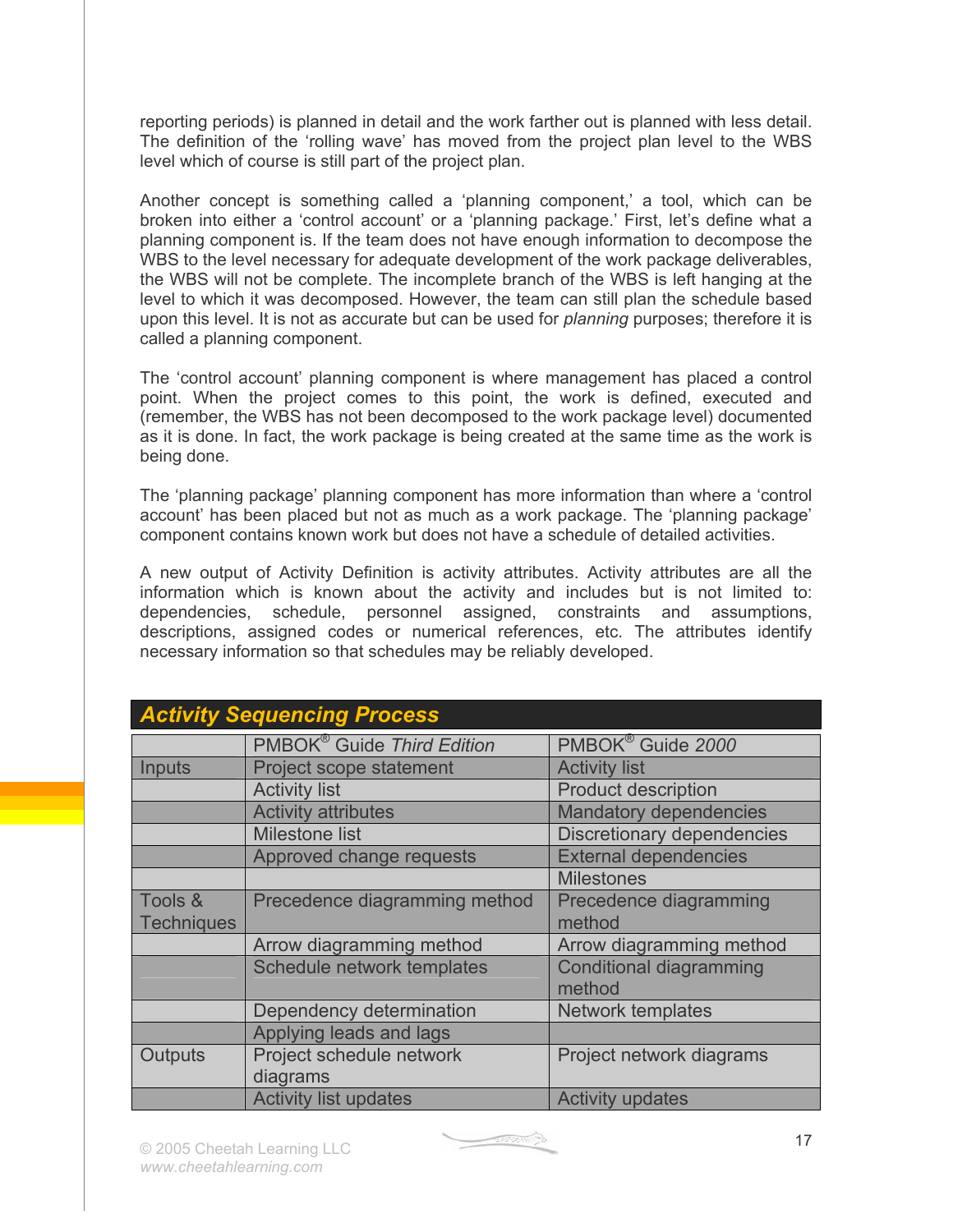| Activity attribute updates |  |
|----------------------------|--|
| Requested changes          |  |

In the next process, Activity Sequencing, the inputs, while named differently, input the same information in both PMBOK<sup>®</sup> Guides. The tools & techniques of precedence diagramming method and arrow diagramming method remain the same. The conditional diagramming methods describing GERT and other methods allowing looping and conditional branching has been completely dropped from the *Third Edition.* The tool, network templates, has been renamed 'schedule network templates' to indicate more precisely that the network diagram is the development of a schedule.

The three dependencies: mandatory, discretionary and external that used to be inputs to Activity Sequencing, are now listed as separate types of dependencies under the technique called 'dependency determination.' The last technique employed by Activity Sequencing is 'applying leads and lags.' Leads and lags were previously inputs to the schedule development process.

Project network diagrams, an output from Activity Sequencing, has been renamed, project schedule network diagram. The reference to PERT has been dropped and a new output, requested changes, has been added.

|                              | <b>Activity Resource Estimating Process</b> |                                                                   |
|------------------------------|---------------------------------------------|-------------------------------------------------------------------|
|                              | PMBOK <sup>®</sup> Guide Third Edition      | PMBOK <sup>®</sup> Guide 2000<br>(Resource Planning from<br>Cost) |
| Inputs                       | Enterprise environmental factors            | <b>WBS</b>                                                        |
|                              | Organizational process assets               | <b>Historical information</b>                                     |
|                              | <b>Activity list</b>                        | Scope statement                                                   |
|                              | <b>Activity attributes</b>                  | Resource pool description                                         |
|                              | <b>Resource availability</b>                | Organizational policies                                           |
|                              | Project management plan                     | <b>Activity duration estimates</b>                                |
| Tools &<br><b>Techniques</b> | <b>Expert judgment</b>                      | <b>Expert judgment</b>                                            |
|                              | Alternatives analysis                       | Alternatives identification                                       |
|                              | Published estimating data                   | Project management software                                       |
|                              | Project management software                 |                                                                   |
|                              | Bottom-up estimating                        |                                                                   |
| Outputs                      | Activity resource requirements              | Resource requirements                                             |
|                              | <b>Activity attributes updates</b>          |                                                                   |
|                              | Resource breakdown structure                |                                                                   |
|                              | Resource calendar updates                   |                                                                   |
|                              | Requested changes                           |                                                                   |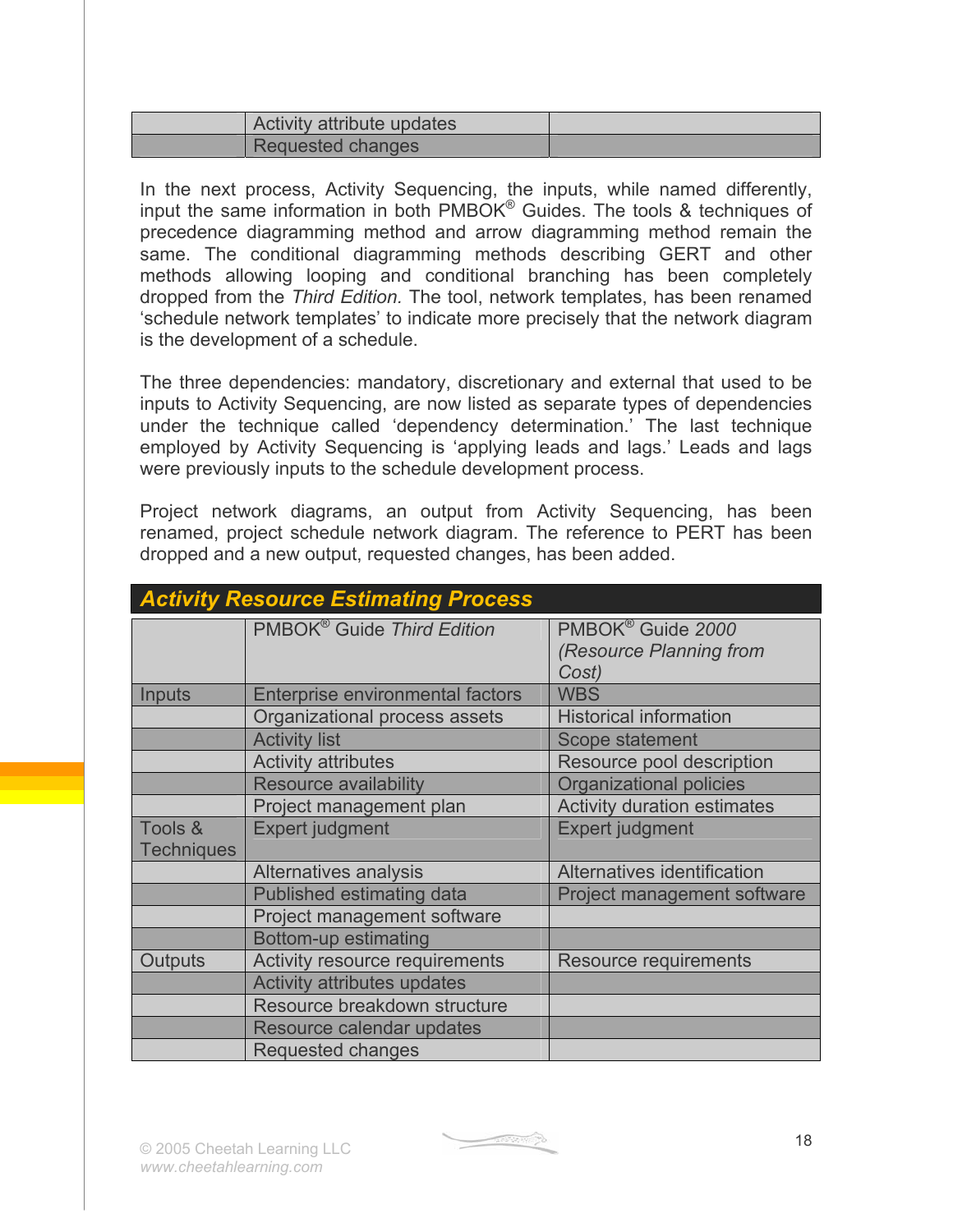Activity Resource Estimating, moved from the Cost chapter, is basically the same. The input called resource pool description is now called resource availability but the text remains basically the same. The tool previously called alternatives identification is now called alternative analysis. Estimating publications, an input to Cost Estimating has been moved to this process.

Outputs from Activity Resource Estimating are: activity resource requirements, activity attribute updates, resource breakdown structure (RBS), resource calendar updates and requested changes.

|                              | <b>Activity Duration Estimating Process</b>                               |                                       |
|------------------------------|---------------------------------------------------------------------------|---------------------------------------|
|                              | PMBOK <sup>®</sup> Guide Third Edition                                    | PMBOK <sup>®</sup> Guide 2000         |
| Inputs                       | Enterprise environmental factors                                          | <b>Activity lists</b>                 |
|                              | Organizational process assets                                             | <b>Constraints</b>                    |
|                              | <b>Activity list</b>                                                      | <b>Assumptions</b>                    |
|                              | <b>Activity attributes</b>                                                | <b>Resource requirements</b>          |
|                              | Project scope statement                                                   | <b>Historical information</b>         |
|                              | Activity resource requirements                                            | <b>Identified risks</b>               |
|                              | Resource calendar                                                         |                                       |
|                              | Project management plan (risk<br>register and activity cost<br>estimates) |                                       |
| Tools &<br><b>Techniques</b> | <b>Expert judgment</b>                                                    | <b>Expert judgment</b>                |
|                              | Analogous estimating                                                      | Analogous estimating                  |
|                              | <b>Parametric estimating</b>                                              | <b>Quantitatively based durations</b> |
|                              | Three-point estimates                                                     | <b>Reserve time</b>                   |
|                              | Reserve analysis                                                          |                                       |
| Outputs                      | <b>Activity duration estimates</b>                                        | <b>Activity duration estimates</b>    |
|                              | <b>Activity attributes updates</b>                                        | <b>Basis of estimates</b>             |
|                              |                                                                           | <b>Activity list updates</b>          |

Activity Duration Estimating has only minor changes. Inputs, while named a little differently, are about the same. The tools & techniques include a tool called 'Three-point Estimates' and is what you might first think of as PERT. The PERT formula is not in the text but the text states '…duration estimate can be constructed by using an average of the three estimated durations.' The formula would then look like (M+O+P)/3 instead of the better known PERT calculation of (O+4M+P)/6.

A resource calendar has been added as an input and parametric estimating has been added as a tool. Also, Reserve Time has been renamed reserve analysis.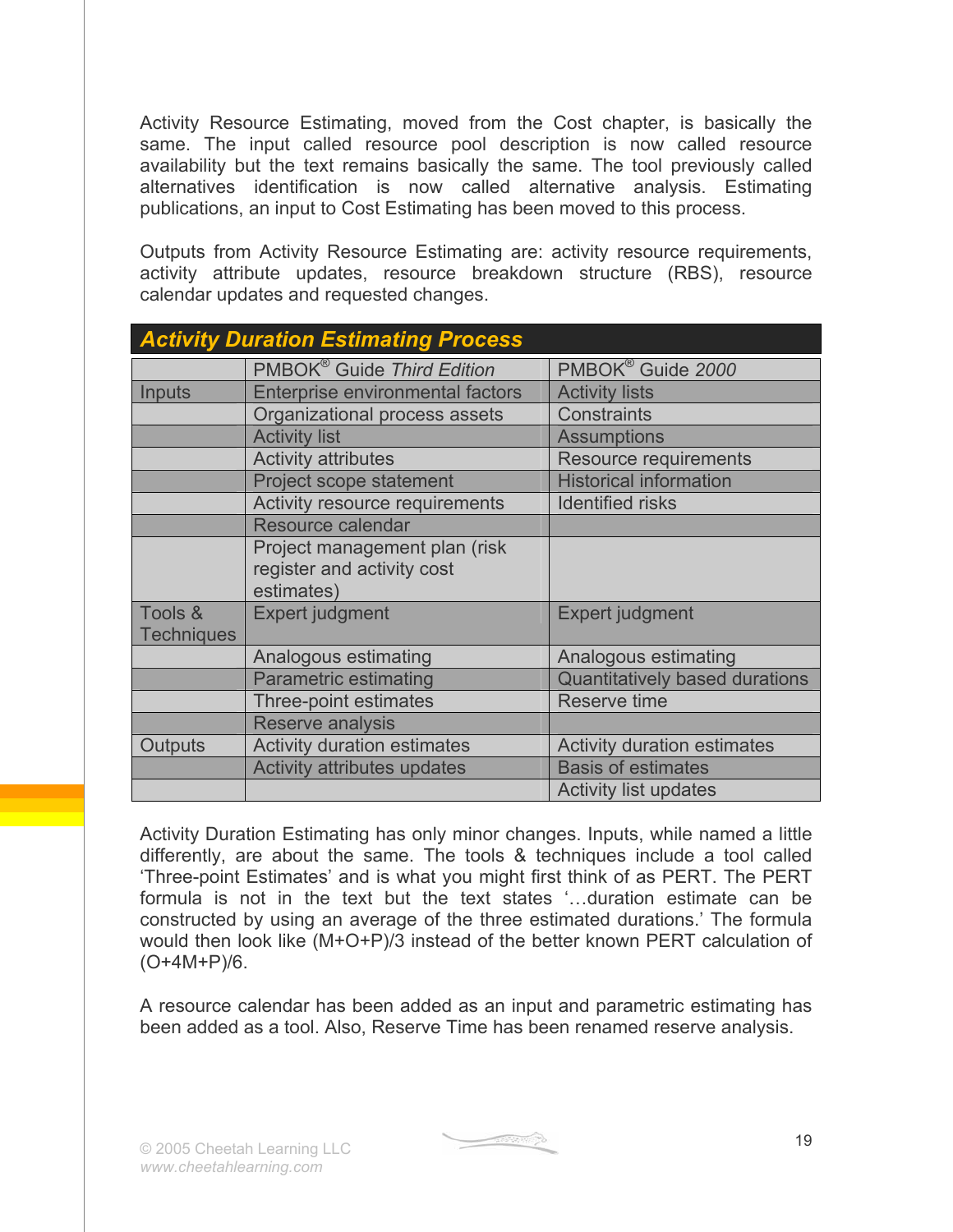|                              | <b>Schedule Development Process</b>                                      |                                     |
|------------------------------|--------------------------------------------------------------------------|-------------------------------------|
|                              | PMBOK <sup>®</sup> Guide Third Edition                                   | PMBOK® Guide 2000                   |
| Inputs                       | Organizational process assets                                            | Project network diagrams            |
|                              | <b>Activity list</b>                                                     | <b>Activity duration estimates</b>  |
|                              | Project scope statement                                                  | <b>Resource requirements</b>        |
|                              | <b>Activity attributes</b>                                               | Resource pool descriptions          |
|                              | Project schedule network                                                 | <b>Calendars</b>                    |
|                              | diagrams                                                                 |                                     |
|                              | <b>Activity duration requirements</b>                                    | <b>Constraints and assumptions</b>  |
|                              | <b>Activity resource requirements</b>                                    | <b>Leads and lags</b>               |
|                              | <b>Resource calendars</b>                                                | Risk management plan                |
|                              | Project management plan (risk<br>register)                               | <b>Activity attributes</b>          |
| Tools &<br><b>Techniques</b> | Schedule network analysis                                                | <b>Mathematical analysis</b>        |
|                              | Critical path method                                                     | <b>Duration compression</b>         |
|                              | Schedule compression                                                     | Simulation                          |
|                              | What-if scenario analysis                                                | <b>Resource leveling heuristics</b> |
|                              | <b>Resource leveling</b>                                                 | Project management software         |
|                              | <b>Critical chain method</b>                                             | <b>Coding structure</b>             |
|                              | Project management software                                              |                                     |
|                              | Applying calendars                                                       |                                     |
|                              | Adjusting leads and lags                                                 |                                     |
|                              | Schedule model                                                           |                                     |
| Outputs                      | Project schedule                                                         | Project schedule                    |
|                              | Schedule model data                                                      | <b>Supporting detail</b>            |
|                              | Schedule baseline                                                        | Schedule management plan            |
|                              | Resource requirements updates                                            | <b>Resource requirement</b>         |
|                              |                                                                          | updates                             |
|                              | Activity attributes updates                                              |                                     |
|                              | Project calendar updates                                                 |                                     |
|                              | Requested changes                                                        |                                     |
|                              | Project management plan updates<br>- schedule management plan<br>updates |                                     |

In Schedule Development, the next process in the Time Knowledge Area, the information throughout the chapter has been modified a bit, but not necessarily enough to expand upon a great deal. Duration compression has been renamed schedule compression. Simulation as a tool was dropped and what-if scenario analysis replaced it. Coding structures were dropped as tools and critical chain method was added. Adjusting leads and lags was added as a technique and a schedule model tool was added.

 $\begin{picture}(20,10) \put(0,0){\line(1,0){10}} \put(10,0){\line(1,0){10}} \put(10,0){\line(1,0){10}} \put(10,0){\line(1,0){10}} \put(10,0){\line(1,0){10}} \put(10,0){\line(1,0){10}} \put(10,0){\line(1,0){10}} \put(10,0){\line(1,0){10}} \put(10,0){\line(1,0){10}} \put(10,0){\line(1,0){10}} \put(10,0){\line(1,0){10}} \put(10,0){\line(1$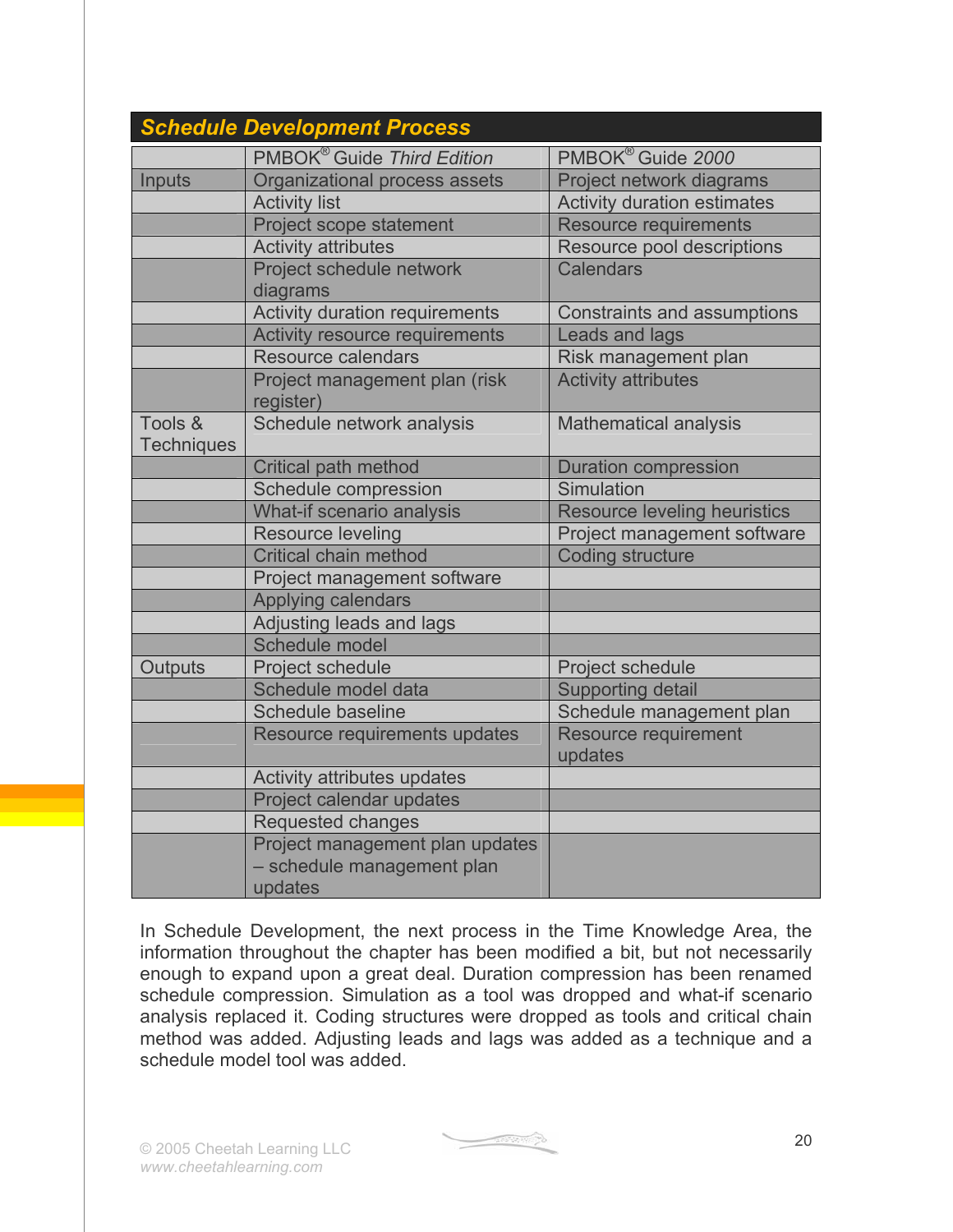Schedule Development outputs are about the same with the project schedule being the main output along with the schedule baseline. You'll note that there is not a process that has the schedule management plan as an output. Accordingly, PMBOK® Guide *Third Edition* indicates that during the Develop Project Management Plan process, one should develop a schedule management plan and all other process management plans.

|                              | <b>Schedule Control Process</b>         |                                   |
|------------------------------|-----------------------------------------|-----------------------------------|
|                              | PMBOK <sup>®</sup> Guide Third Edition  | PMBOK <sup>®</sup> Guide 2000     |
| Inputs                       | Schedule management plan                | <b>Project schedule</b>           |
|                              | Schedule baseline                       | Performance reports               |
|                              | Performance reports                     | <b>Change requests</b>            |
|                              | Approved change requests                | Schedule management plan          |
| Tools &<br><b>Techniques</b> | Progress reporting                      | <b>Additional planning</b>        |
|                              | Schedule change control system          | Schedule change control<br>system |
|                              | Performance measurement                 | Performance measurement           |
|                              | Project management software             | Project management software       |
|                              | Variance analysis                       | Variance analysis                 |
|                              | Schedule comparison bar charts          |                                   |
| Outputs                      | Schedule model data updates             | Schedule updates                  |
|                              | Schedule baseline updates               | Corrective action                 |
|                              | Performance measurements                | Lessons learned                   |
|                              | Requested changes                       |                                   |
|                              | Recommended corrective actions          |                                   |
|                              | Organizational process asset<br>updates |                                   |
|                              | <b>Activity list updates</b>            |                                   |
|                              | Activity attributes updates             |                                   |
|                              | Project management plan updates         |                                   |

The last process, Schedule Control has more nomenclature updates than anything of substance. Anyone who reads through this portion of the chapter will find it very familiar. There are more outputs now: nine as compared to three. Interestingly, performance measurements, a tool in PMBOK® Guide 2000, is now an output in the *Third Edition* and is the reporting of the SV and SPI*.* The tool is now called 'performance measurement' (notice the final 's' is dropped) and is the act of finding the SV and SPI for the project schedule.

Even though there are more outputs, most of them are updates to very logical results of controlling the schedule and are not unexpected.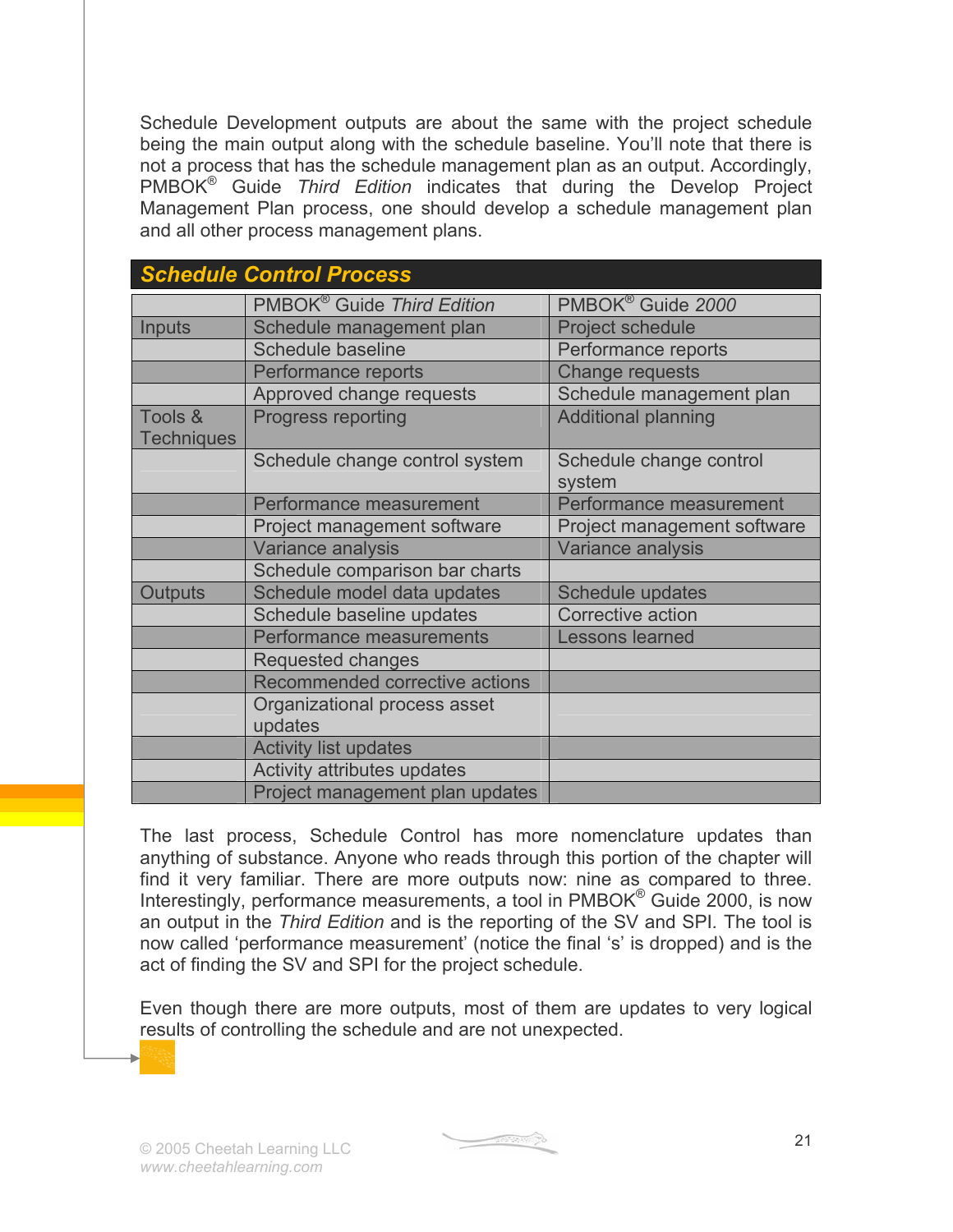## Chapter 7

#### $\rightarrow$  COST

The Cost Knowledge Area has one less process than before. Resource Planning was moved to the Time Knowledge Area. As with the other planning processes, during the Develop Project Management Plan process, a cost management plan is developed to identify how the project cost planning, budgeting, estimating and control will happen. The *Third Edition* provides examples of how the management plan can be used to defined which units of measure will be used for resources (for example will you use man hours as opposed to work days?), define control thresholds that identify when stakeholders must be apprised of variations beyond what is acceptable, define earned value rules that might define when earned value calculations will be completed and how percent complete will be calculated, and define report formats and timing.

| <b>PMBOK<sup>®</sup> Guide Third Edition</b> | <b>PMBOK®</b> Guide 2000 |
|----------------------------------------------|--------------------------|
| <b>Cost Estimating</b>                       | <b>Resource Planning</b> |
| <b>Cost Budgeting</b>                        | <b>Cost Estimating</b>   |
| <b>Cost Control</b>                          | <b>Cost Budgeting</b>    |
|                                              | <b>Cost Control</b>      |

|                              | <b>Cost Estimating Process</b>                                                                       |                                    |  |
|------------------------------|------------------------------------------------------------------------------------------------------|------------------------------------|--|
|                              | PMBOK <sup>®</sup> Guide Third Edition                                                               | PMBOK <sup>®</sup> Guide 2000      |  |
| Inputs                       | Enterprise environmental factors                                                                     | <b>Resource requirements</b>       |  |
|                              | Organizational process assets                                                                        | <b>Resource rates</b>              |  |
|                              | Project scope statement                                                                              | <b>Activity duration estimates</b> |  |
|                              | <b>WBS</b>                                                                                           | <b>WBS</b>                         |  |
|                              | <b>WBS dictionary</b>                                                                                | <b>Estimating publications</b>     |  |
|                              | Project management plan -<br>Schedule management plan,<br>Staffing management plan, Risk<br>register | <b>Historical information</b>      |  |
|                              |                                                                                                      | <b>Chart of accounts</b>           |  |
|                              |                                                                                                      | <b>Risks</b>                       |  |
| Tools &<br><b>Techniques</b> | Analogous estimating                                                                                 | Analogous estimating               |  |
|                              | Determining resource cost rates                                                                      | Parametric estimating              |  |
|                              | Bottom-up estimating                                                                                 | Bottom-up estimating               |  |
|                              | <b>Parametric estimating</b>                                                                         | <b>Computerized tools</b>          |  |
|                              | Project management software                                                                          | Other cost estimating methods      |  |
|                              | Vendor bid analysis                                                                                  |                                    |  |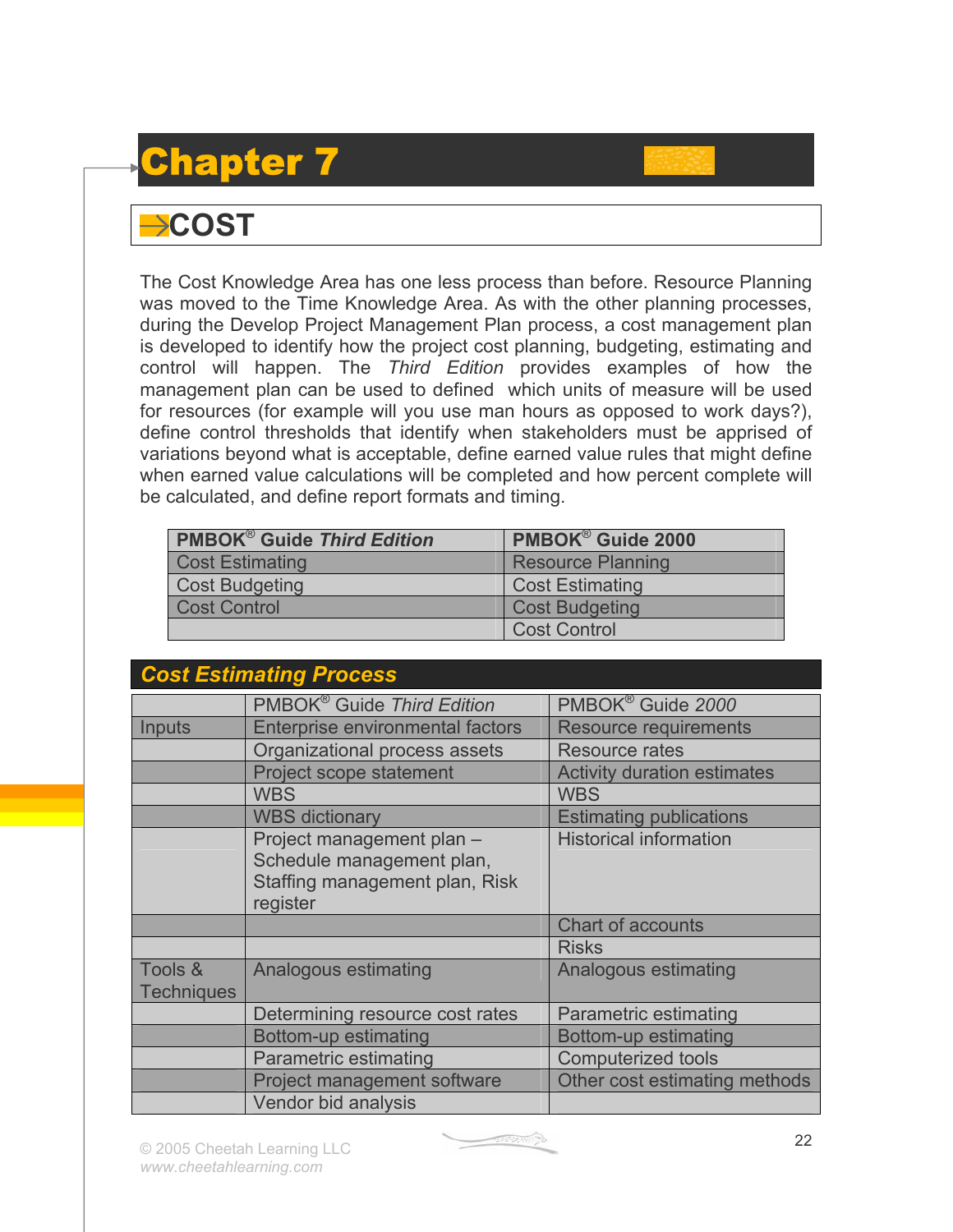|                | Reserve analysis                            |                       |
|----------------|---------------------------------------------|-----------------------|
|                | Cost of quality                             |                       |
| <b>Outputs</b> | <b>Activity cost estimates</b>              | <b>Cost estimates</b> |
|                | Activity cost estimate supporting<br>detail | Supporting detail     |
|                | Requested changes                           | Cost management plan  |
|                | Cost management plan updates                |                       |

In Cost Estimating, the WBS is an input but in PMBOK<sup>®</sup> Guide 2000, other inputs included resource rates, activity duration estimates and estimating publications. The estimating publications were moved to be a tool in the Activity Resource Estimating process of the Time Knowledge Area.

Resource rates became another tool called 'determining resource cost rates.' You may ask why activity duration estimates, an output from Activity Duration Estimating, are not inputs to Cost Estimating Process. The *Third Edition* defines the cost for schedule activities to include "…labor, materials, equipment, services and facilities, as well as special categories such as an inflation allowance or a contingency cost." Reading further on, one finds that the schedule management plan will have the results from Activity Duration Estimating. The schedule management plan is an input so it is implied that the activity duration estimates will be reviewed as inputs.

Three new inputs are vendor bid analysis, used in competitive circumstances; reserve analysis or contingency allowances; and the cost of quality which is further clarified in the Quality Knowledge Area.

|                   | <b>Cost Budgeting Process</b>          |                               |
|-------------------|----------------------------------------|-------------------------------|
|                   | PMBOK <sup>®</sup> Guide Third Edition | PMBOK <sup>®</sup> Guide 2000 |
| <b>Inputs</b>     | Project scope statement                | <b>Cost estimates</b>         |
|                   | <b>WBS</b>                             | <b>WBS</b>                    |
|                   | <b>WBS dictionary</b>                  | <b>Project schedule</b>       |
|                   | <b>Activity cost estimates</b>         | Risk management plan          |
|                   | Activity cost estimate supporting      |                               |
|                   | detail                                 |                               |
|                   | Project schedule                       |                               |
|                   | <b>Resource calendars</b>              |                               |
|                   | Contract                               |                               |
|                   | Cost management plan                   |                               |
| Tools &           | Cost aggregation                       | Cost budgeting tools and      |
| <b>Techniques</b> |                                        | techniques                    |
|                   | Reserve analysis                       |                               |
|                   | <b>Parametric estimating</b>           |                               |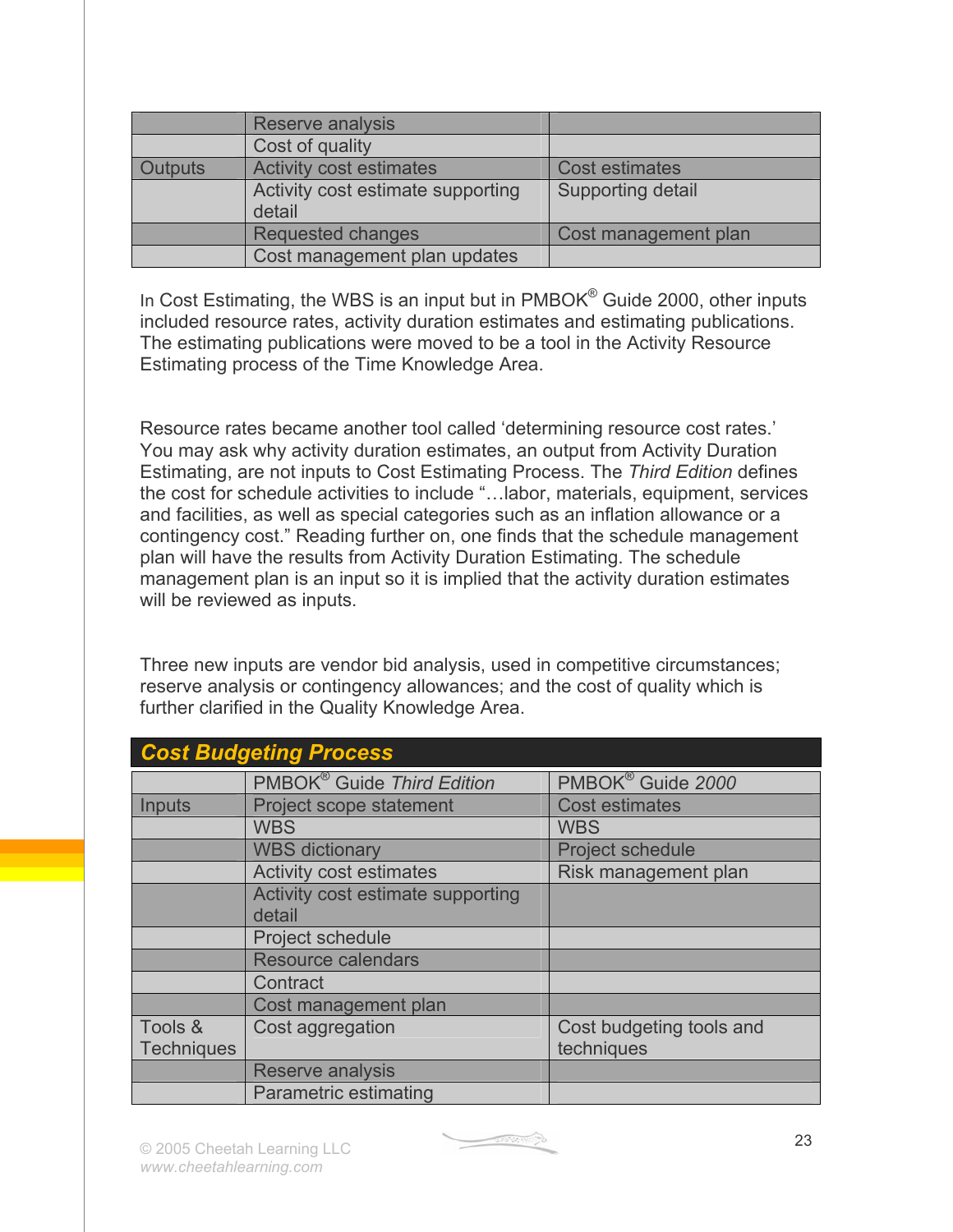|         | <b>Funding limit reconciliation</b> |               |
|---------|-------------------------------------|---------------|
| Outputs | Cost baseline                       | Cost baseline |
|         | <b>Project funding requirements</b> |               |
|         | Cost management updates             |               |
|         | <b>Requested changes</b>            |               |

There are many more inputs to Cost Budgeting but in reality they are just delineated a bit more. Resource calendars and contracts may be necessary depending upon the project. It is assumed that risks are managed and identified in the cost management plan. The WBS dictionary identifies more specific information about work packages so is critical as input to the budgeting process.

The new tools & techniques for Cost Budgeting are much better than the old 'cost budgeting tools and techniques' found in PMBOK® Guide 2000. Costs are now aggregated from all the work packages, reserves are set aside and limits are set for the project. The one output, cost baseline, sets the project budget.

|                              | <b>Cost Control Process</b>             |                                |
|------------------------------|-----------------------------------------|--------------------------------|
|                              | PMBOK <sup>®</sup> Guide Third Edition  | PMBOK® Guide 2000              |
| <b>Inputs</b>                | <b>Cost baseline</b>                    | <b>Cost baseline</b>           |
|                              | <b>Project funding requirements</b>     | Performance reports            |
|                              | Performance reports                     | Change requests                |
|                              | Work performance information            | Cost management plan           |
|                              | Approved change requests                |                                |
|                              | Project management plan                 |                                |
| Tools &<br><b>Techniques</b> | Cost change control system              | Cost change control system     |
|                              | Performance measurement<br>analysis     | Performance measurement        |
|                              | Forecasting                             | Earned value management        |
|                              | Project performance reviews             | <b>Additional planning</b>     |
|                              | Project management software             | <b>Computerized tools</b>      |
|                              | Variance management                     |                                |
| <b>Outputs</b>               | Cost estimate updates                   | <b>Revised cost estimates</b>  |
|                              | Cost baseline updates                   | <b>Budget updates</b>          |
|                              | Performance measurements                | <b>Corrective action</b>       |
|                              | <b>Forecasted completion</b>            | <b>Estimates at completion</b> |
|                              | <b>Requested changes</b>                | <b>Project closeout</b>        |
|                              | Recommended corrective action           | Lessons learned                |
|                              | Organizational process asset<br>updates |                                |
|                              | Project management plan updates         |                                |

Inputs to Cost Control remain relatively the same in nature.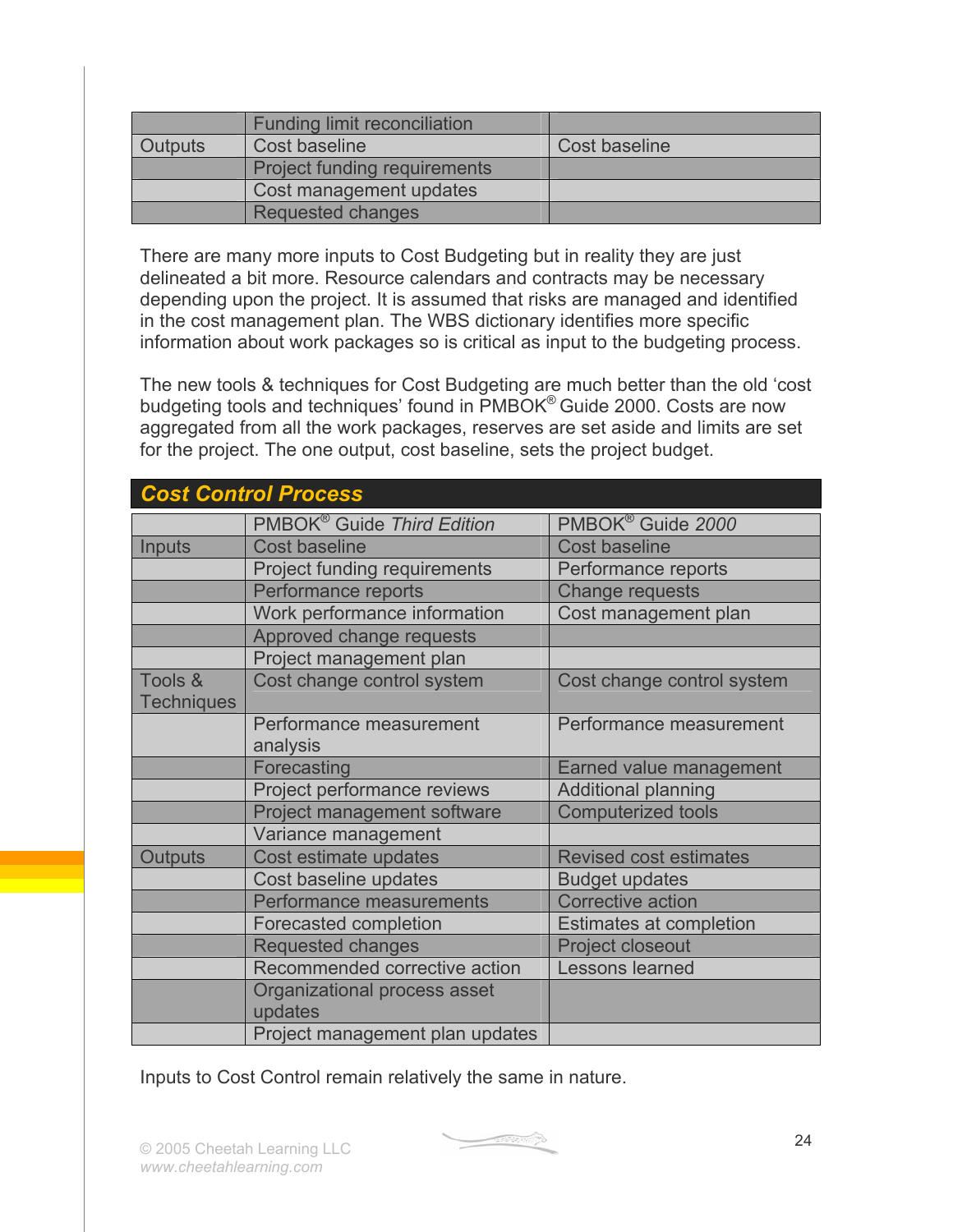Under the tools & techniques can be found the technique performance measurement analysis. This is all the earned value analysis tools previously described in PMBOK® Guide 2000 (EV, PV, AC, CPI, ETC, etc.) The acronyms of BCWS, BCWP and ACWP are not in the *Third Edition* but, for example, planned value (PV) is defined as "…the budgeted cost for the work scheduled…" Whether one has to know the acronyms to pass the PMP exam is still to be determined. The act of performing the measurements is called performance measurement analysis and when they are documented and reported, it is called performance measurements.

Under the tool called forecasting, there is a discussion of how ETC and EAC are used in various scenarios (on new estimates as opposed to exceptions.) These are expanded upon from the previous PMBOK<sup>®</sup> Guide and easier to read and understand.

Variance management as a technique deals with how the project team will respond to variances during performance measurement analysis.

Project closeout has been dropped as an output from Cost Control as cost must be controlled throughout the whole project.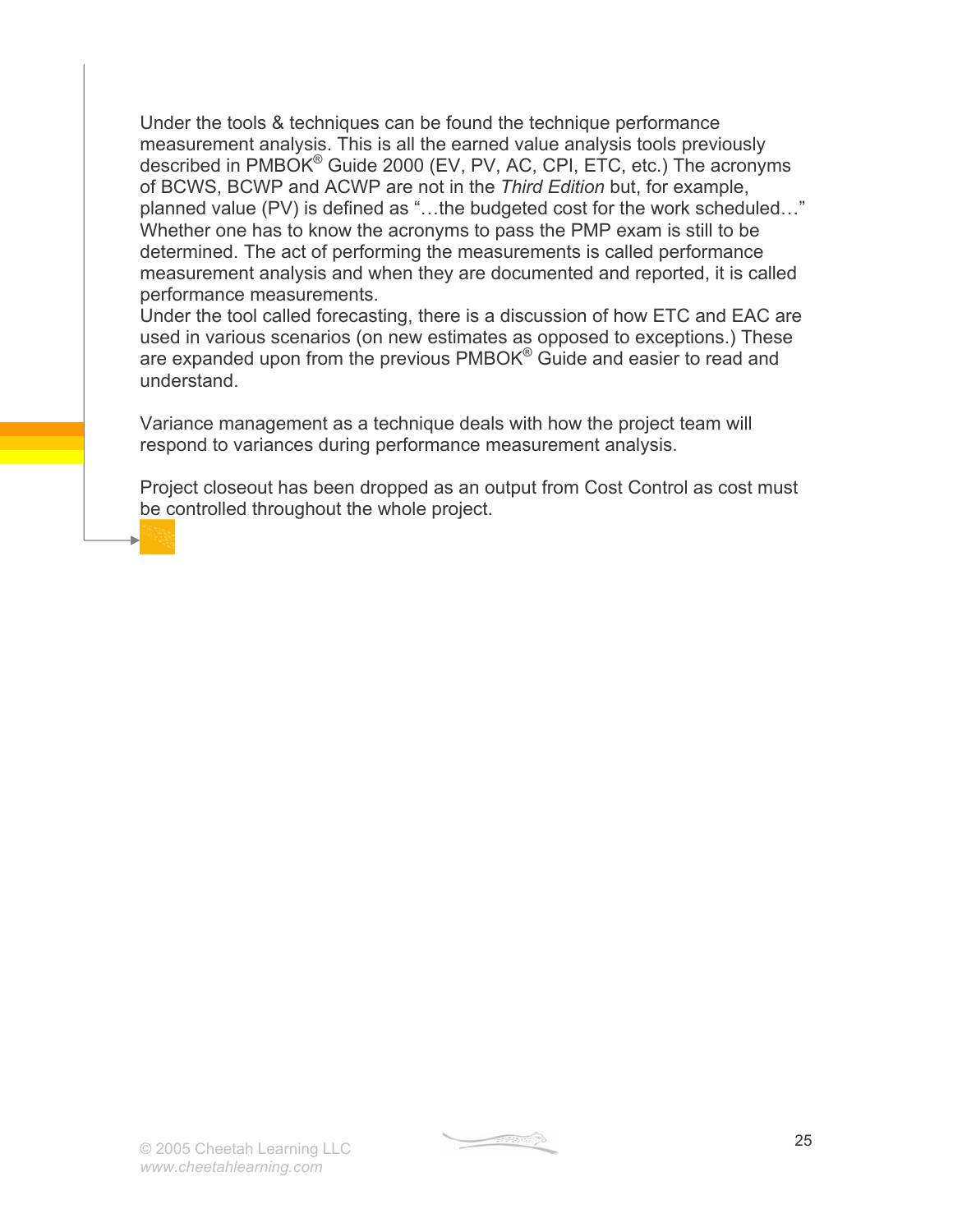**■Chapter 8** 



#### **QUALITY**

The Quality Knowledge Area had two name changes in the process. This is in line with the *Third Edition's* naming conventions using verb-noun combinations. The name changes can be seen below. The majority of the Quality Knowledge Area remains unchanged.

| <b>PMBOK<sup>®</sup> Guide Third Edition</b> | PMBOK <sup>®</sup> Guide 2000 |
|----------------------------------------------|-------------------------------|
| Quality planning                             | <b>Quality planning</b>       |
| Perform quality assurance                    | <b>Quality assurance</b>      |
| Perform quality control                      | <b>Quality control</b>        |

| <b>Quality Planning Process</b> |                                        |                                  |
|---------------------------------|----------------------------------------|----------------------------------|
|                                 | PMBOK <sup>®</sup> Guide Third Edition | PMBOK <sup>®</sup> Guide 2000    |
| Inputs                          | Enterprise environmental factors       | <b>Quality policy</b>            |
|                                 | Organizational process assets          | Scope statement                  |
|                                 | Project scope statement                | <b>Product description</b>       |
|                                 | Project management plan                | <b>Standards and regulations</b> |
|                                 |                                        | Other process outputs            |
| Tools &<br><b>Techniques</b>    | Cost-benefit analysis                  | Benefit/cost analysis            |
|                                 | <b>Benchmarking</b>                    | <b>Benchmarking</b>              |
|                                 | Design of experiments (COQ)            | Flowcharting                     |
|                                 | Cost of quality                        | Design of experiments            |
|                                 | Additional quality planning tools      | Cost of quality                  |
| <b>Outputs</b>                  | Quality management plan                | Quality management plan          |
|                                 | <b>Quality metrics</b>                 | <b>Operational definitions</b>   |
|                                 | <b>Quality checklists</b>              | <b>Checklists</b>                |
|                                 | Process improvement plan               | Inputs to other processes        |
|                                 | <b>Quality baseline</b>                |                                  |
|                                 | Project management plan updates        |                                  |

The inputs to Quality Planning remain basically the same considering that the quality policy and the standards and regulations would be embedded in the organizational process assets and enterprise environmental factors. The product description could be embedded in the scope statement and/or the project management plan.

The tool, cost-benefit analysis, has been rearranged probably to indicate the formula for cost/benefit relationships.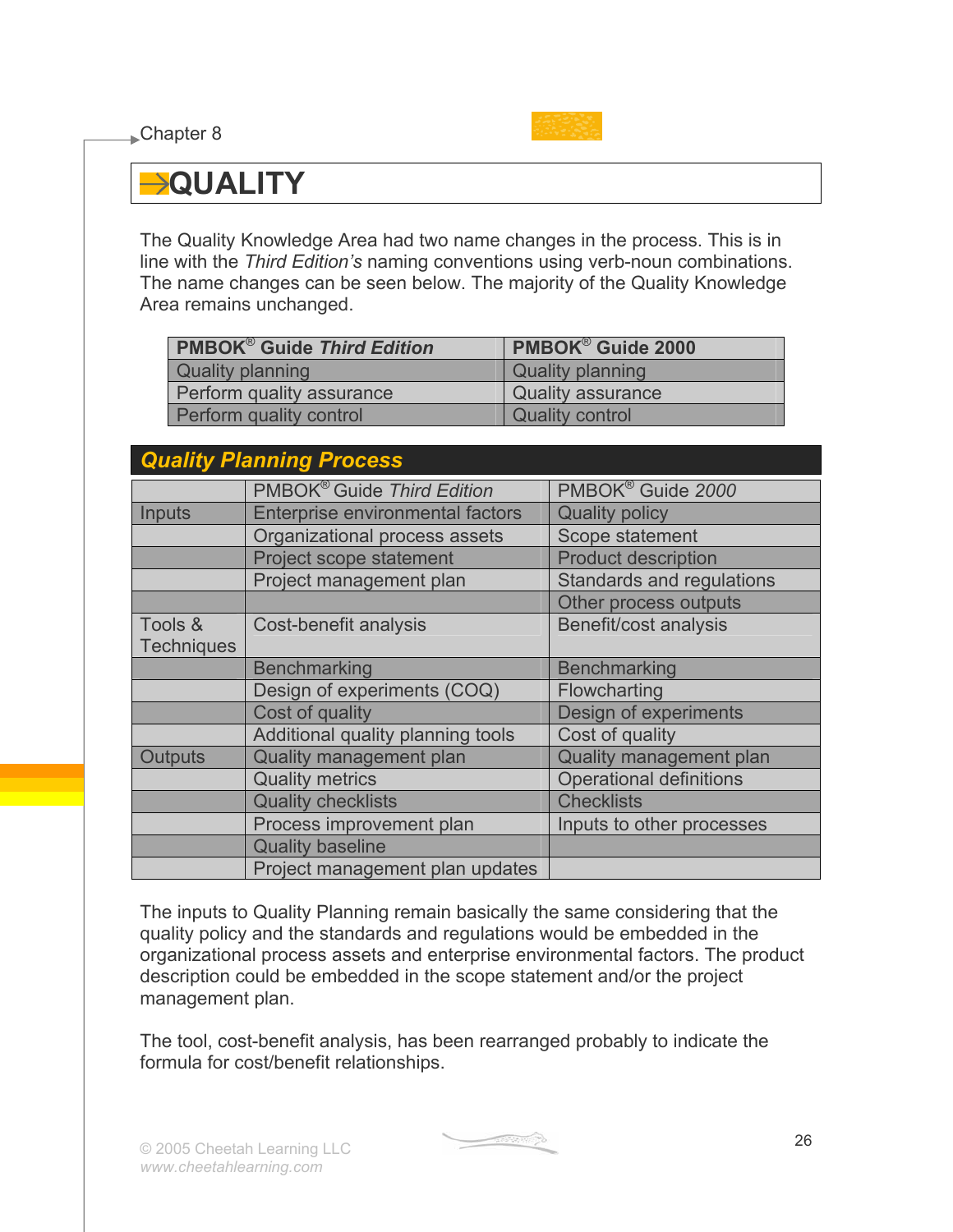In the PMBOK $^{\circ}$  Guide 2000 flowcharting included Ishikawa diagrams and system flow charts. Flowcharting has been removed from Quality Planning in the *Third Edition* but is included in the newest tool called 'additional quality planning tools.'

The quality management plan defines how the project team will implement the company's quality policy. While the new output in Quality Planning, the process improvement plan, identifies how the team will create and implement processes to improve quality.

| <b>Perform Quality Assurance Process</b> |                                         |                                            |
|------------------------------------------|-----------------------------------------|--------------------------------------------|
|                                          | PMBOK <sup>®</sup> Guide Third Edition  | PMBOK <sup>®</sup> Guide 2000              |
| Inputs                                   | Quality management plan                 | Quality management plan                    |
|                                          | <b>Quality metrics</b>                  | Results of quality control<br>measurements |
|                                          | Process improvement plan                | <b>Operational definitions</b>             |
|                                          | Work performance information            |                                            |
|                                          | Approved change requests                |                                            |
|                                          | <b>Quality control measures</b>         |                                            |
|                                          | Implemented change requests             |                                            |
|                                          | Implemented corrective actions          |                                            |
|                                          | Implemented defect repair               |                                            |
|                                          | Implemented preventive actions          |                                            |
| Tools &                                  | Quality planning tools and              | Quality planning tools and                 |
| <b>Techniques</b>                        | techniques                              | techniques                                 |
|                                          | <b>Quality audits</b>                   | <b>Quality audits</b>                      |
|                                          | Process analysis                        |                                            |
|                                          | Quality control tools and               |                                            |
|                                          | techniques                              |                                            |
| <b>Outputs</b>                           | <b>Requested changes</b>                | <b>Quality improvement</b>                 |
|                                          | Recommended corrective actions          |                                            |
|                                          | Organizational process asset<br>updates |                                            |
|                                          | Project management plan updates         |                                            |

In the PMBOK<sup>®</sup> Guide 2000, operational definitions were also called metrics. PMBOK® Guide *Third Edition* uses the term 'quality metrics' in the place of 'operational definitions.' The extension of the number of inputs is understood in light of the fact that one must look at all implemented change requests, defect repairs and corrective action to assure that the quality of the project is as expected.

It is curious that under tools & techniques for Quality Assurance, one would find 'quality planning/control tools and techniques.' I was once told by a teacher to not use the word to define the word. I believe that is what has happened in this instance. The control tools & techniques are further defined under Quality Control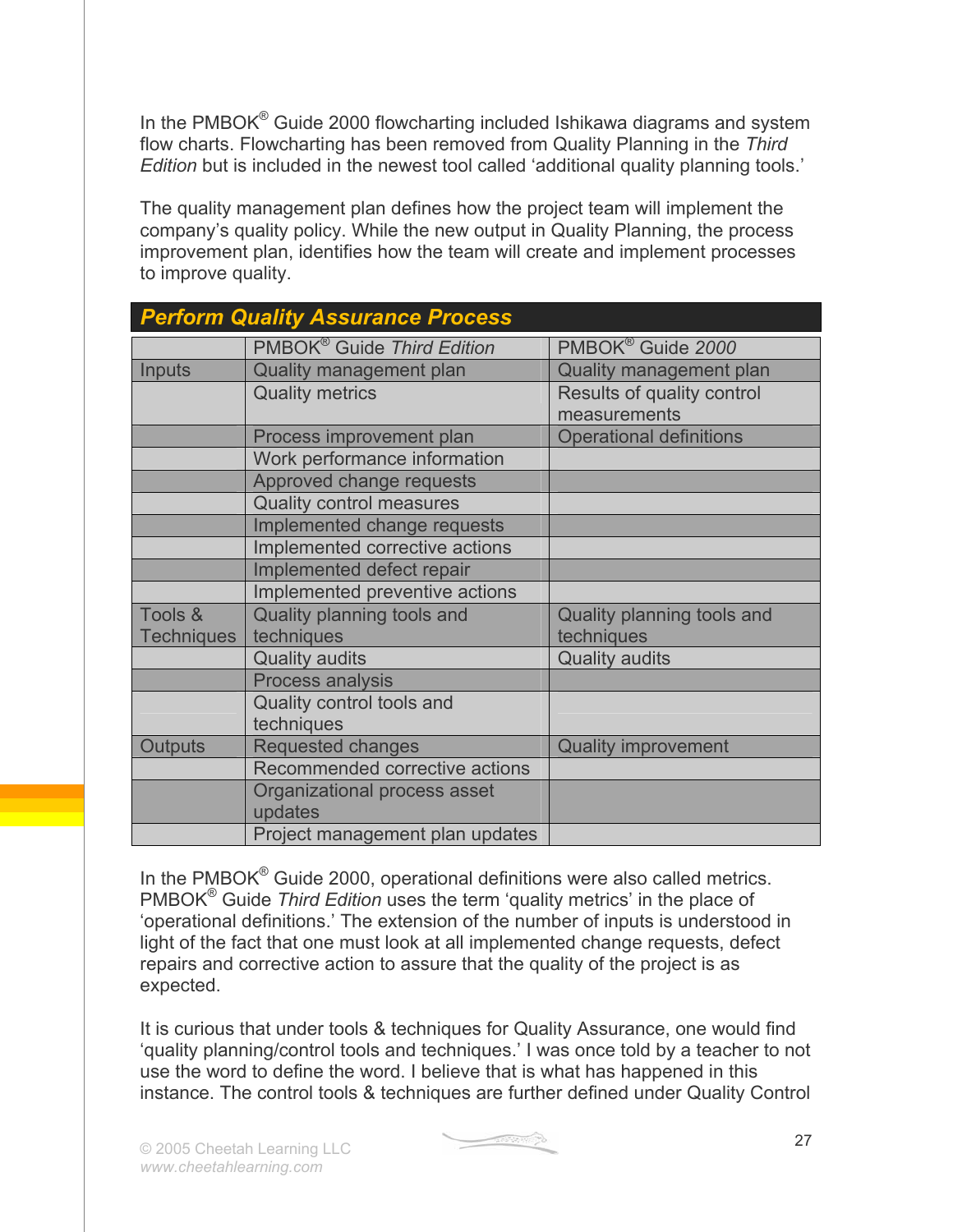and consist of cause and effect diagrams; control charts; flowcharts; histograms; Pareto charts, run charts, scatter diagrams, statistical sampling; inspection and defect repair reviews.

The output, quality improvement, has been expanded to four outputs as seen in the table above.

|                   | <b>Perform Quality Control Process</b> |                                |
|-------------------|----------------------------------------|--------------------------------|
|                   | PMBOK <sup>®</sup> Guide Third Edition | PMBOK <sup>®</sup> Guide 2000  |
| Inputs            | <b>Quality management plan</b>         | Quality management plan        |
|                   | <b>Quality metrics</b>                 | <b>Operational definitions</b> |
|                   | <b>Quality checklists</b>              | <b>Checklists</b>              |
|                   | Organizational process assets          | <b>Work results</b>            |
|                   | Work performance information           |                                |
|                   | Approved change requests               |                                |
|                   | <b>Deliverables</b>                    |                                |
| Tools &           | Cause and effect diagrams              |                                |
| <b>Techniques</b> |                                        |                                |
|                   | <b>Control charts</b>                  | <b>Control charts</b>          |
|                   | Flowcharting                           | Flowcharting                   |
|                   | <b>Histograms</b>                      |                                |
|                   | Pareto chart                           | Pareto diagrams                |
|                   | Run chart                              | <b>Trend analysis</b>          |
|                   | Scatter diagram                        |                                |
|                   | <b>Statistical sampling</b>            | <b>Statistical sampling</b>    |
|                   | Inspection                             | Inspection                     |
|                   | Defect repair review                   |                                |
| Outputs           | Quality control measurements           | <b>Quality improvements</b>    |
|                   | Validated defect repair                | <b>Rework</b>                  |
|                   | <b>Quality baseline updates</b>        | <b>Completed checklists</b>    |
|                   | Recommended corrective actions         | <b>Process adjustments</b>     |
|                   | Recommended preventive actions         | Acceptance decisions           |
|                   | <b>Requested changes</b>               |                                |
|                   | Recommended defect repair              |                                |
|                   | Organizational process asset           |                                |
|                   | updates                                |                                |
|                   | Validated deliverables                 |                                |
|                   | Project management plan updates        |                                |

The inputs to Perform Quality Control remain relatively the same except for some additions of a few inputs keeping in line with new nomenclature. The same is true for the tools & techniques. The biggest change can be seen on the outputs. All of the PMBOK® Guide 2000 outputs have been retired and ten outputs take their place, all self-explanatory.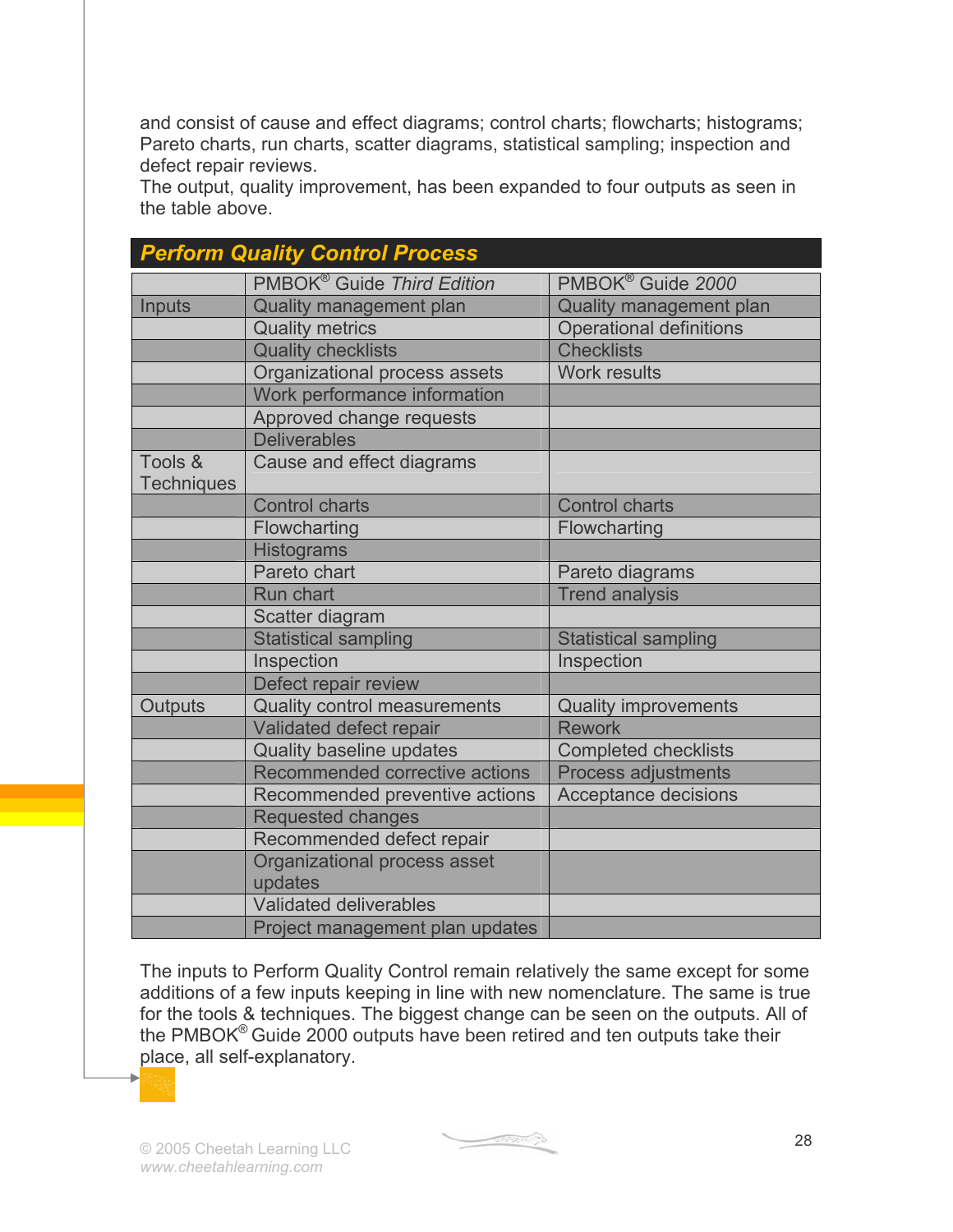### **apter**

### **HUMAN RESOURCES**

The Human Resource Knowledge Area has added one process – Manage Project Team. The other three processes have been renamed but still retain the same functions.

| <b>PMBOK<sup>®</sup> Guide Third Edition</b> | PMBOK <sup>®</sup> Guide 2000  |
|----------------------------------------------|--------------------------------|
| <b>Human Resource Planning</b>               | <b>Organizational Planning</b> |
| <b>Acquire Project Team</b>                  | <b>Staff Acquisition</b>       |
| Develop Project Team                         | <b>Team Development</b>        |
| <b>Manage Project Team</b>                   |                                |

#### *Human Resource Planning Process*

|                   | PMBOK <sup>®</sup> Guide Third Edition | PMBOK <sup>®</sup> Guide 2000 |
|-------------------|----------------------------------------|-------------------------------|
| Inputs            | Enterprise environmental factors       | <b>Project interfaces</b>     |
|                   | Organizational process assets          | <b>Staffing requirements</b>  |
|                   | Project management plan -              | <b>Constraints</b>            |
|                   | activity resource requirements         |                               |
| Tools &           | Organization charts and position       | <b>Templates</b>              |
| <b>Techniques</b> | descriptions                           |                               |
|                   | <b>Networking</b>                      | Human resource practices      |
|                   | Organizational theory                  | Organizational theory         |
|                   |                                        | <b>Stakeholder analysis</b>   |
| Outputs           | Roles and responsibilities             | Role and responsibility       |
|                   |                                        | assignments                   |
|                   | Project organization charts            | Staffing management plan      |
|                   | Staffing management plan               | Organization chart            |
|                   |                                        | <b>Supporting detail</b>      |

In PMBOK® Guide 2000 Human Resource Planning was called Organizational Planning. The goal is to create a project team based on the information that you have at hand. The staffing management plan will be updated as the project is executed due to the fact that team members may be added, replaced or a members' job may change.

The input, project interfaces, has been replaced with enterprise environmental factors and speaks to the organizational and structural aspects of where and how the project is carried out. In the PMBOK® Guide 2000 organizational interfaces talked about the complexity of a project and how reporting relationships might occur across different organizational units, In PMBOK® Guide *Third Edition,* this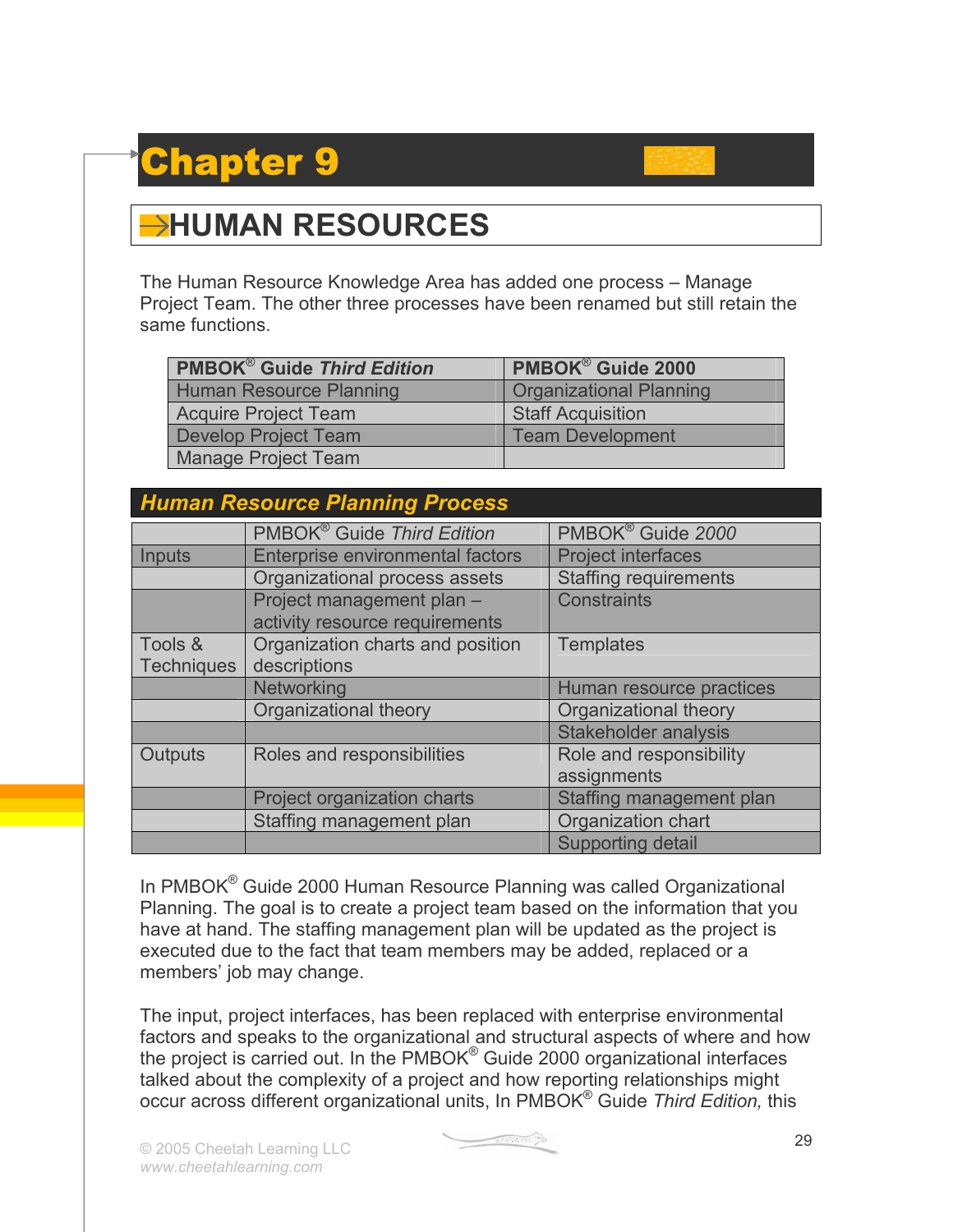topic talks about identifying which departments will be involved with the project and finding out how each department works and how they work with each other. A similar update has been made to what PMBOK® Guide 2000 called technical interfaces and the *Third Edition* calls technical. PMBOK® Guide 2000 talked about the reporting relationships between different technical divisions or disciplines while the *Third Edition* talks about find the right technical specialists to do the job and work on the project. In addition, the *Third Edition* adds logistical and political considerations when developing the project team.

This section is expanded to show various role and responsibility charts and reports, and indicates that the members' role, authority level, responsibility and competency should be considered when developing the responsibility assignment matrix.

| <b>Acquire Project Team Process</b> |                                        |                                   |
|-------------------------------------|----------------------------------------|-----------------------------------|
|                                     | PMBOK <sup>®</sup> Guide Third Edition | PMBOK <sup>®</sup> Guide 2000     |
| Inputs                              | Enterprise environmental factors       | Staffing management plan          |
|                                     | Organizational process assets          | <b>Staffing pool descriptions</b> |
|                                     | Roles and responsibilities             | <b>Recruitment practices</b>      |
|                                     | Project organization charts            |                                   |
|                                     | Staffing management plan               |                                   |
| Tools &                             | Pre-assignment                         | <b>Negotiations</b>               |
| <b>Techniques</b>                   |                                        |                                   |
|                                     | Negotiation                            | Preassignment                     |
|                                     | Acquisition                            | Procurement                       |
|                                     | <b>Virtual teams</b>                   |                                   |
| Outputs                             | Project staff assignments              | Project staff assigned            |
|                                     | <b>Resource availability</b>           | Project team directory            |
|                                     | Staffing management plan<br>updates    |                                   |

This process remains basically the same except for the inclusion of virtual teams as a technique with an emphasis on the need for greater and clearer communication between virtual team members.

| <b>Develop Project Team Process</b> |                                        |                               |
|-------------------------------------|----------------------------------------|-------------------------------|
|                                     | PMBOK <sup>®</sup> Guide Third Edition | PMBOK <sup>®</sup> Guide 2000 |
| Inputs                              | Project staff assignments              | <b>Project staff</b>          |
|                                     | Staffing management plan               | Project plan                  |
|                                     | Resource availability                  | Staffing management plan      |
|                                     |                                        | Performance reports           |
|                                     |                                        | <b>External feedback</b>      |
| Tools &                             | General management skills              | General management skills     |
| <b>Techniques</b>                   |                                        |                               |
|                                     | Training                               | <b>Training</b>               |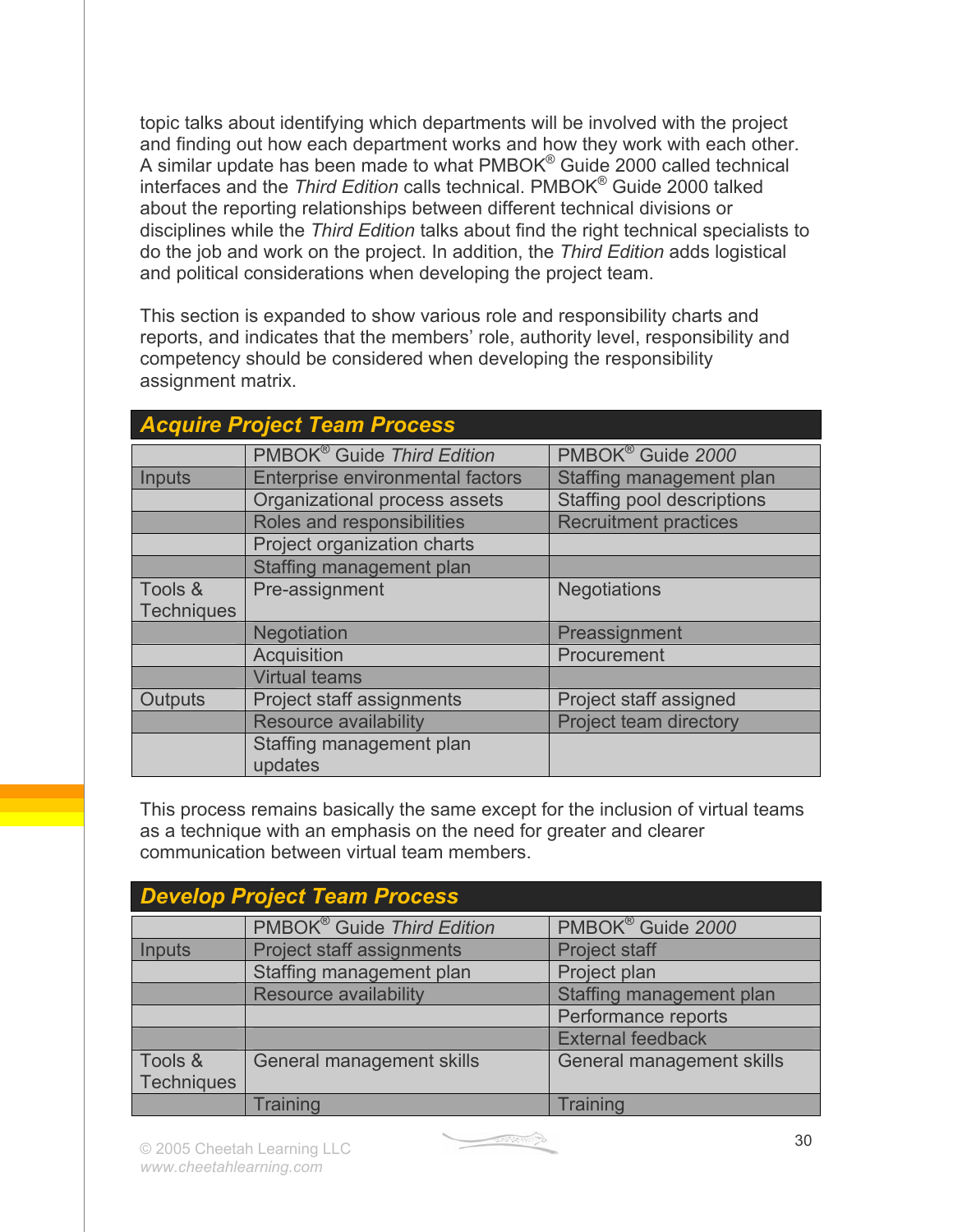|         | Team-building activities       | Team-building activities |
|---------|--------------------------------|--------------------------|
|         | <b>Ground rules</b>            | Collocation              |
|         | Co-location                    | Reward and recognition   |
|         |                                | systems                  |
|         | <b>Recognition and rewards</b> |                          |
| Outputs | Team performance assessment    | Performance improvements |
|         |                                | Input to performance     |
|         |                                | appraisals               |

The inputs and tools & techniques for Develop Project Team remain virtually the same between the two PMBOK<sup>®</sup> Guides except that the work 'collocation' has been corrected to be spelled 'co-location.'

In the PMBOK<sup>®</sup> Guide 2000 the output from this process is performance improvements. The *Third Edition* has updated the output to indicate that an assessment must be made to see if there is an improvement of performance rather than assuming there will be.

| <b>Manage Project Team Process</b> |                                        |                               |
|------------------------------------|----------------------------------------|-------------------------------|
|                                    | PMBOK <sup>®</sup> Guide Third Edition | PMBOK <sup>®</sup> Guide 2000 |
| Inputs                             | Organizational process assets          | N/A                           |
|                                    | Project staff assignments              |                               |
|                                    | Roles and responsibilities             |                               |
|                                    | Project organization charts            |                               |
|                                    | Staffing management plan               |                               |
|                                    | Team performance assessment            |                               |
|                                    | Work performance information           |                               |
|                                    | Performance reports                    |                               |
| Tools &                            | Observation and conversation           |                               |
| <b>Techniques</b>                  |                                        |                               |
|                                    | Project performance appraisals         |                               |
|                                    | <b>Conflict management</b>             |                               |
|                                    | Issue log                              |                               |
| <b>Outputs</b>                     | <b>Requested changes</b>               |                               |
|                                    | Recommended corrective actions         |                               |
|                                    | Recommended preventive actions         |                               |
|                                    | Organizational process assets          |                               |
|                                    | updates                                |                               |
|                                    | Project management plan updates        |                               |

Manage Project Team process is new in the *Third Edition.* This process deals with managing all aspects of the team and making the team a cohesive whole so that the project can be executed successfully.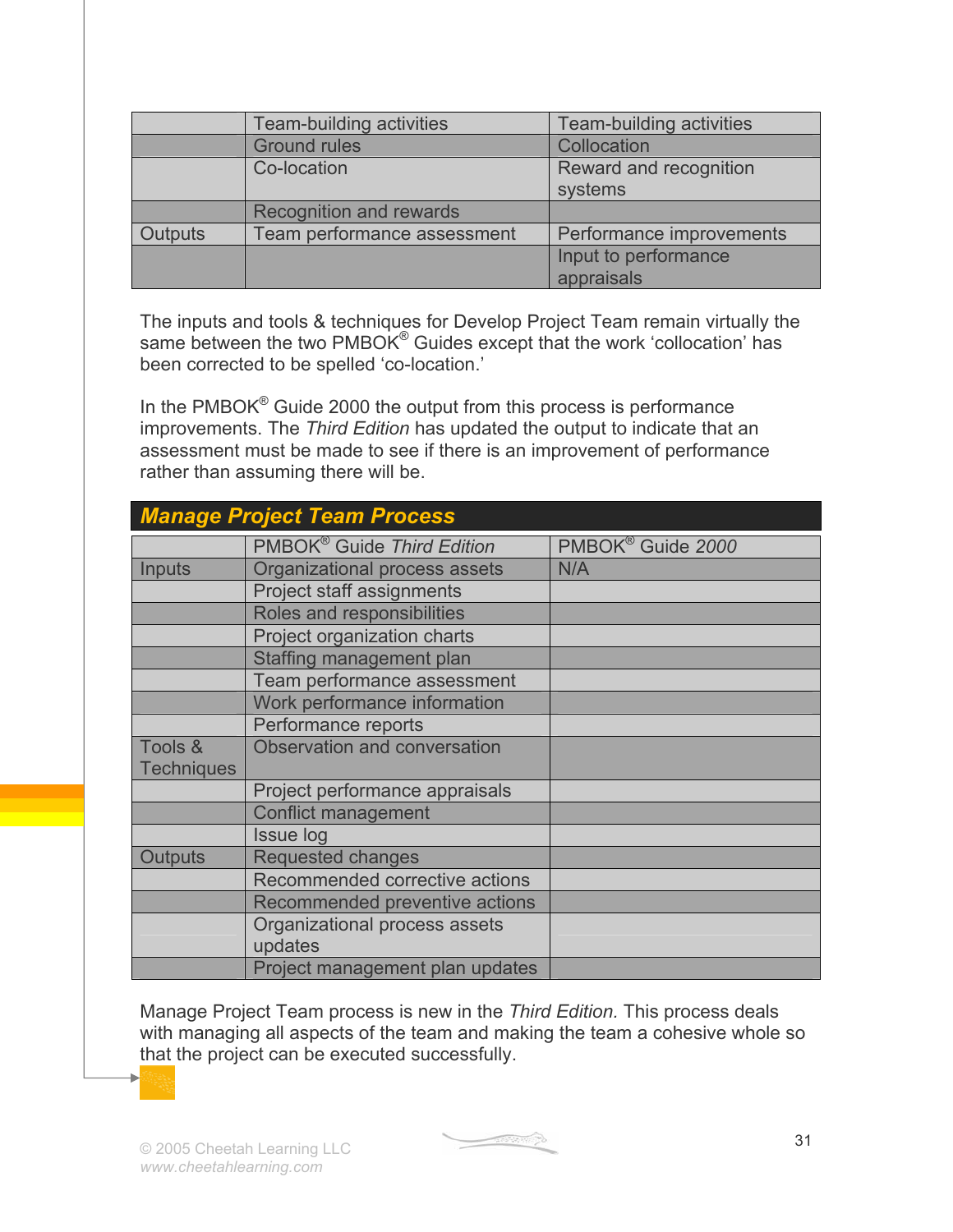## Chapter 10



In the Communications Knowledge Area, Manage Stakeholders process has replaced the Administrative Closure process. Administrative closure is no longer a process but is an input to the Close Project process in Integration.

| <b>PMBOK<sup>®</sup> Guide Third Edition</b> | PMBOK <sup>®</sup> Guide 2000   |
|----------------------------------------------|---------------------------------|
| <b>Communications Planning</b>               | <b>Communications Planning</b>  |
| <b>Information Distribution</b>              | <b>Information Distribution</b> |
| <b>Performance Reporting</b>                 | <b>Performance Reporting</b>    |
| <b>Manage Stakeholders</b>                   | <b>Administrative Closure</b>   |

#### *Communications Planning Process*

|                   | PMBOK <sup>®</sup> Guide Third Edition | PMBOK <sup>®</sup> Guide 2000      |
|-------------------|----------------------------------------|------------------------------------|
| Inputs            | Enterprise environmental factors       | <b>Communications requirements</b> |
|                   | Organizational process assets          | <b>Communications technology</b>   |
|                   | Project scope statement                | <b>Constraints</b>                 |
|                   | Project management plan -              | <b>Assumptions</b>                 |
|                   | constraints and assumptions            |                                    |
| Tools &           | <b>Communications requirements</b>     | Stakeholder analysis               |
| <b>Techniques</b> | analysis                               |                                    |
|                   | <b>Communications technology</b>       |                                    |
| Outputs           | <b>Communications management</b>       | <b>Communications management</b>   |
|                   | plan                                   | plan                               |

Communications Planning is defining who needs what, when, where and how. The *Third Edition* has moved the communications requirements and communications technology to be tools & techniques rather than inputs. The main inputs are the project management plan and the scope statement. The communications requirements are basically what PMBOK® Guide 2000 called stakeholder analysis.

| <b>Information Distribution Process</b> |                                        |                                  |
|-----------------------------------------|----------------------------------------|----------------------------------|
|                                         | PMBOK <sup>®</sup> Guide Third Edition | PMBOK <sup>®</sup> Guide 2000    |
| Inputs                                  | <b>Communications management</b>       | <b>Communications management</b> |
|                                         | plan                                   | plan                             |
|                                         |                                        | <b>Work results</b>              |
|                                         |                                        | Project plan                     |
| Tools &                                 | <b>Communications skills</b>           | <b>Communications skills</b>     |
| Techniques                              |                                        |                                  |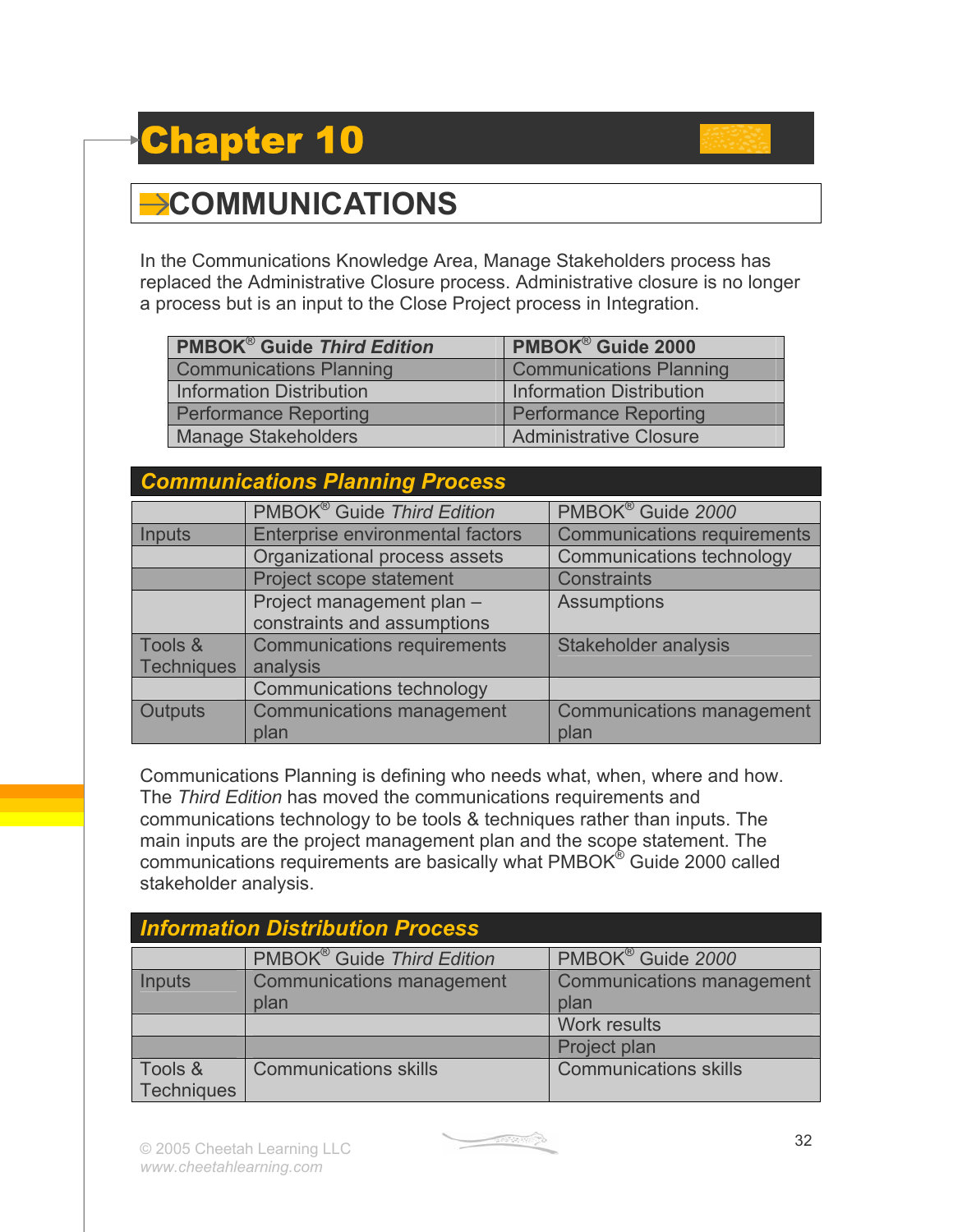|         | Information gathering and retrieval<br>systems | Information retrieval systems       |
|---------|------------------------------------------------|-------------------------------------|
|         | Information distribution methods               | Information distribution<br>methods |
|         | <b>Lessons learned process</b>                 |                                     |
| Outputs | Organizational process asset<br>updates        | Project records                     |
|         | Requested changes                              | <b>Project reports</b>              |
|         |                                                | <b>Project presentations</b>        |

Work results and the project plan are dropped as inputs because the communications management plan will indicate whether or not they are necessary.

It is in the Communication Knowledge Area that the lessons learned technique is used. The *Third Edition* suggests that key internal and external stakeholders be part of the lessons learned process. The results and knowledge gleaned from the lessons learned are documented as part of the organizational process assets and become part of the historical database (or project files.) Project records, reports and presentations which are outputs in PMBOK® Guide 2000 are also documented and included in organizational process assets.

|                   | <b>Performance Reporting Process</b>   |                                |  |
|-------------------|----------------------------------------|--------------------------------|--|
|                   | PMBOK <sup>®</sup> Guide Third Edition | PMBOK <sup>®</sup> Guide 2000  |  |
| <b>Inputs</b>     | Work performance information           | Project plan                   |  |
|                   | Performance measurements               | <b>Work results</b>            |  |
|                   | <b>Forecasted completion</b>           | Other project records          |  |
|                   | <b>Quality control measures</b>        |                                |  |
|                   | Project management plan -              |                                |  |
|                   | performance measurement                |                                |  |
|                   | baseline                               |                                |  |
|                   | Approved change requests               |                                |  |
|                   | <b>Deliverables</b>                    |                                |  |
| Tools &           | Information presentation tools         | Performance reviews            |  |
| <b>Techniques</b> |                                        |                                |  |
|                   | Performance information gathering      | Variance analysis              |  |
|                   | and compilation                        |                                |  |
|                   | <b>Status review meetings</b>          | <b>Trend analysis</b>          |  |
|                   | Time reporting systems                 | <b>Earned value analysis</b>   |  |
|                   | Cost reporting systems                 | Information distribution tools |  |
|                   |                                        | and techniques                 |  |
| <b>Outputs</b>    | Performance reports                    | Performance reports            |  |
|                   | <b>Forecasts</b>                       | Change requests                |  |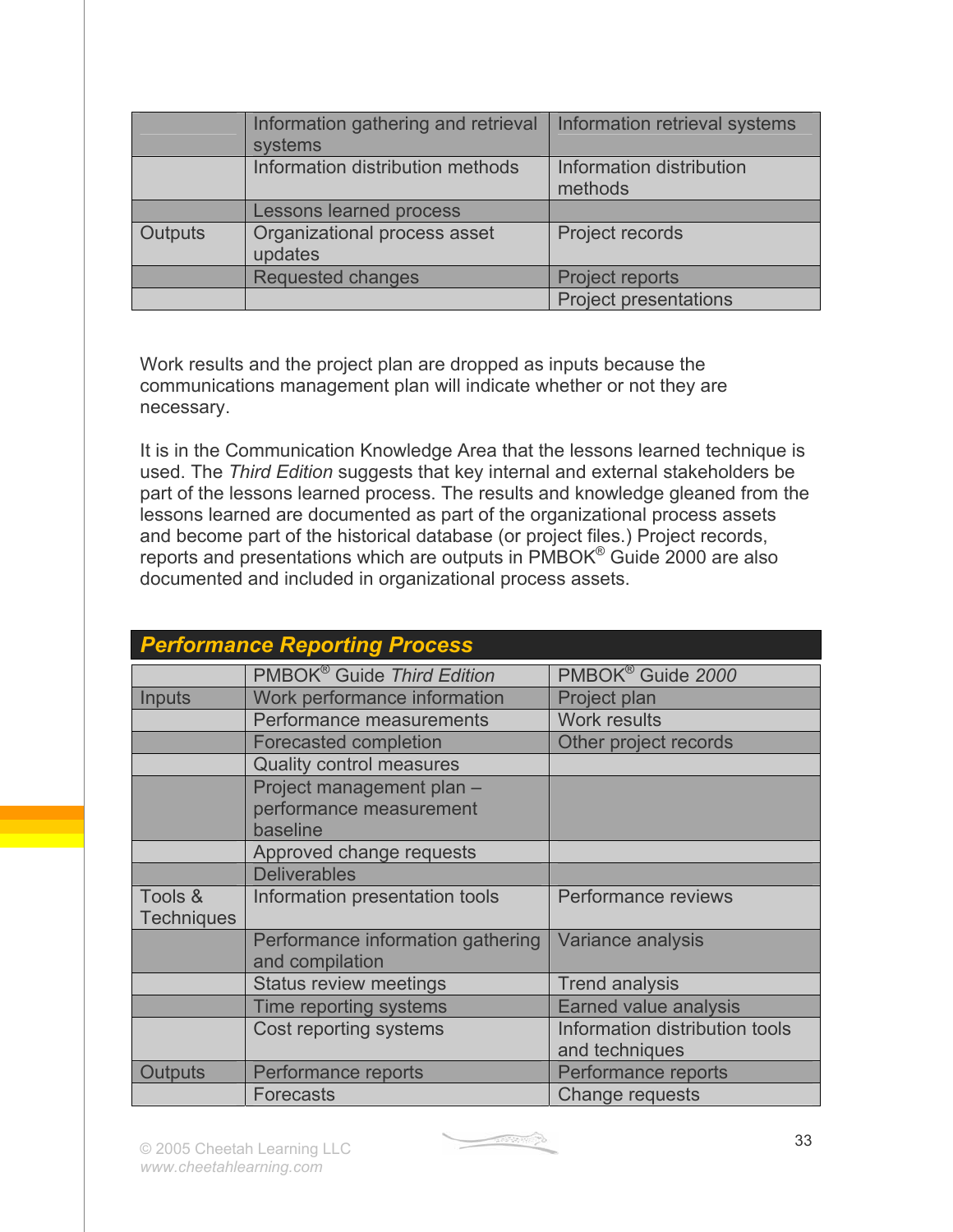| Requested changes                       |  |
|-----------------------------------------|--|
| Recommended corrective actions          |  |
| Organizational process asset<br>updates |  |

In the *Third Edition* the inputs have been expanded to specify what the PMBOK® Guide 2000 called 'other project records.' The variance, trend and earned value analyses have been eliminated as tools and replaced with time and cost reporting systems. The variance, trend and earned value analyses are tools used in the Cost, Time and Quality Knowledge Areas. The results of such analyses as well as other performance information are included in the output – performance reports.

| <b>Manage Stakeholders Process</b> |                                        |                               |
|------------------------------------|----------------------------------------|-------------------------------|
|                                    | PMBOK <sup>®</sup> Guide Third Edition | PMBOK <sup>®</sup> Guide 2000 |
| Inputs                             | Communications management<br>plan      | N/A                           |
|                                    | Organizational process assets          |                               |
|                                    |                                        |                               |
| Tools &                            | <b>Communications methods</b>          |                               |
| <b>Techniques</b>                  |                                        |                               |
|                                    | <b>Issue logs</b>                      |                               |
| Outputs                            | <b>Resolved issues</b>                 |                               |
|                                    | Approved change requests               |                               |
|                                    | Approved corrective actions            |                               |
|                                    | Organizational process asset           |                               |
|                                    | updates                                |                               |
|                                    | Project management plan updates        |                               |

Much of the project management literature will espouse that a project manager spends greater than 90% of his or her time communicating to the project team/stakeholders. Accordingly, the *Third Edition* includes a process to manage such communication among stakeholders. Stakeholders are defined as "Persons and organizations such as customers, sponsors, performing organization and the public, that are actively involved in the project, or whose interests may be positively or negatively affected by execution or completion of the project. They may also exert influence over the project and its deliverables." (Glossary page 376)

The other process in Communications deal with planning, gathering and distributing information. The Manage Stakeholders process deals with the act of communicating using the tools & techniques in the process.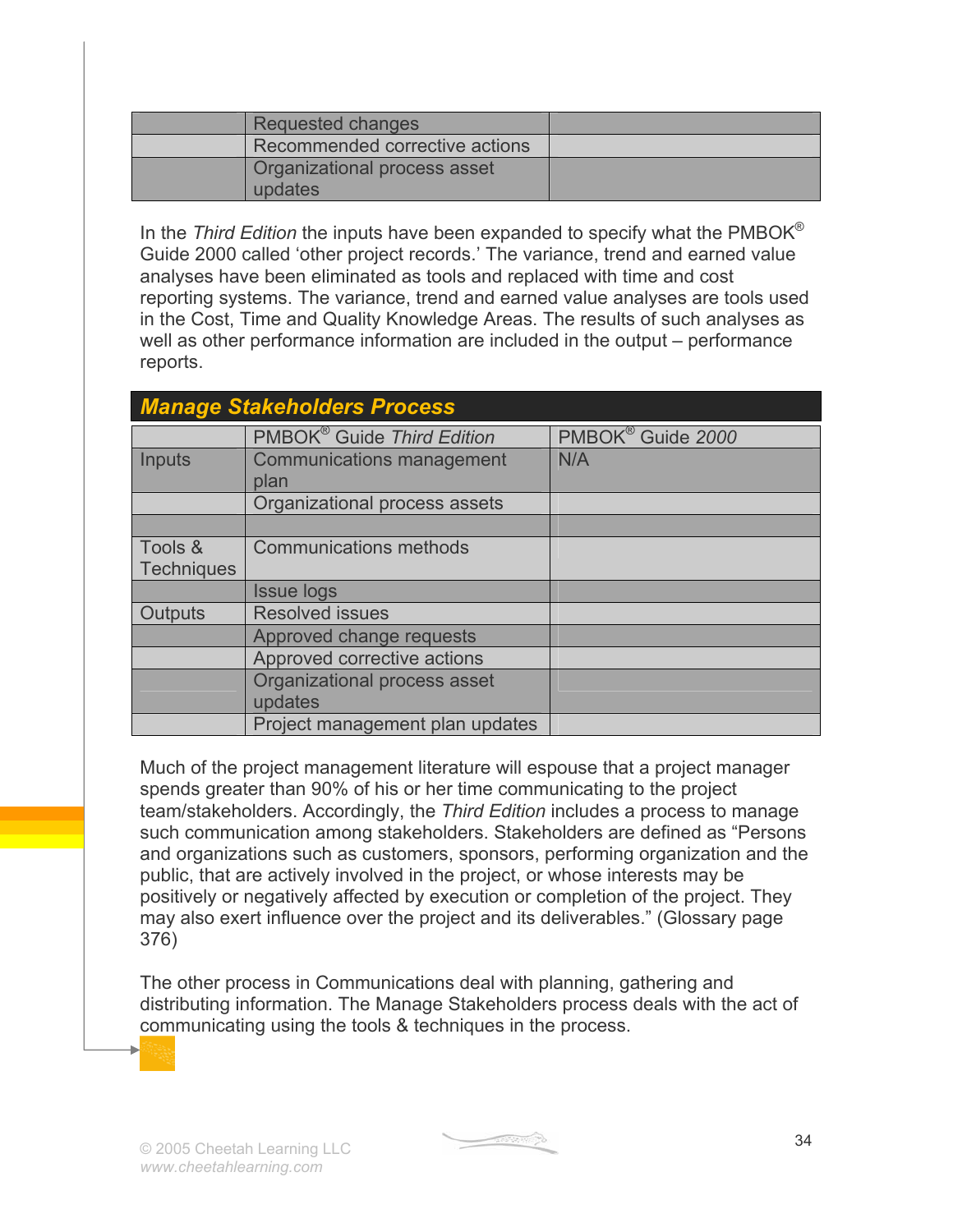## Chapter 11

#### **RISK**

The Risk chapter has not changed a great deal. All the processes remain named the same; however, some name changes have occurred in the inputs, tools & techniques, and outputs.

| <b>PMBOK<sup>®</sup> Guide Third Edition</b> | PMBOK <sup>®</sup> Guide 2000      |
|----------------------------------------------|------------------------------------|
| <b>Risk Management Planning</b>              | <b>Risk Management Planning</b>    |
| <b>Risk Identification</b>                   | <b>Risk Identification</b>         |
| <b>Qualitative Risk Analysis</b>             | <b>Qualitative Risk Analysis</b>   |
| <b>Quantitative Risk Analysis</b>            | <b>Quantitative Risk Analysis</b>  |
| <b>Risk Response Planning</b>                | <b>Risk Response Planning</b>      |
| <b>Risk Monitoring and Control</b>           | <b>Risk Monitoring and Control</b> |

#### *Risk Management Planning Process*

|                   | PMBOK <sup>®</sup> Guide Third Edition | PMBOK <sup>®</sup> Guide 2000 |
|-------------------|----------------------------------------|-------------------------------|
| Inputs            | Enterprise environmental factors       | <b>Project charter</b>        |
|                   | Organizational process assets          | Organization's risk           |
|                   |                                        | management policies           |
|                   | Project scope statement                | Defined roles and             |
|                   |                                        | responsibilities              |
|                   | Project management plan                | Stakeholder risk tolerances   |
|                   |                                        | Template for the              |
|                   |                                        | organization's risk           |
|                   |                                        | management plan               |
|                   |                                        | <b>WBS</b>                    |
| Tools &           | Planning meetings and analysis         | <b>Planning meetings</b>      |
| <b>Techniques</b> |                                        |                               |
| Outputs           | Risk management plan                   | Risk management plan          |

The input called enterprise environmental factors, encompass the PMBOK<sup>®</sup> Guide 2000 inputs of the organization's risk management policies and the stakeholder risk tolerances. Organizational process assets encompass the defined roles and responsibilities and the template for the risk management plan. The project charter has been dropped as an input probably because it is much too broad and replaced with the scope statement and project management plan.

The risk management plan has been updated to include definitions of risk probability and impact, and the probability and impact matrix defining how risks will be prioritized. This is not the same as actually prioritizing the risks which happen through qualitative and quantitative risk analysis.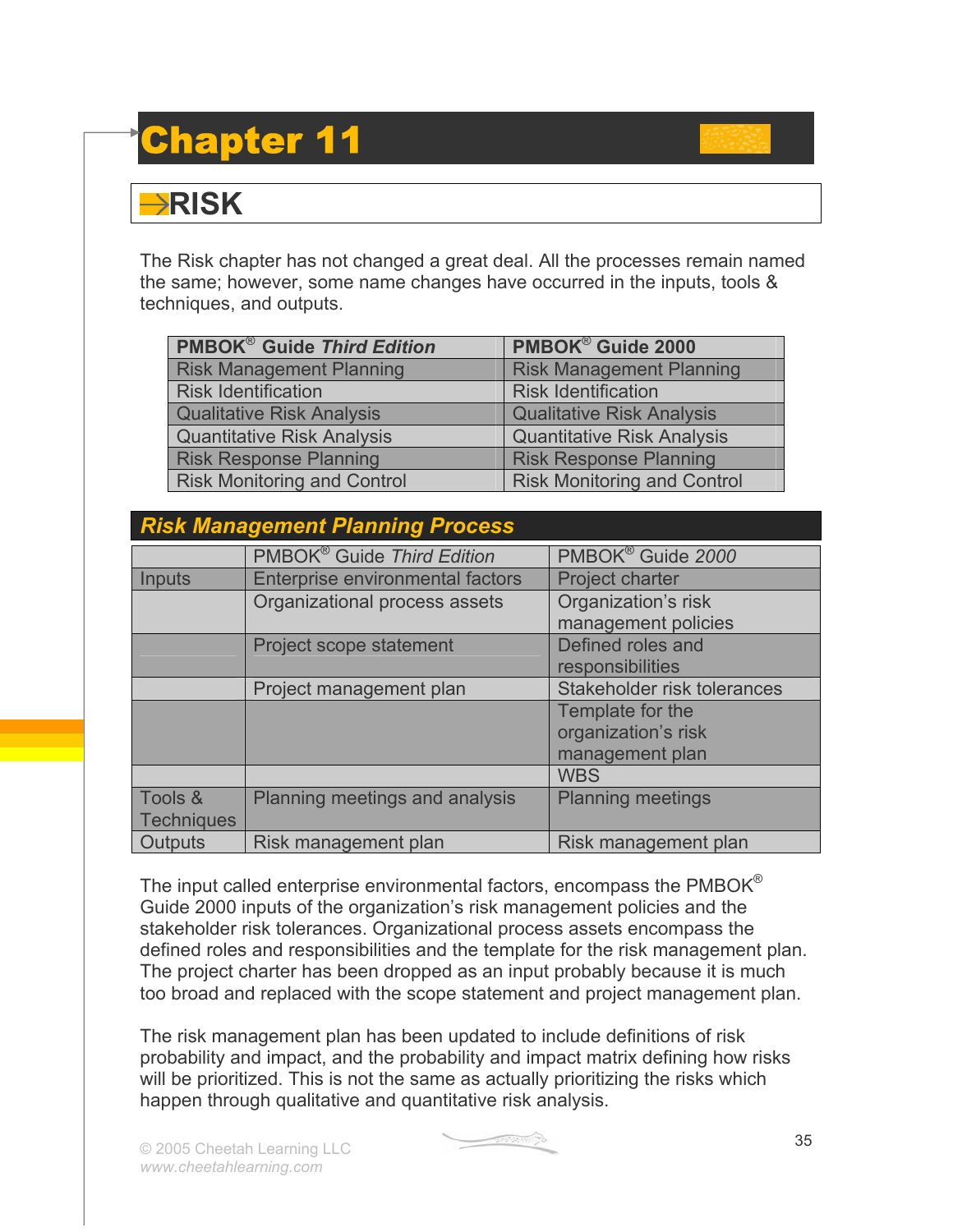A risk breakdown structure (RBS) has been introduced in the *Third Edition.* The RBS is a way to systematically decompose risk in enough detail so that risk identification is thoroughly completed.

| <b>Risk Identification Process</b> |                                         |                                 |
|------------------------------------|-----------------------------------------|---------------------------------|
|                                    | PMBOK <sup>®</sup> Guide Third Edition  | PMBOK <sup>®</sup> Guide 2000   |
| <b>Inputs</b>                      | <b>Enterprise environmental factors</b> | Risk management plan            |
|                                    | Organizational process assets           | <b>Project planning outputs</b> |
|                                    | Project scope statement                 | <b>Risk categories</b>          |
|                                    | Risk management plan                    | <b>Historical information</b>   |
|                                    | Project management plan                 |                                 |
| Tools &                            | <b>Documentation reviews</b>            | <b>Documentation reviews</b>    |
| <b>Techniques</b>                  |                                         |                                 |
|                                    | Information gathering techniques        | Information-gathering           |
|                                    |                                         | techniques                      |
|                                    | <b>Checklist analysis</b>               | <b>Checklists</b>               |
|                                    | <b>Assumptions analysis</b>             | <b>Assumptions analysis</b>     |
|                                    | Diagramming techniques                  | Diagramming techniques          |
| <b>Outputs</b>                     | <b>Risk register</b>                    | <b>Risks</b>                    |
|                                    |                                         | <b>Triggers</b>                 |
|                                    |                                         | Inputs to other processes       |

The major change in Risk Identification is the development of a risk register as an output instead of just a list of identified risks. The risk registered contains the identified risks, any responses that came about during the identification process, the root causes of the risks if known, and updating the risk categories if applicable.

|                   | <b>Qualitative Risk Analysis Process</b> |                                |
|-------------------|------------------------------------------|--------------------------------|
|                   | PMBOK <sup>®</sup> Guide Third Edition   | PMBOK <sup>®</sup> Guide 2000  |
| <b>Inputs</b>     | Organizational process assets            | Risk management plan           |
|                   | Project scope statement                  | <b>Identified risks</b>        |
|                   | Risk management plan                     | <b>Project status</b>          |
|                   | <b>Risk register</b>                     | Project type                   |
|                   |                                          | Data precision                 |
|                   |                                          | Scales of probability and      |
|                   |                                          | impact                         |
|                   |                                          | <b>Assumptions</b>             |
| Tools &           | Risk probability and impact              | Risk probability and impact    |
| <b>Techniques</b> | assessment                               |                                |
|                   | Probability and impact matrix            | Probability/impact risk rating |
|                   |                                          | matrix                         |
|                   | Risk data quality assessment             | Project assumptions testing    |
|                   | <b>Risk categorization</b>               | Data precision ranking         |
|                   | Risk urgency assessment                  |                                |

<u>e startin</u>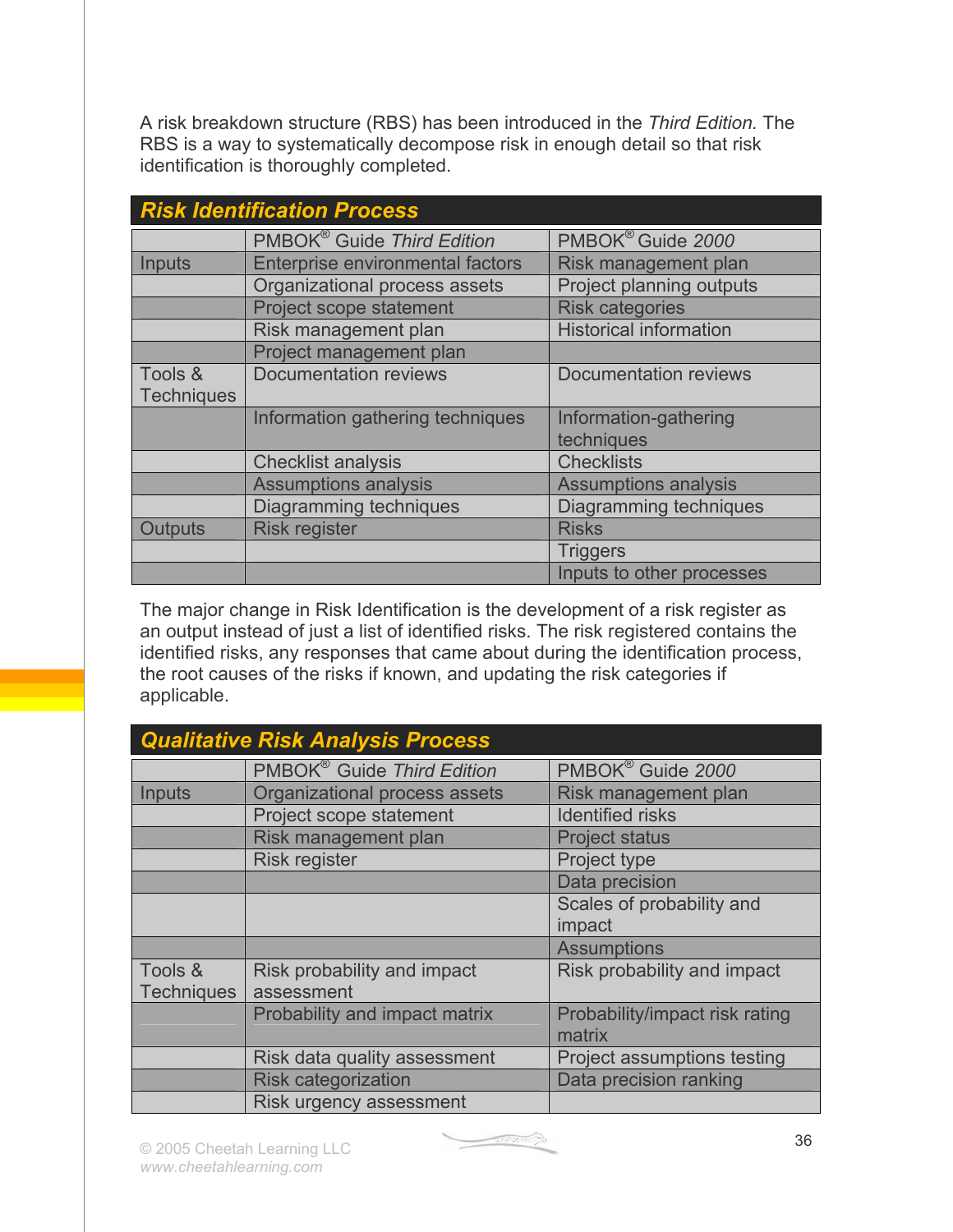| <b>Outputs</b> | Risk register updates | Overall risk ranking for the<br>project |
|----------------|-----------------------|-----------------------------------------|
|                |                       | List of prioritized risks               |
|                |                       | List of risks for additional            |
|                |                       | analysis and management                 |
|                |                       | Trends in qualitative risk              |
|                |                       | analysis results                        |

Organizational process assets now encompass the inputs of project status and project type. The risk register would encompass the inputs of identified risks and assumptions. The input information, while written differently in the two PMBOK® Guides is still basically the same for this process.

| <b>Quantitative Risk Analysis Process</b> |                                                                                                   |                                                          |
|-------------------------------------------|---------------------------------------------------------------------------------------------------|----------------------------------------------------------|
|                                           | PMBOK <sup>®</sup> Guide Third Edition                                                            | PMBOK <sup>®</sup> Guide 2000                            |
| Inputs                                    | Organizational process assets                                                                     | Risk management plan                                     |
|                                           | Project scope statement                                                                           | <b>Identified risks</b>                                  |
|                                           | Risk management plan                                                                              | List of prioritized risks                                |
|                                           | <b>Risk register</b>                                                                              | List of risks for additional                             |
|                                           |                                                                                                   | analysis and management                                  |
|                                           | Project management plan -<br>project schedule management<br>plan, project cost management<br>plan | <b>Historical information</b>                            |
|                                           |                                                                                                   | Expert judgment                                          |
|                                           |                                                                                                   | Other planning outputs                                   |
| Tools &<br><b>Techniques</b>              | Data gathering and representation<br>techniques                                                   | Interviewing                                             |
|                                           | Quantitative risk analysis and<br>modeling techniques                                             | Sensitivity analysis                                     |
|                                           |                                                                                                   | Decision tree analysis                                   |
|                                           |                                                                                                   | Simulation                                               |
| Outputs                                   | Risk register updates                                                                             | Prioritized list of quantified<br>risks                  |
|                                           |                                                                                                   | Probabilistic analysis of the<br>project                 |
|                                           |                                                                                                   | Probability of achieving the<br>cost and time objectives |
|                                           |                                                                                                   | Trends in quantitative risk<br>analysis results          |

The information in the Quantitative Risk Analysis process is labeled differently in the *Third Edition,* but is basically the same. Many of the inputs, tools & techniques, and outputs in the PMBOK® Guide 2000 become sub-bullets in the text of the *Third Edition.*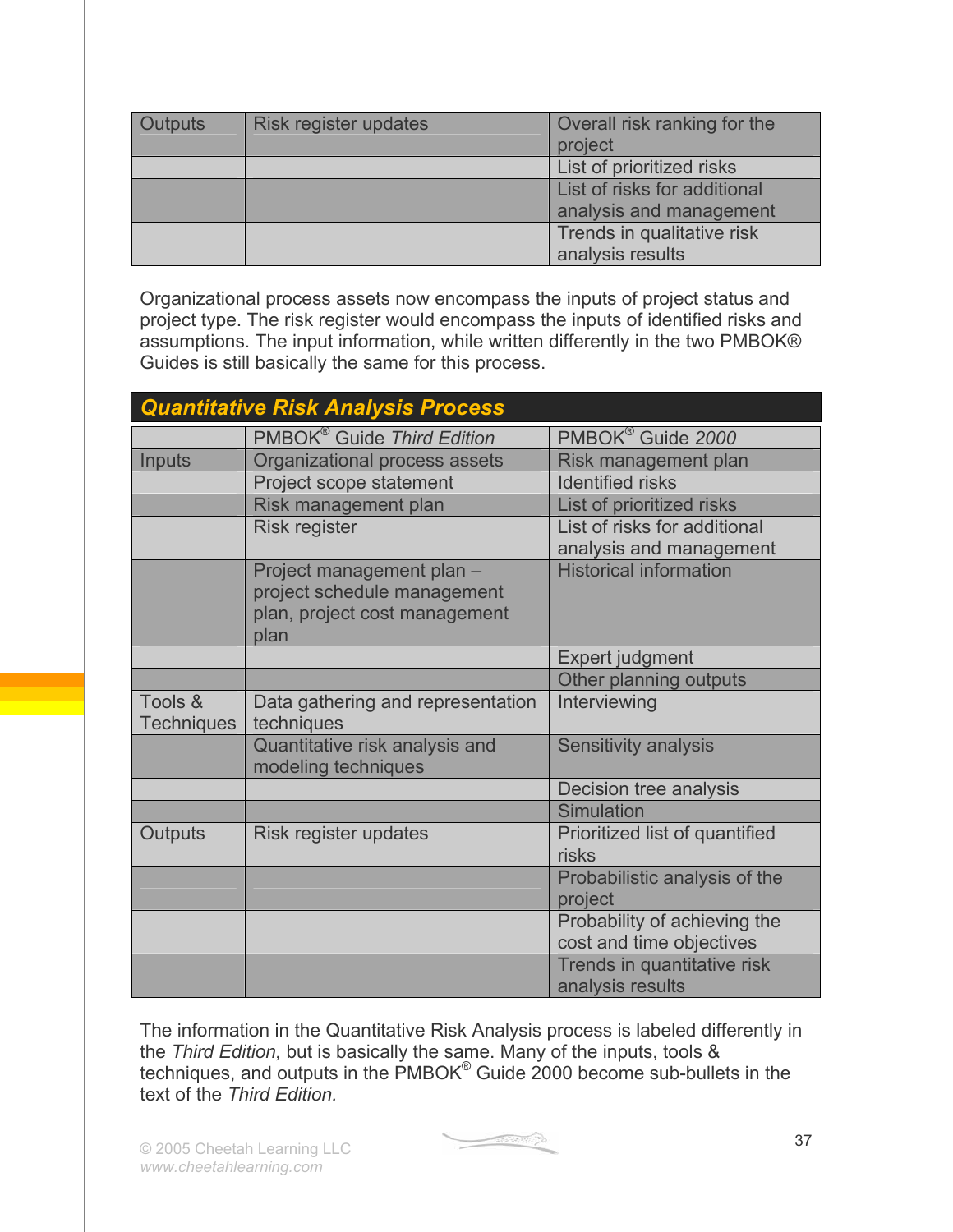|                              | <b>Risk Response Planning Process</b>             |                                                                    |
|------------------------------|---------------------------------------------------|--------------------------------------------------------------------|
|                              | PMBOK <sup>®</sup> Guide Third Edition            | PMBOK <sup>®</sup> Guide 2000                                      |
| Inputs                       | Risk management plan                              | Risk management plan                                               |
|                              | <b>Risk register</b>                              | Risk ranking of the project                                        |
|                              |                                                   | List of prioritized risks                                          |
|                              |                                                   | Prioritized list of quantified<br>risks                            |
|                              |                                                   | Probabilistic analysis of the<br>project                           |
|                              |                                                   | Probability of achieving the<br>cost and time objectives           |
|                              |                                                   | List of potential responses                                        |
|                              |                                                   | <b>Risk thresholds</b>                                             |
|                              |                                                   | <b>Risk owners</b>                                                 |
|                              |                                                   | <b>Common risk causes</b>                                          |
|                              |                                                   | Trends in qualitative and<br>quantitative risk analysis<br>results |
| Tools &<br><b>Techniques</b> | Strategies for negative risks or<br>threats       | Avoidance                                                          |
|                              | Strategies for positive risks or<br>opportunities | <b>Transference</b>                                                |
|                              | Strategy for both threats and<br>opportunities    | Mitigation                                                         |
|                              | Contingent response strategy                      | Acceptance                                                         |
| Outputs                      | Risk register updates                             | Risk response plan                                                 |
|                              | Project management plan updates                   | <b>Residual risks</b>                                              |
|                              | <b>Risk-related contractual</b><br>agreements     | Secondary risks                                                    |
|                              |                                                   | <b>Contractual agreements</b>                                      |
|                              |                                                   | Contingency reserve amounts<br>needed                              |
|                              |                                                   | Inputs to other processes                                          |
|                              |                                                   | Inputs to a revised project plan                                   |

Even though the number of inputs, tools & techniques and outputs has been reduced in the *Third Edition,* the information from the absorbed inputs, tools & techniques and outputs is still in the text, it's just been compiled and arranged a bit differently. For example avoidance, transference and mitigation can be found under the tool called strategies for negative risks or threats. Acceptance can be found under the tool called strategy for both threats and opportunities.

**Constitution**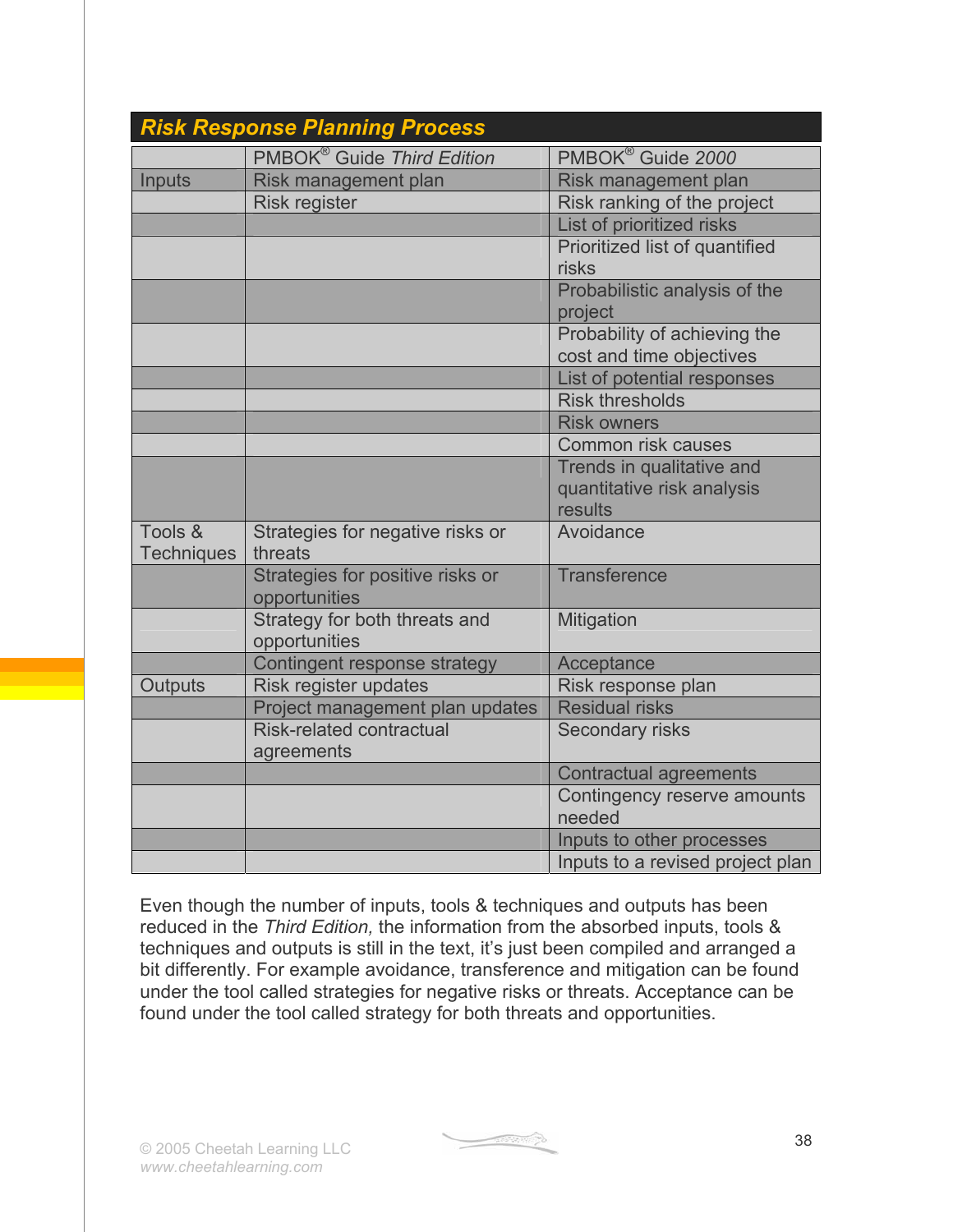|                   | <b>Risk Monitoring and Control Process</b> |                                              |
|-------------------|--------------------------------------------|----------------------------------------------|
|                   | PMBOK <sup>®</sup> Guide Third Edition     | PMBOK <sup>®</sup> Guide 2000                |
| <b>Inputs</b>     | Risk management plan                       | Risk management plan                         |
|                   | <b>Risk register</b>                       | Risk response plan                           |
|                   | Approved change requests                   | <b>Project communication</b>                 |
|                   | Work performance information               | Additional risk identification               |
|                   |                                            | and analysis                                 |
|                   | Performance reports                        | Scope changes                                |
| Tools &           | <b>Risk reassessment</b>                   | Project risk response audits                 |
| <b>Techniques</b> |                                            |                                              |
|                   | <b>Risk audits</b>                         | Periodic project risk reviews                |
|                   | Variance and trend analysis                | Earned value analysis                        |
|                   | <b>Technical performance</b>               | <b>Technical performance</b>                 |
|                   | measurement                                | measurement                                  |
|                   | Reserve analysis                           | Additional risk response                     |
|                   |                                            | planning                                     |
|                   | <b>Status meetings</b>                     |                                              |
| Outputs           | Risk register updates                      | <b>Workaround plans</b>                      |
|                   | <b>Requested changes</b>                   | <b>Corrective action</b>                     |
|                   | Recommended corrective actions             | Project change requests                      |
|                   | Recommended preventive actions             | Updates to the risk response                 |
|                   |                                            | plan                                         |
|                   | Organizational process asset<br>updates    | <b>Risk database</b>                         |
|                   | Project management plan updates            | Updates to risk identification<br>checklists |

Again, the information contained in this section of risk is worded and arranged a bit differently, but the information remains basically the same. Anyone familiar with PMBOK $^{\circ}$  Guide 2000 will not have any trouble with the information in the risk chapter.

I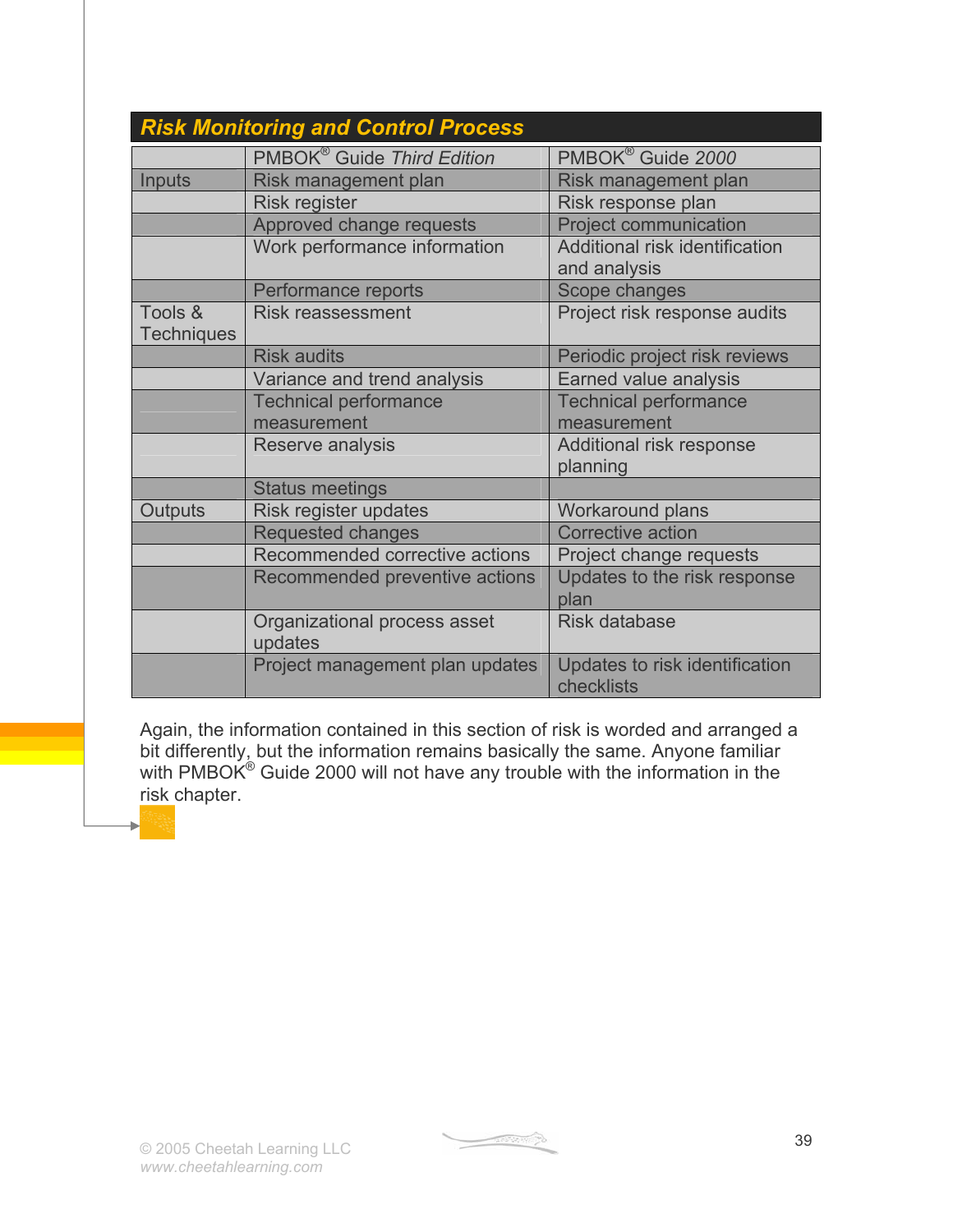

### **PROCUREMENT**

Five of the six processes in Procurement have been renamed because of the negative connotations of such words as 'procure' and 'solicit.' The introduction to this chapter has been expanded and clarifies that the PMBOK<sup>®</sup> Guide is written with the point of view that the project team or some member there of is the buyer and that the seller is outside of the organization where the project team is working. It is also assumed that a legal, contractual relationship exists between the buyer and seller.

| <b>PMBOK<sup>®</sup> Guide Third Edition</b> | PMBOK® Guide 2000              |
|----------------------------------------------|--------------------------------|
| <b>Plan Purchases and Acquisitions</b>       | <b>Procurement Planning</b>    |
| <b>Plan Contracting</b>                      | <b>Solicitation Planning</b>   |
| <b>Request Seller Responses</b>              | Solicitation                   |
| <b>Select Sellers</b>                        | <b>Source Selection</b>        |
| <b>Contract Administration</b>               | <b>Contract Administration</b> |
| <b>Contract Closure</b>                      | <b>Contract Closeout</b>       |

| <b>Plan Purchases and Acquisitions Process</b> |                                                                                                                                                                              |                                    |  |
|------------------------------------------------|------------------------------------------------------------------------------------------------------------------------------------------------------------------------------|------------------------------------|--|
|                                                | PMBOK <sup>®</sup> Guide Third Edition                                                                                                                                       | PMBOK <sup>®</sup> Guide 2000      |  |
| Inputs                                         | <b>Enterprise environmental factors</b>                                                                                                                                      | Scope statement                    |  |
|                                                | Organizational process assets                                                                                                                                                | <b>Product description</b>         |  |
|                                                | Project scope statement                                                                                                                                                      | <b>Procurement resources</b>       |  |
|                                                | <b>WBS</b>                                                                                                                                                                   | <b>Market conditions</b>           |  |
|                                                | <b>WBS dictionary</b>                                                                                                                                                        | Other planning outputs             |  |
|                                                | Project management plan - risk<br>register, risk-related contractual<br>agreements, resource<br>requirements, project schedule,<br>activity cost estimates, cost<br>baseline | <b>Constraints and assumptions</b> |  |
| Tools &<br><b>Techniques</b>                   | Make-or-buy analysis                                                                                                                                                         |                                    |  |
|                                                | Expert judgment                                                                                                                                                              |                                    |  |
|                                                | <b>Contract selection</b>                                                                                                                                                    |                                    |  |
| Outputs                                        | Procurement management plan                                                                                                                                                  | Procurement management<br>plan     |  |
|                                                | Contract statement of work                                                                                                                                                   | Statement(s) of work               |  |
|                                                | Make-or-buy decisions                                                                                                                                                        |                                    |  |
|                                                | Requested changes                                                                                                                                                            |                                    |  |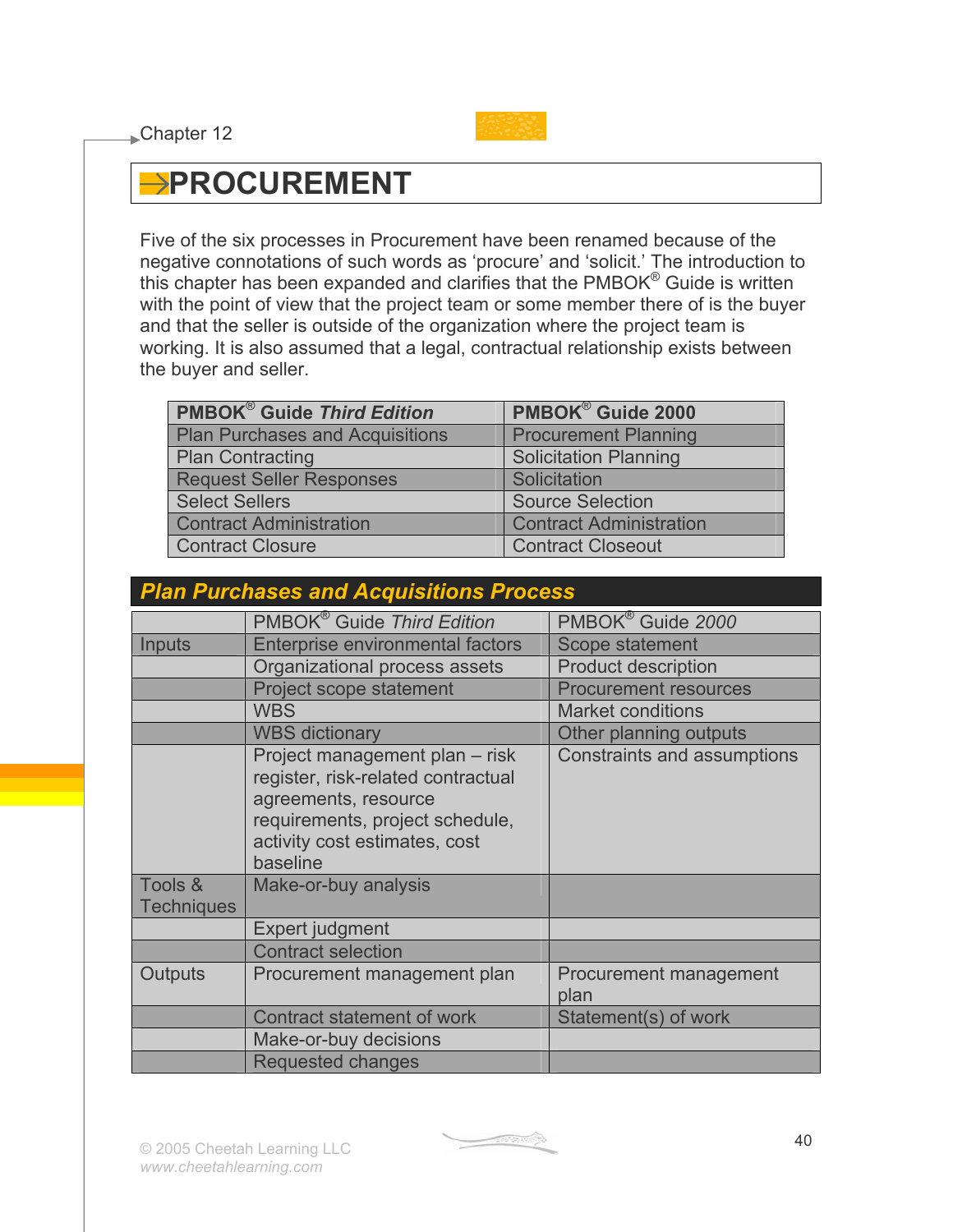In Plan Purchases and Acquisitions, contract types are more fully identified. Included in the *Third Edition* are the following contract types that were not covered in the PMBOK® Guide 2000: cost-plus-fee, cost-plus-percentage of cost, cost-plus-fixed-fee, cost-plus-incentive-fee. Additional outputs include the makeor-buy decision and requested changes.

|                              | <b>Plan Contracting Process</b>                                                                                                                                              |                                |
|------------------------------|------------------------------------------------------------------------------------------------------------------------------------------------------------------------------|--------------------------------|
|                              | PMBOK <sup>®</sup> Guide Third Edition                                                                                                                                       | PMBOK <sup>®</sup> Guide 2000  |
| Inputs                       | Procurement management plan                                                                                                                                                  | Procurement management<br>plan |
|                              | Contract statement of work                                                                                                                                                   | Statement(s) of work           |
|                              | Make-or-buy decisions                                                                                                                                                        | Other planning outputs         |
|                              | Project management plan - risk<br>register, risk-related contractual<br>agreements, resource<br>requirements, project schedule,<br>activity cost estimates, cost<br>baseline |                                |
| Tools &<br><b>Techniques</b> | <b>Standard forms</b>                                                                                                                                                        | <b>Standard forms</b>          |
|                              | Expert judgment                                                                                                                                                              | Expert judgment                |
| <b>Outputs</b>               | <b>Procurement documents</b>                                                                                                                                                 | <b>Procurement documents</b>   |
|                              | <b>Evaluation criteria</b>                                                                                                                                                   | <b>Evaluation criteria</b>     |
|                              | <b>Contract statement of work</b><br>updates                                                                                                                                 | Statement of work updates      |

In the Plan Contracting process, the make-or-buy decision and various sections of the project management plan are defined inputs more than likely broadening what was meant by 'other planning outputs' in the PMBOK<sup>®</sup> Guide 2000.

The *Third Edition* expands upon the evaluation criteria adding items to consider such as business size, checking references, and intellectual property rights.

|                   | <b>Request Seller Responses Process</b> |                               |
|-------------------|-----------------------------------------|-------------------------------|
|                   | PMBOK <sup>®</sup> Guide Third Edition  | PMBOK <sup>®</sup> Guide 2000 |
| Inputs            | Procurement management plan             | <b>Procurement documents</b>  |
|                   | <b>Procurement documents</b>            | <b>Qualified seller list</b>  |
|                   | Organizational process assets           |                               |
| Tools &           | <b>Bidder conferences</b>               | <b>Bidder conferences</b>     |
| <b>Techniques</b> |                                         |                               |
|                   | Advertising                             | Advertising                   |
|                   | Develop qualified sellers list          |                               |
| <b>Outputs</b>    | <b>Qualified sellers list</b>           | <b>Proposals</b>              |
|                   | Procurement document package            |                               |
|                   | <b>Proposals</b>                        |                               |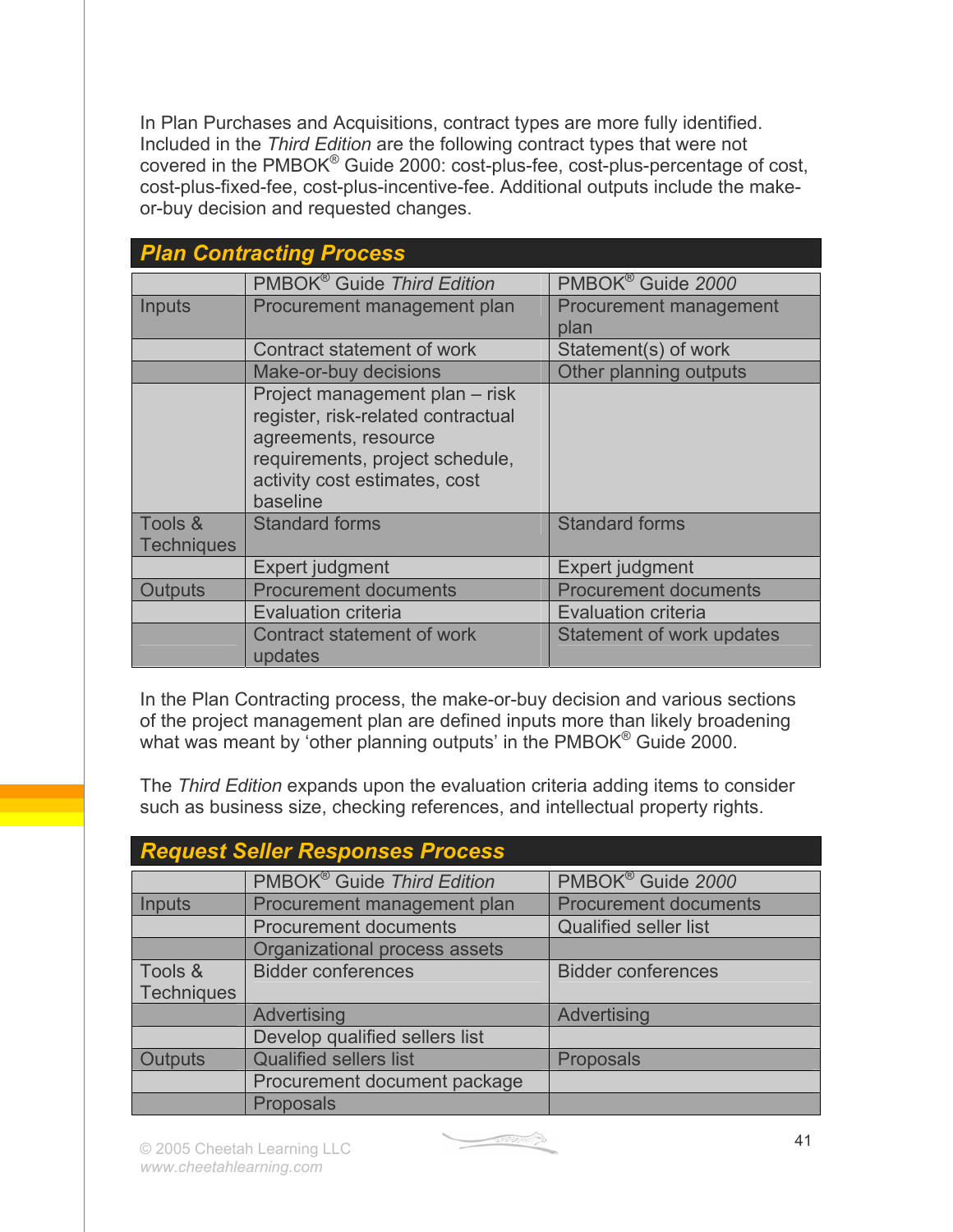The PMBOK® Guide 2000 input of qualified seller list now becomes a technique called develop qualified sellers list in the *Third Edition* and moving into an output of the qualified seller list. It is now the responsibility of the team to develop the seller list.

In the Plan Contract process, procurement documents are an output and are sent to prospective sellers. In the Request Seller Responses, the seller can send back the procurement document page (specific documents prepared by the buyer that the seller must fill out, or the seller can prepare a proposal. A proposal is prepared by the seller based on information from the procurement documents where the information requested may be of a more technical nature such as the use of cutting edge technology by the seller.

|                   | <b>Select Sellers Process</b>          |                               |
|-------------------|----------------------------------------|-------------------------------|
|                   | PMBOK <sup>®</sup> Guide Third Edition | PMBOK <sup>®</sup> Guide 2000 |
| Inputs            | Organizational process assets          | <b>Proposals</b>              |
|                   | Procurement management plan            | <b>Evaluation criteria</b>    |
|                   | <b>Evaluation criteria</b>             | Organizational policies       |
|                   | Proposals                              |                               |
|                   | <b>Qualified sellers list</b>          |                               |
|                   | Project management plan - risk         |                               |
|                   | register, risk-related contractual     |                               |
|                   | agreements                             |                               |
| Tools &           | <b>Weighting system</b>                | <b>Contract negotiation</b>   |
| <b>Techniques</b> |                                        |                               |
|                   | Independent estimates                  | Weighting system              |
|                   | <b>Screening system</b>                | <b>Screening system</b>       |
|                   | Contract negotiation                   | Independent estimates         |
|                   | Seller rating system                   |                               |
|                   | Expert judgment                        |                               |
|                   | <b>Proposal evaluation techniques</b>  |                               |
| Outputs           | <b>Selected sellers</b>                | Contract                      |
|                   | Contract                               |                               |
|                   | Contract management plan               |                               |
|                   | <b>Resource availability</b>           |                               |
|                   | Procurement management plan            |                               |
|                   | updates                                |                               |
|                   | <b>Requested changes</b>               |                               |

The inputs to the Select Sellers process have been expanded to include the qualified sellers list and the portions of the project management plan relating to risk and contracts. Additional tools & techniques include evaluation techniques, a seller rating system and expert judgment.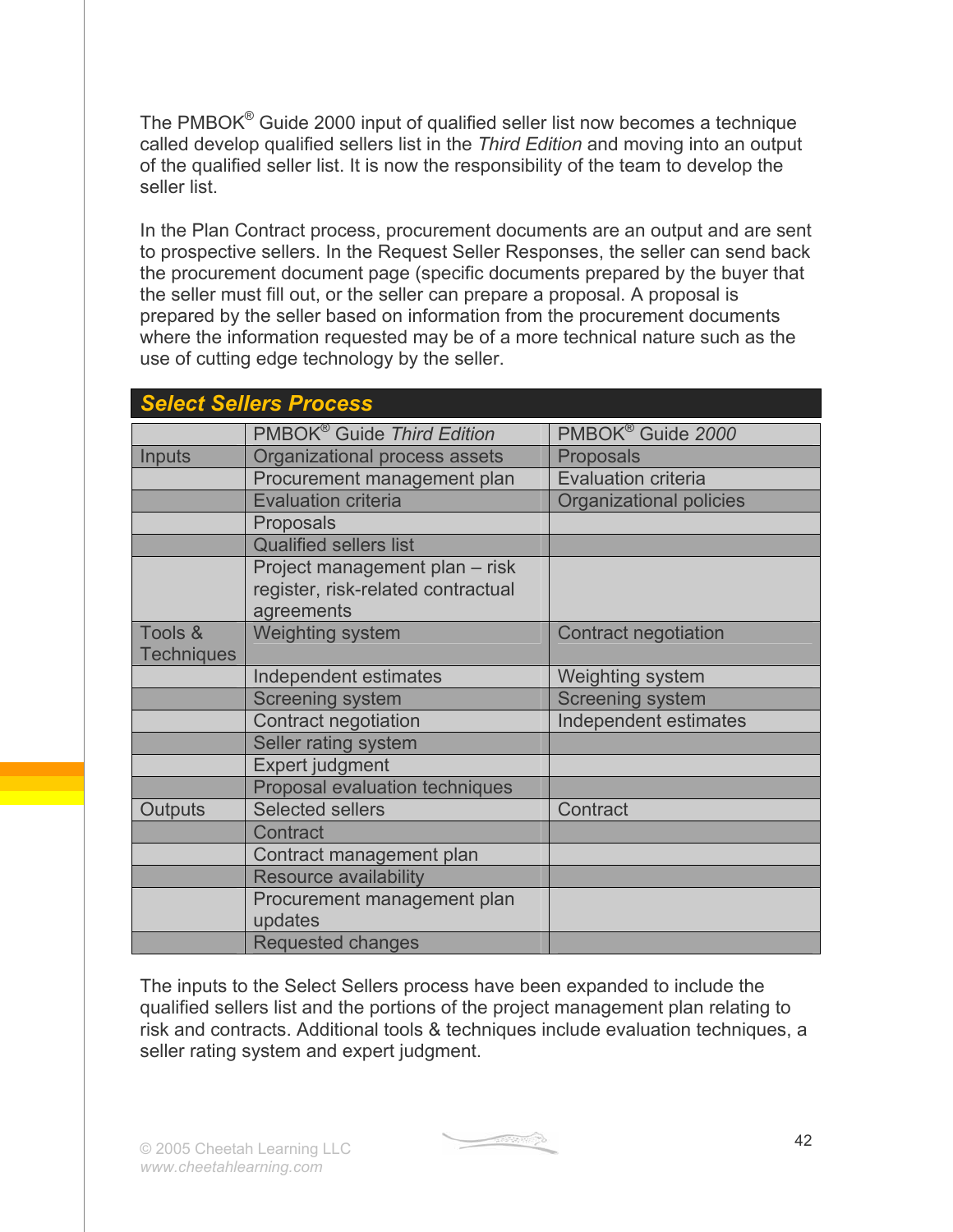In the PMBOK<sup>®</sup> Guide 2000 there was not a contract management plan. It is identified as needed in the *Third Edition* if the contract is viewed as significant. For insignificant contracts the team would not have to prepare a contract management plan.

|                   | <b>Contract Administration Process</b>                                                        |                               |
|-------------------|-----------------------------------------------------------------------------------------------|-------------------------------|
|                   | PMBOK <sup>®</sup> Guide Third Edition                                                        | PMBOK <sup>®</sup> Guide 2000 |
| Inputs            | Contract                                                                                      | Contract                      |
|                   | Contract management plan                                                                      | <b>Work results</b>           |
|                   | <b>Selected sellers</b>                                                                       | <b>Change requests</b>        |
|                   | Performance reports                                                                           | <b>Seller invoices</b>        |
|                   | Approved change requests                                                                      |                               |
|                   | Work performance information                                                                  |                               |
| Tools &           | Contract change control system                                                                | Contract change control       |
| <b>Techniques</b> |                                                                                               | system                        |
|                   | Buyer-conducted performance<br>reviews                                                        | Performance reporting         |
|                   | Inspections and audits                                                                        | <b>Payment system</b>         |
|                   | Performance reporting                                                                         |                               |
|                   | <b>Payment system</b>                                                                         |                               |
|                   | <b>Claims administration</b>                                                                  |                               |
|                   | Records management system                                                                     |                               |
|                   | Information technology                                                                        |                               |
| <b>Outputs</b>    | <b>Contract documentation</b>                                                                 | Correspondence                |
|                   | Requested changes                                                                             | <b>Contract changes</b>       |
|                   | Recommended corrective actions                                                                | <b>Payment requests</b>       |
|                   | Organizational process asset<br>updates                                                       |                               |
|                   | Project management plan updates<br>- procurement management plan,<br>contract management plan |                               |

Work performance information includes the seller's invoices as well as information as to whether the seller is meeting the expected quality standards. Payments to the seller are included in the organizational process assets.

The tools & techniques in the Contract Administration process have been expanded to include administering any claims that might come as a result of the contract, management of records and the use of information technology.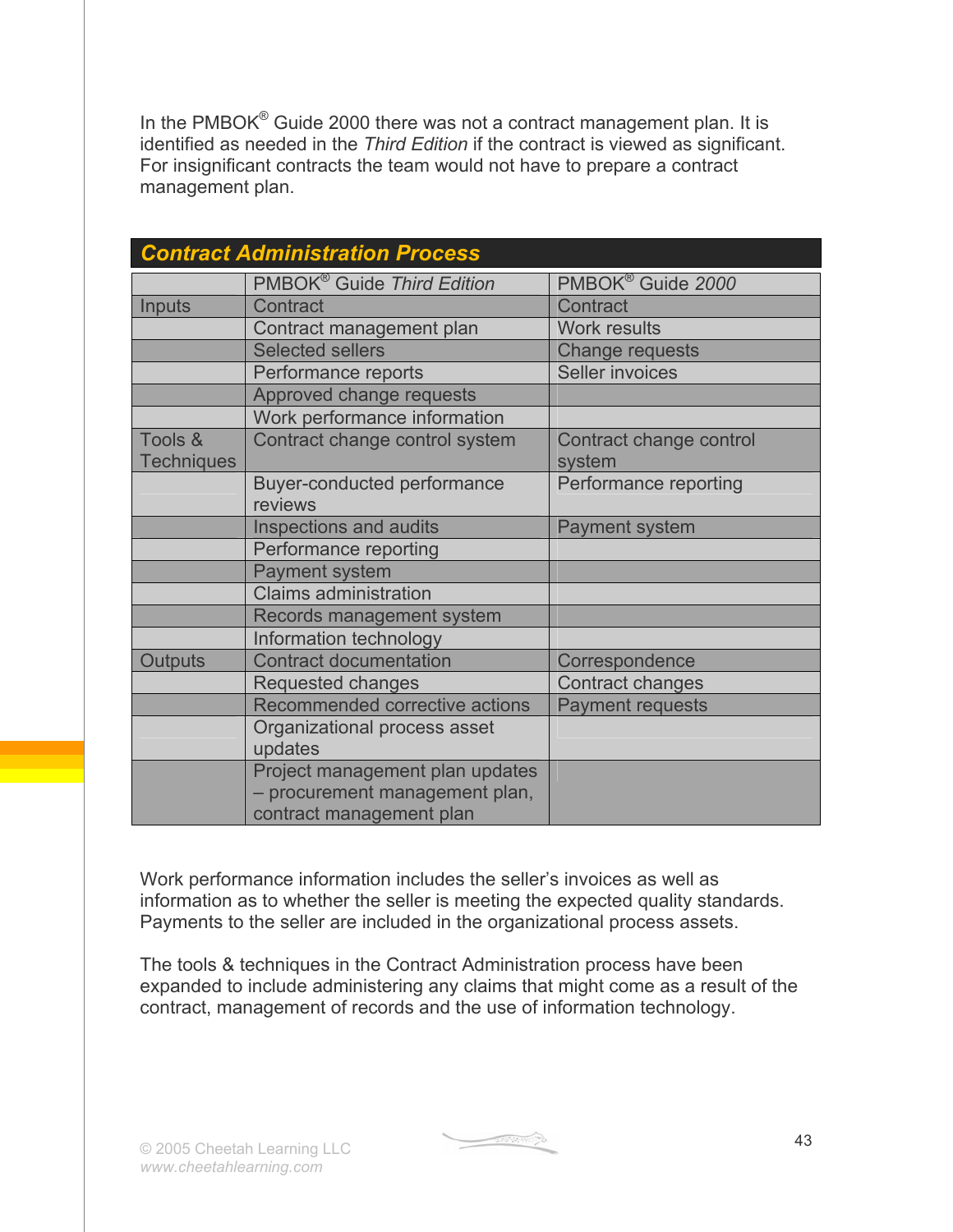| <b>Contract Closure Process</b> |                                        |                               |
|---------------------------------|----------------------------------------|-------------------------------|
|                                 | PMBOK <sup>®</sup> Guide Third Edition | PMBOK <sup>®</sup> Guide 2000 |
| <b>Inputs</b>                   | Procurement management plan            | <b>Contract documentation</b> |
|                                 | Contract management plan               |                               |
|                                 | <b>Contract documentation</b>          |                               |
|                                 | Contract closure procedure             |                               |
| Tools &                         | <b>Procurement audits</b>              | <b>Procurement audits</b>     |
| <b>Techniques</b>               |                                        |                               |
|                                 | Records management system              |                               |
| Outputs                         | <b>Closed contracts</b>                | <b>Contract file</b>          |
|                                 | Organizational process asset           | Formal acceptance and         |
|                                 | updates                                | closure                       |

In PMBOK® Guide 2000 administrative closure was a process found in the Communication Knowledge Area. The work completed in administrative closure is completed in the Contract Closure process especially when the contract also closes the project. (Remember, administrative closure in the *Third Edition* is an output from the Close Project process in the Integration Knowledge Area.) Contracts specific to a phase of a project will be closed when completed.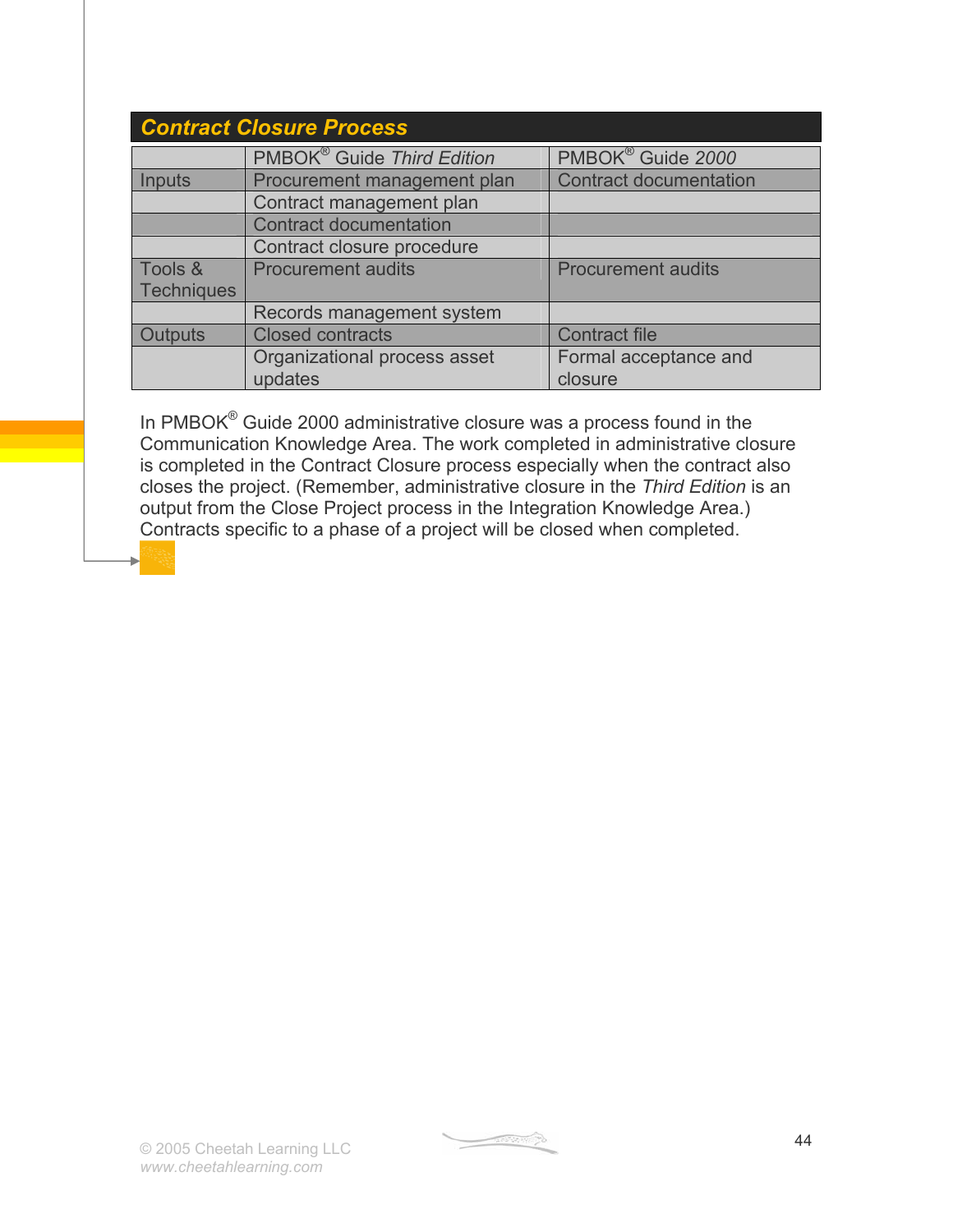### **GLOSSARY**

The glossary has been updated to reflect, in most instances, if a word is an input, a tool, a technique or an output. For example, the word 'estimate' is defined but right after the word is listed and before the definition, one sees [Output/Input] letting the reader know that 'estimate' can be both an input and an output.

 $\begin{picture}(20,20) \put(0,0){\line(1,0){10}} \put(15,0){\line(1,0){10}} \put(15,0){\line(1,0){10}} \put(15,0){\line(1,0){10}} \put(15,0){\line(1,0){10}} \put(15,0){\line(1,0){10}} \put(15,0){\line(1,0){10}} \put(15,0){\line(1,0){10}} \put(15,0){\line(1,0){10}} \put(15,0){\line(1,0){10}} \put(15,0){\line(1,0){10}} \put(15,0){\line(1$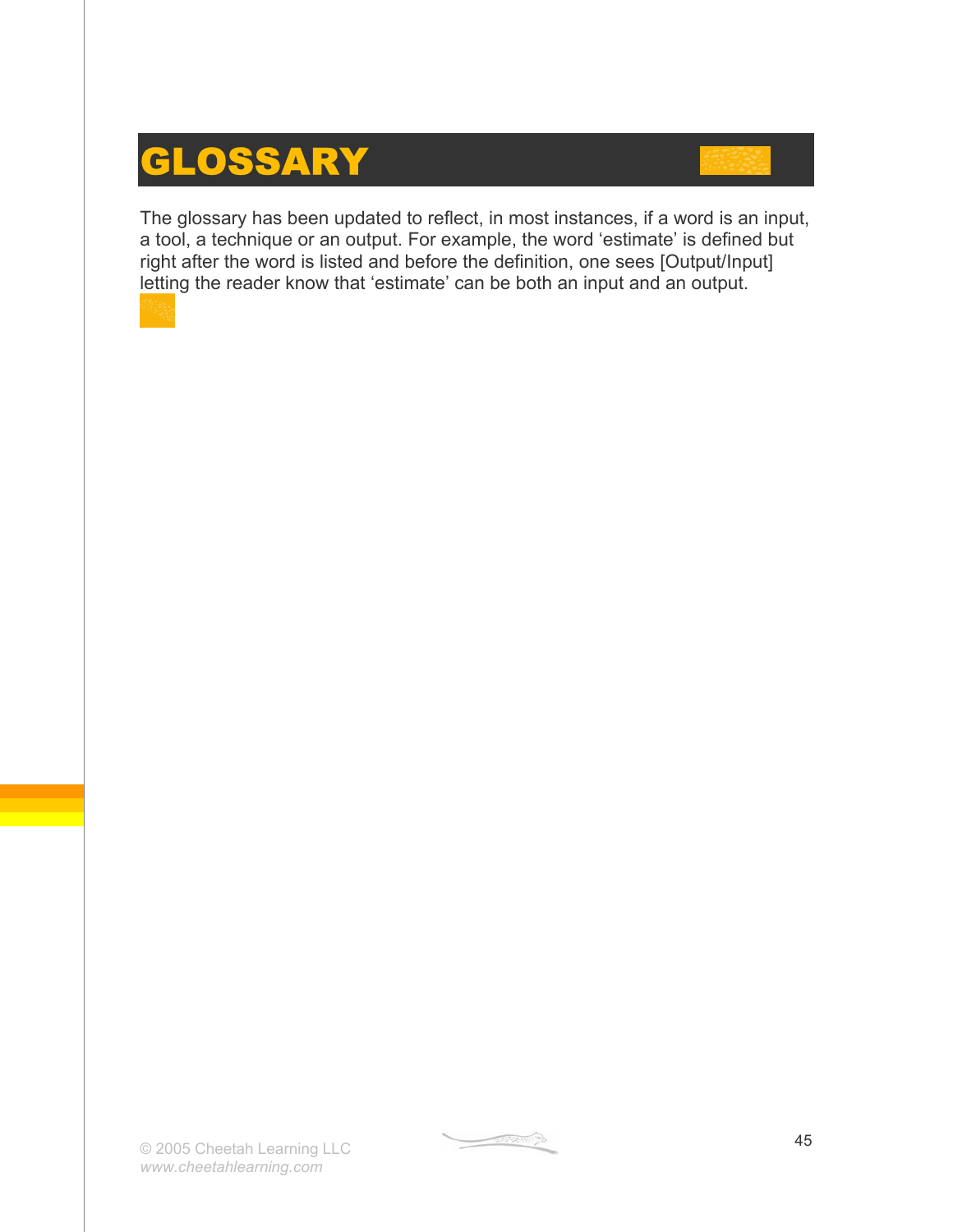Knowing that some readers will be preparing for the PMP exam, Cheetah Exam Prep would like to offer its readers a courtesy **5% discount** for any classes scheduled before September 2005. The discount cannot be combined with any other discounts or promotions. When registering, use the discount promo code **PMBOKCOMPARISON** to receive your 5% discount.

For group sales or in-house courses contact the following sales representatives

**US** - Terrie Forte Terrie@cheetahlearning.com

**Canada/Europe/Middle East/Africa** - Peter McBride Peter@cheetahlearning.com

**Asia/Pacific Region** - Diane Bussey Diane@cheetahlearning.com

**Mexico/S. America/Puerto Rico** - Roberto Toledo Roberto@cheetahlearning.com

 $\begin{picture}(20,10) \put(0,0){\line(1,0){10}} \put(10,0){\line(1,0){10}} \put(10,0){\line(1,0){10}} \put(10,0){\line(1,0){10}} \put(10,0){\line(1,0){10}} \put(10,0){\line(1,0){10}} \put(10,0){\line(1,0){10}} \put(10,0){\line(1,0){10}} \put(10,0){\line(1,0){10}} \put(10,0){\line(1,0){10}} \put(10,0){\line(1,0){10}} \put(10,0){\line(1$